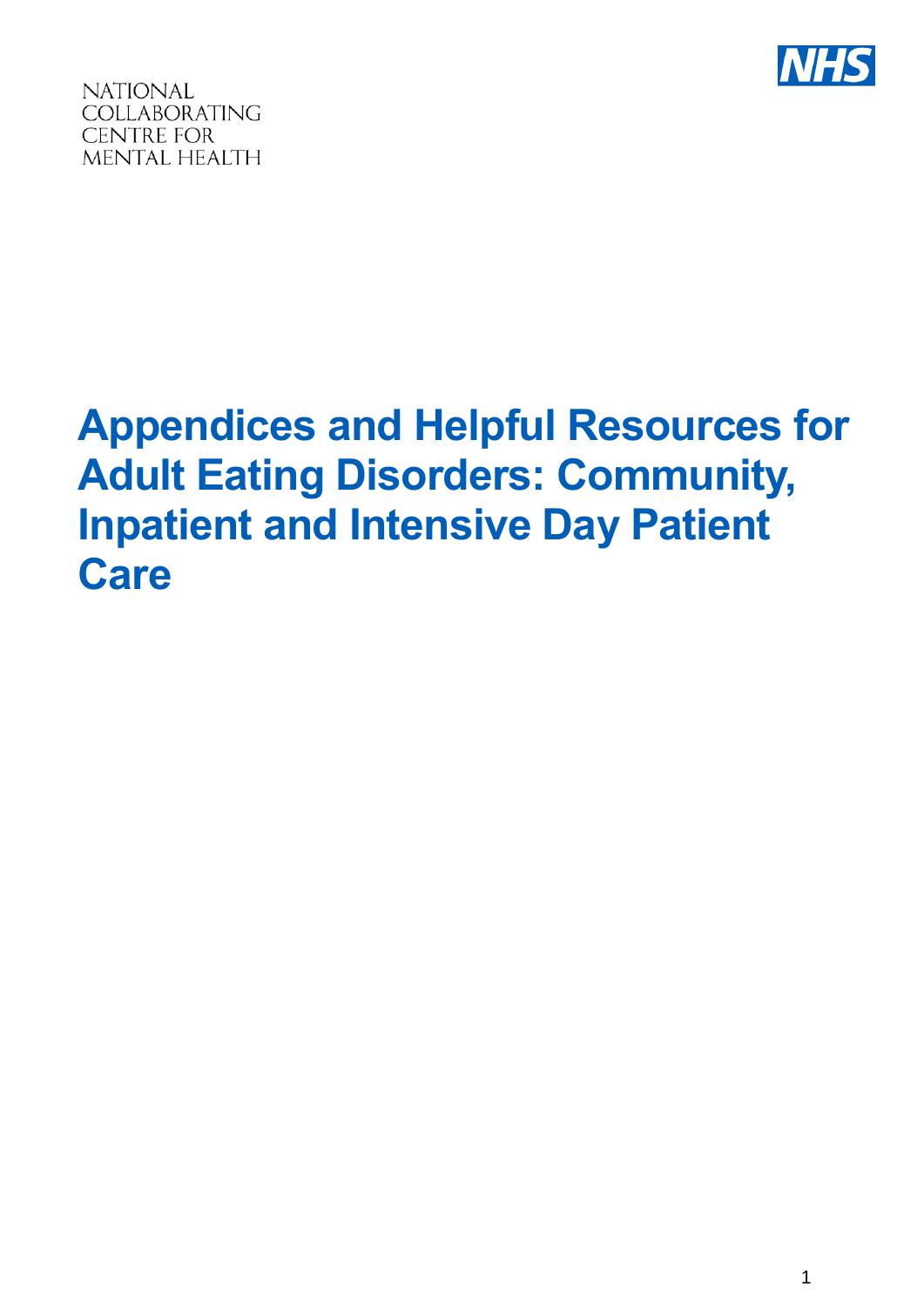# **Appendices and Helpful Resources for Adult eating disorders: community, inpatient and intensive day patient care**

Publishing approval number: **000957**

Version number:1

First published: August 2019

Prepared by: NHS England with NICE and the National Collaborating Centre for Mental Health

Promoting equality and addressing health inequalities are at the heart of NHS England's values. Throughout the development of the policies and processes cited in this document, we have:

- Given due regard to the need to eliminate discrimination, harassment and victimisation, to advance equality of opportunity, and to foster good relations between people who share a relevant protected characteristic (as cited under the Equality Act 2010) and those who do not share it; and
- Given regard to the need to reduce inequalities between patients in access to, and outcomes from healthcare services and to ensure services are provided in an integrated way where this might reduce health inequalities

This guidance can be made available in alternative formats, such as easy read or large print, and may be available in alternative languages, upon request. Please contact by emailing [england.adultmh@nhs.net](file:///C:/Users/sogara/AppData/Local/Microsoft/Windows/INetCache/Content.Outlook/JXN4FO4P/england.adultmh@nhs.net)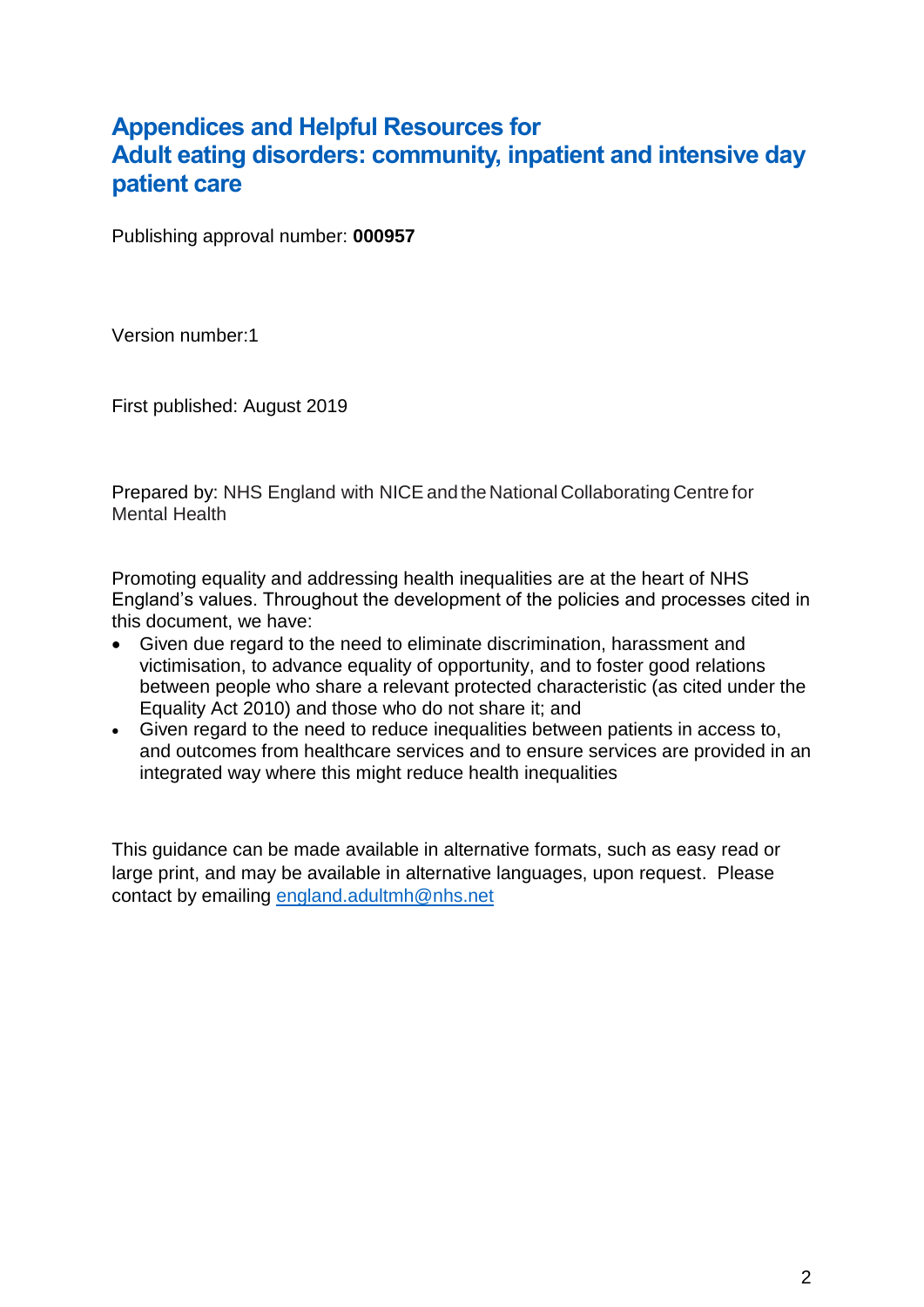| <b>Contents</b>                                                      |  |
|----------------------------------------------------------------------|--|
|                                                                      |  |
|                                                                      |  |
| Appendix B: Evidence-based psychological interventions 8             |  |
|                                                                      |  |
|                                                                      |  |
|                                                                      |  |
|                                                                      |  |
|                                                                      |  |
|                                                                      |  |
|                                                                      |  |
|                                                                      |  |
|                                                                      |  |
|                                                                      |  |
|                                                                      |  |
| 2. The FREED model at South London and Maudsley - early intervention |  |
| 3. Hampshire Community Eating Disorder Service - April House  42     |  |
|                                                                      |  |
|                                                                      |  |
|                                                                      |  |
|                                                                      |  |
|                                                                      |  |
|                                                                      |  |
| Capacity, information sharing and safeguarding resources 47          |  |
|                                                                      |  |
|                                                                      |  |
|                                                                      |  |
|                                                                      |  |
|                                                                      |  |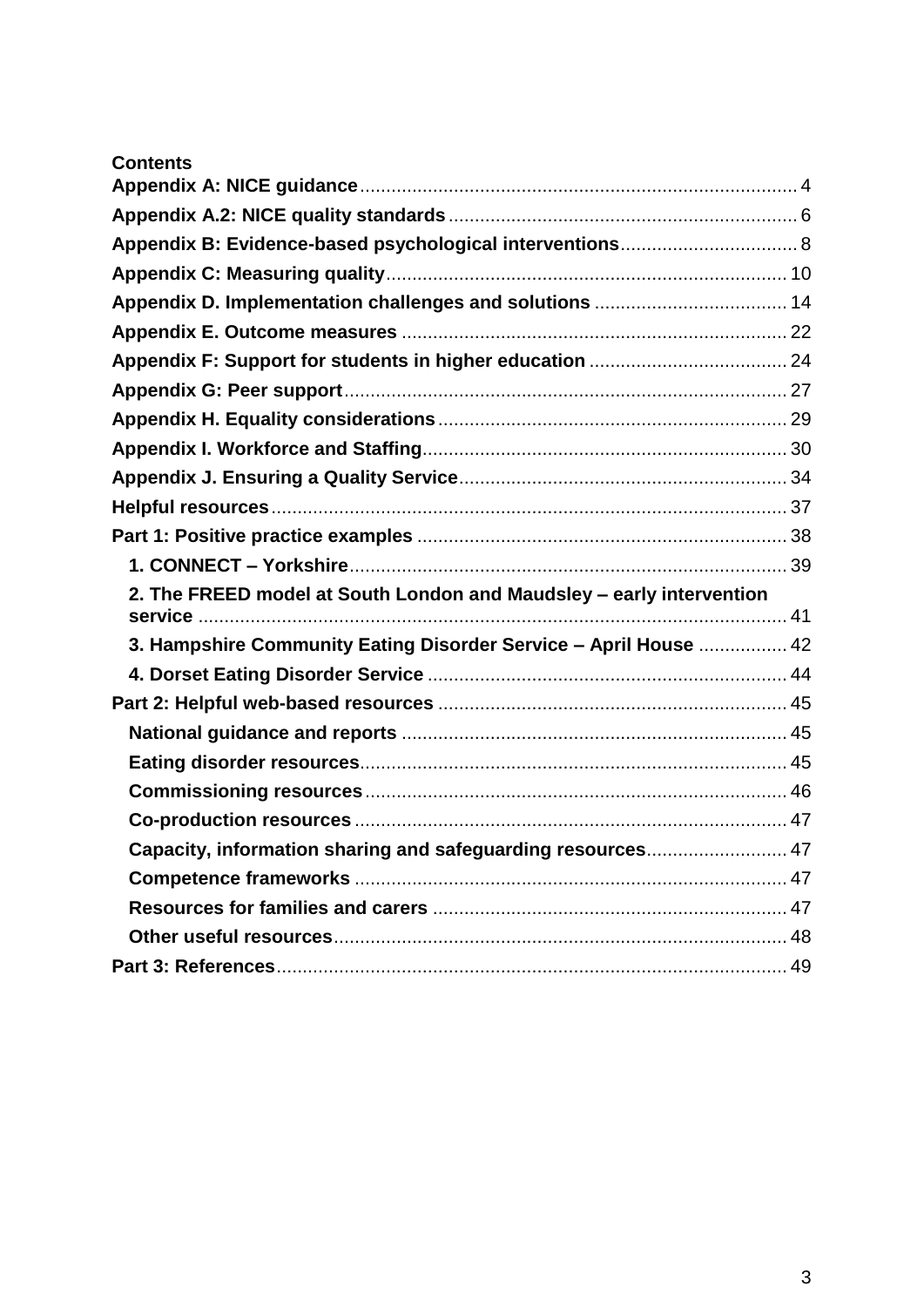# <span id="page-3-0"></span>**Appendix A: NICE guidance**

NICE guidelines and quality standards provide the basis for defining evidencebased care and can be used to measure the standard of mental health care within a service. Further information regarding the recommendations in each guideline can be found on the NICE [webpage.](https://www.nice.org.uk/)

## **Appendix A.1: Key NICE guidelines**

[Eating Disorders: Recognition and Treatment \(NG69\)](https://www.nice.org.uk/guidance/ng69)

[Patient Experience in Adult NHS Services: Improving the Experience of Care for](https://www.nice.org.uk/guidance/cg138)  [People](https://www.nice.org.uk/guidance/cg138) [using Adult NHS Services \(CG138\)](https://www.nice.org.uk/guidance/cg138)

[Service User Experience in adult Mental Health: Improving the Experience of](https://www.nice.org.uk/guidance/cg136)  [Care for](https://www.nice.org.uk/guidance/cg136) [People using Adult NHS Mental Health Services \(CG136\)](https://www.nice.org.uk/guidance/cg136)

[Transition between Inpatient Mental Health Settings and Community or Care Home](https://www.nice.org.uk/guidance/ng53)  [Settings](https://www.nice.org.uk/guidance/ng53) [\(NG53\)](https://www.nice.org.uk/guidance/ng53)

[Transition from Children's to Adults' Services for Young People using Health or](https://www.nice.org.uk/guidance/ng43)  [Social Care](https://www.nice.org.uk/guidance/ng43) [services \(NG43\)](https://www.nice.org.uk/guidance/ng43)

Appendix A.1.1: NICE guidelines for mental health comorbidities

[Antenatal and Postnatal Mental Health: Clinical Management and Service](https://www.nice.org.uk/guidance/cg192)  [Guidance](https://www.nice.org.uk/guidance/cg192) [\(CG192\)](https://www.nice.org.uk/guidance/cg192)

[Antisocial Personality Disorder: Prevention and Management \(CG77\)](https://www.nice.org.uk/guidance/cg77)

[Bipolar Disorder: Assessment and Management \(CG185\)](https://www.nice.org.uk/guidance/cg185)

[Borderline Personality Disorder: Recognition and Management \(CG78\)](https://www.nice.org.uk/guidance/cg78)

[Coexisting Severe Mental Illness \(Psychosis\) and Substance Misuse:](https://www.nice.org.uk/guidance/cg120) 

[Assessment and](https://www.nice.org.uk/guidance/cg120) [Management in Healthcare Settings \(CG120\)](https://www.nice.org.uk/guidance/cg120)

[Coexisting Severe Mental Illness and Substance Misuse: Community Health](https://www.nice.org.uk/guidance/ng58)  [and Social](https://www.nice.org.uk/guidance/ng58) [Care Services \(NG58\)](https://www.nice.org.uk/guidance/ng58)

[Common Mental Health Problems: Identification and Pathways to Care \(CG123\)](https://www.nice.org.uk/guidance/cg123)

[Depression in Adults: Recognition and Management \(CG90\)](https://www.nice.org.uk/guidance/cg90)

[Generalised Anxiety Disorder and Panic Disorder in Adults: Management \(CG113\)](https://www.nice.org.uk/guidance/cg113)

[Mental Health Problems in People with Learning Disabilities: Prevention,](https://www.nice.org.uk/guidance/ng54)  [Assessment and](https://www.nice.org.uk/guidance/ng54) [Management \(NG54\)](https://www.nice.org.uk/guidance/ng54)

[Obsessive-Compulsive Disorder and Body Dysmorphic Disorder: Treatment \(CG31\)](https://www.nice.org.uk/guidance/cg31) [Post-traumatic Stress Disorder \(NG116\)](https://www.nice.org.uk/guidance/ng116)

[Preventing Suicide in Community and Custodial Settings \(NG105\)](https://www.nice.org.uk/guidance/indevelopment/gid-phg95)

[Psychosis and Schizophrenia in Adults: Prevention and Management \(CG178\)](https://www.nice.org.uk/guidance/cg178)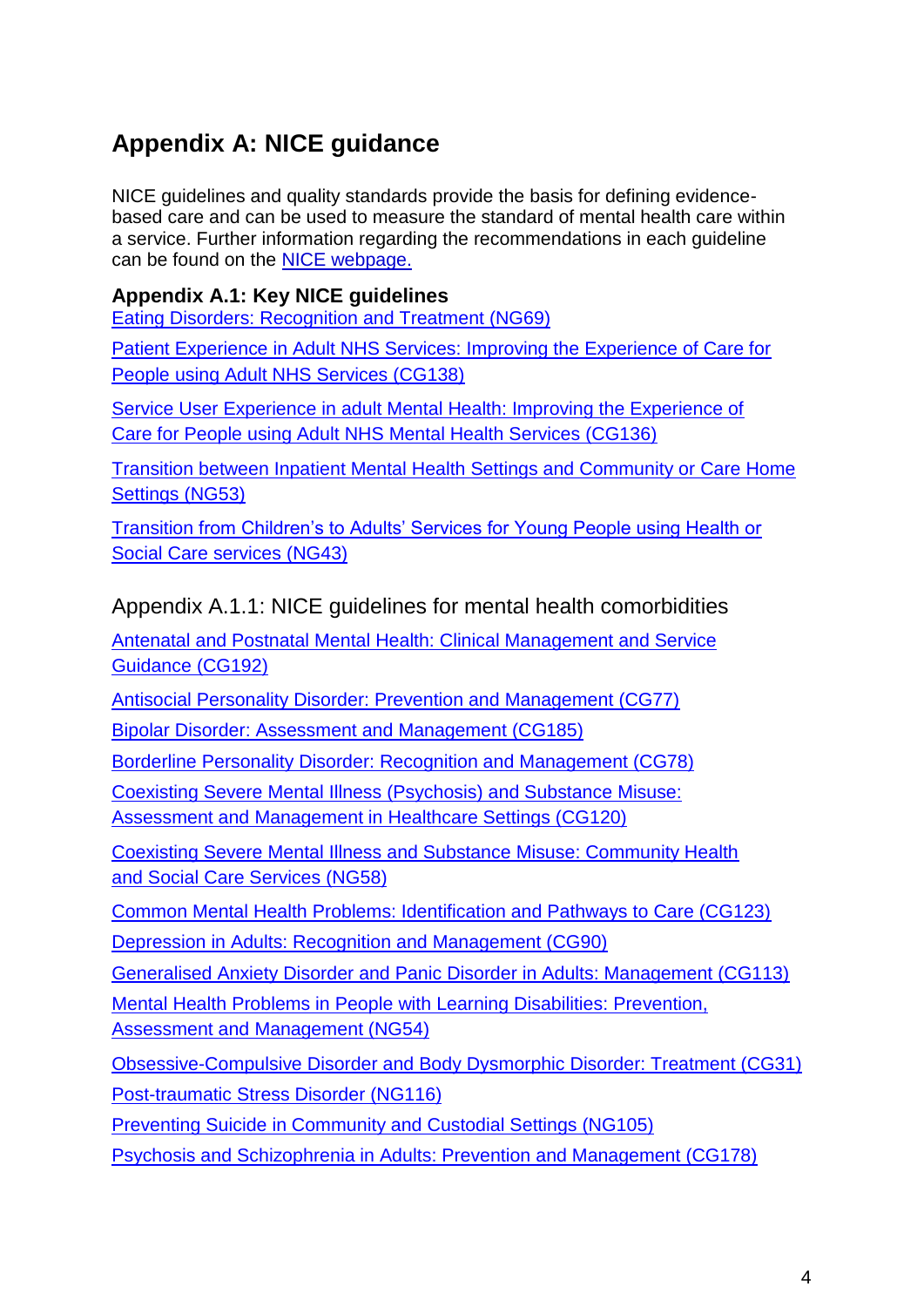[Self-harm in Over 8s: Long-term Management \(CG133\)](https://www.nice.org.uk/guidance/cg133) [Social Anxiety Disorder: Recognition, Assessment and Treatment \(CG159\)](https://www.nice.org.uk/guidance/cg159)

| Appendix A.1.2: NICE guidelines for physical health comorbidities                                                                   |
|-------------------------------------------------------------------------------------------------------------------------------------|
| <b>Acute Heart Failure: Diagnosis and Management (CG187)</b>                                                                        |
| <b>Acute Kidney Injury: Prevention, Detection and Management (CG169)</b>                                                            |
| Acute Upper Gastrointestinal Bleeding in Over 16s: Management (CG141)                                                               |
| Acutely ill Adults in Hospital: Recognising and Responding to Deterioration (CG50)                                                  |
| <b>Chronic Heart Failure in Adults: Diagnosis and Management (CG106)</b>                                                            |
| Chronic Kidney Disease (Stage 4 or 5): Management of Hyperphosphataemia<br>(CG157)                                                  |
| <b>Chronic Kidney Disease in Adults: Assessment and Management (CG182)</b><br><b>Chronic Kidney Disease: Managing Anaemia (NG8)</b> |
| <b>Hypertension in Adults: Diagnosis and Management (CG127)</b>                                                                     |
| <u>Intravenous Fluid Therapy in Adults in Hospital (CG174)</u>                                                                      |
| <b>Multimorbidity: Clinical Assessment and Management (NG56)</b>                                                                    |
| Osteoporosis: Assessing the Risk of Fragility Fracture (CG146)                                                                      |
| <b>Pressure Ulcers: Prevention and Management (CG179)</b>                                                                           |
| <b>Type 1 Diabetes in Adults: Diagnosis and Management (NG17)</b>                                                                   |
| <b>Type 2 Diabetes in Adults: Management (NG28)</b>                                                                                 |

# Appendix A.1.3: Other relevant NICE guidelines

[Alcohol-Use Disorders: Diagnosis, Assessment and Management of Harmful](https://www.nice.org.uk/guidance/cg115)  [Drinking and](https://www.nice.org.uk/guidance/cg115) [Alcohol Dependence \(CG115\)](https://www.nice.org.uk/guidance/cg115)

[Attention Deficit Hyperactivity Disorder: Diagnosis and Management \(NG87\)](https://www.nice.org.uk/guidance/ng87)

[Autism Spectrum Disorder in Adults: Diagnosis and Management \(CG142\)](https://www.nice.org.uk/guidance/cg142)

[Challenging Behaviour and Learning Disabilities: Prevention and Interventions for](https://www.nice.org.uk/guidance/ng11)  [People](https://www.nice.org.uk/guidance/ng11) [with Learning Disabilities Whose Behaviour Challenges \(NG11\)](https://www.nice.org.uk/guidance/ng11)

[Community Pharmacies: Promoting Health and Wellbeing \(NG102\)](https://www.nice.org.uk/guidance/indevelopment/gid-ng10008)

[Decision-Making and Mental Capacity \(NG108\)](https://www.nice.org.uk/guidance/NG108)

[Drug Misuse in Over 16s: Psychosocial Interventions \(CG51\)](https://www.nice.org.uk/guidance/cg51)

[Medicines Adherence: Involving Patients in Decisions about Prescribed](https://www.nice.org.uk/guidance/cg76)  [Medicines and](https://www.nice.org.uk/guidance/cg76) [Supporting Adherence \(CG76\)](https://www.nice.org.uk/guidance/cg76)

[Medicines Optimisation: The Safe and Effective Use of Medicines to Enable](https://www.nice.org.uk/guidance/ng5)  [the Best](https://www.nice.org.uk/guidance/ng5) [Possible Outcomes \(NG5\)](https://www.nice.org.uk/guidance/ng5)

[Obesity: Identification, Assessment and Management \(CG189\)](https://www.nice.org.uk/guidance/cg189)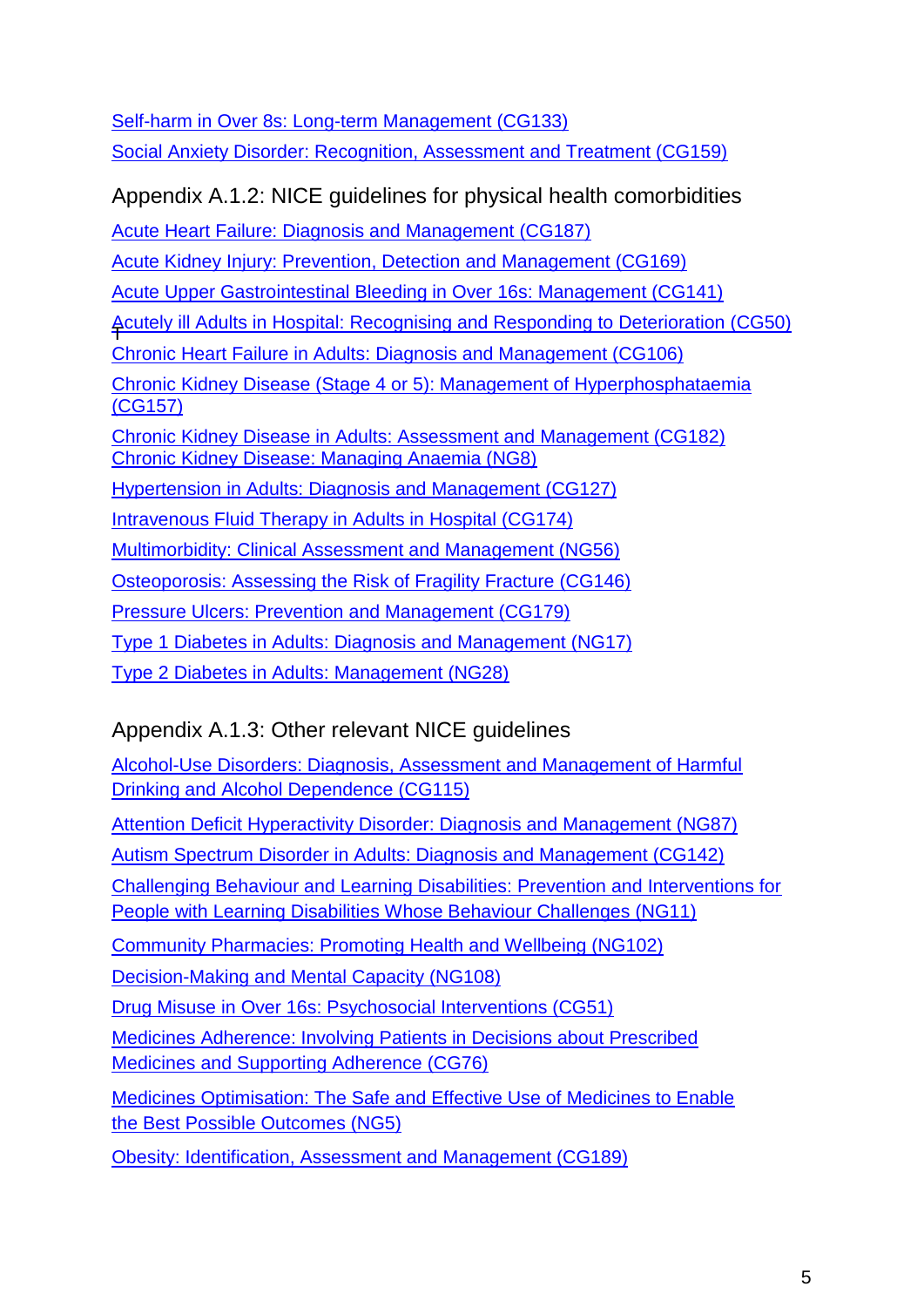[People's Experience in Adult Social Care Services: Improving the Experience of](https://www.nice.org.uk/guidance/ng86)  [Care for](https://www.nice.org.uk/guidance/ng86) [People Using Adult Social Care Services \(NG86\)](https://www.nice.org.uk/guidance/ng86)

[Safe Staffing for Nursing in Adult Inpatient Wards in Acute Hospitals \(SG1\)](https://www.nice.org.uk/guidance/sg1)

[Violence and Aggression: Short-Term Management in Mental Health, Health and](https://www.nice.org.uk/guidance/ng10)  [Community](https://www.nice.org.uk/guidance/ng10) [Settings \(NG10\)](https://www.nice.org.uk/guidance/ng10)

[Transition Between Inpatient Hospital Settings and Community or Care Home](https://www.nice.org.uk/guidance/ng27)  [Settings for](https://www.nice.org.uk/guidance/ng27) [Adults with social Care Needs \(NG27\)](https://www.nice.org.uk/guidance/ng27)

## <span id="page-5-0"></span>**Appendix A.2: NICE quality standards**

NICE quality standards consist of a prioritised set of specific, concise and measurable statements, designed to support the improvement of care. Further information regarding the measurement of each quality statement can be found on the [NICE webpage](https://www.nice.org.uk/) for the relevant quality standard.

## Appendix A.2.1: Key quality standards

[Eating Disorders \(QS175\)](https://www.nice.org.uk/guidance/qs175)

[Patient Experience in adult NHS Services \(QS15\)](https://www.nice.org.uk/guidance/qs15) – to be updated in March 2019

[Service User Experience in Adult Mental Health Services \(QS14\)](https://www.nice.org.uk/guidance/qs14) – to be updated in March 2019

[Transition between Inpatient Mental Health Settings and Community or Care Home](https://www.nice.org.uk/guidance/qs159)  [Settings](https://www.nice.org.uk/guidance/qs159) [\(QS159\)](https://www.nice.org.uk/guidance/qs159)

[Transition from Children's to Adults' Services \(QS140\)](https://www.nice.org.uk/guidance/qs140)

## Appendix A.2.2: Quality standards relevant for mental health comorbidities

[Antenatal and Postnatal Mental Health \(QS115\)](https://www.nice.org.uk/guidance/qs115)

[Anxiety Disorders \(QS53\)](https://www.nice.org.uk/guidance/qs53)

[Bipolar Disorder in Adults \(QS95\)](https://www.nice.org.uk/guidance/qs95)

[Depression in Adults \(QS8\)](https://www.nice.org.uk/guidance/qs8)

[Personality Disorders: Borderline and Antisocial \(QS88\)](https://www.nice.org.uk/guidance/qs88)

[Psychosis and Schizophrenia in Adults \(QS80\)](https://www.nice.org.uk/guidance/qs80)

[Self-harm \(QS34\)](https://www.nice.org.uk/guidance/qs34)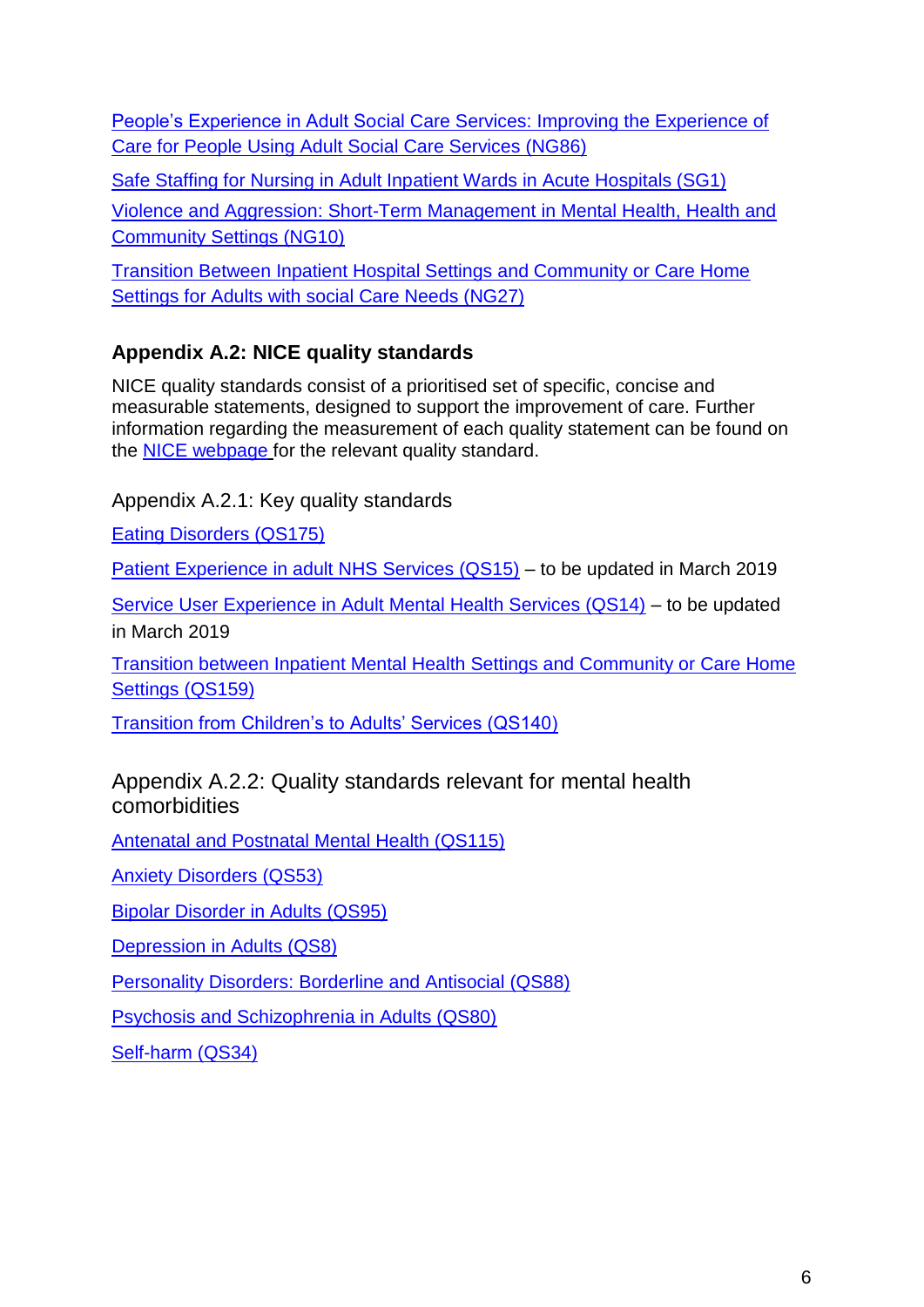Appendix A.2.3: Quality standards relevant for physical health comorbidities

[Acute Heart Failure \(QS103\)](https://www.nice.org.uk/guidance/qs103) [Acute Kidney Injury \(QS76\)](https://www.nice.org.uk/guidance/qs76) [Acute Upper Gastrointestinal Bleeding in Adults \(QS38\)](https://www.nice.org.uk/guidance/qs38) [Chronic Heart Failure in Adults \(QS9\)](https://www.nice.org.uk/guidance/qs9) [Chronic Kidney Disease in Adults \(QS5\)](https://www.nice.org.uk/guidance/qs5) [Diabetes in Adults \(QS6\)](https://www.nice.org.uk/guidance/qs6) [Intravenous Fluid Therapy in Adults in Hospital \(QS66\)](https://www.nice.org.uk/guidance/qs66) [Multimorbidity \(QS153\)](https://www.nice.org.uk/guidance/qs153) [Obesity: Clinical Assessment and Management \(QS127\)](https://www.nice.org.uk/guidance/qs127) [Osteoporosis \(QS149\)](https://www.nice.org.uk/guidance/qs149) [Pressure Ulcers \(QS89\)](https://www.nice.org.uk/guidance/qs89)

## Appendix A.2.4: Other relevant quality standards

[Alcohol-Use Disorders: Diagnosis and Management \(QS11\)](https://www.nice.org.uk/guidance/qs11) [Attention Deficit Hyperactivity Disorder \(QS39\)](https://www.nice.org.uk/guidance/qs39) [Autism \(QS51\)](https://www.nice.org.uk/guidance/qs51) [Drug Use Disorders in Adults \(QS23\)](https://www.nice.org.uk/guidance/qs23) [Learning Disabilities: Challenging Behaviour \(QS101\)](https://www.nice.org.uk/guidance/qs101) [Learning Disabilities: Identifying and Managing Mental Health Problems \(QS142\)](https://www.nice.org.uk/guidance/qs142) [Medicines Optimisation \(QS120\)](https://www.nice.org.uk/guidance/qs120) [Promoting Health and Preventing Premature Mortality in Black, Asian and Other](https://www.nice.org.uk/guidance/qs167)  [Minority](https://www.nice.org.uk/guidance/qs167) [Ethnic Groups \(QS167\)](https://www.nice.org.uk/guidance/qs167) [Transition between Inpatient Hospital Settings and Community or Care Home](https://www.nice.org.uk/guidance/qs136)  [Settings for](https://www.nice.org.uk/guidance/qs136) [Adults with Social Care Needs \(QS136\)](https://www.nice.org.uk/guidance/qs136)

[Violent and Aggressive Behaviours in People with Mental Health Problems \(QS154\)](https://www.nice.org.uk/guidance/qs154)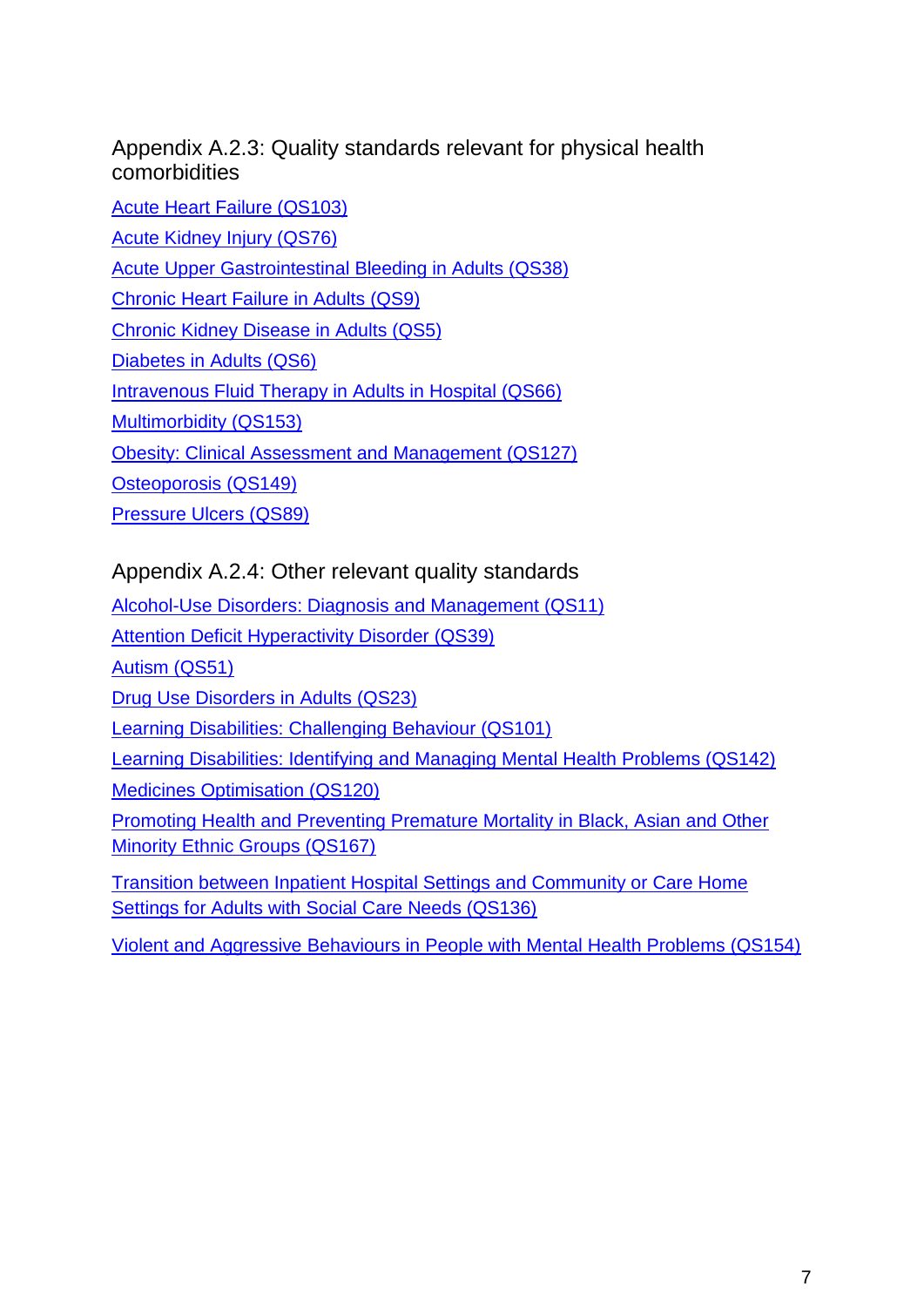# <span id="page-7-0"></span>**Appendix B: Evidence-based psychological interventions**

This is a high-level summary of evidence- based psychological interventions from the **eating disorders NICE guideline (NG69)**. Please refer to the guideline for detailed recommendations on how to provide treatment.

| <b>Recommendation</b><br><b>Detail</b>                                                                                                                                                                                                    |                                                                                                                                                                                   | <b>NICE</b> |  |
|-------------------------------------------------------------------------------------------------------------------------------------------------------------------------------------------------------------------------------------------|-----------------------------------------------------------------------------------------------------------------------------------------------------------------------------------|-------------|--|
|                                                                                                                                                                                                                                           |                                                                                                                                                                                   | reference   |  |
| Anorexia nervosa - adults                                                                                                                                                                                                                 |                                                                                                                                                                                   |             |  |
| Individual eating disorder-focused<br>cognitive-behavioural therapy<br>(CBT-<br>eating disorder)                                                                                                                                          | Typically consists of up to 40<br>sessions over 40 weeks, with<br>twice-weekly sessions in the first 2<br>or 3 weeks                                                              | 1.3.5       |  |
| Maudsley Anorexia Nervosa<br><b>Treatment for Adults (MANTRA)</b>                                                                                                                                                                         | Typically consists of 20 sessions<br>weekly sessions for the first 10<br>weeks and a flexible schedule<br>after this, up to 10 extra sessions<br>for people with complex problems | 1.3.6       |  |
| <b>Specialist Supportive Clinical</b><br>Management (SSCM)                                                                                                                                                                                | Typically consists of 20 or more<br>weekly sessions (depending on<br>severity)                                                                                                    | 1.3.7       |  |
| If individual CBT-eating disorder,<br><b>MANTRA or SSCM is</b><br>unacceptable, contraindicated or<br>ineffective for adults with anorexia<br>nervosa, consider:<br>one of these 3 treatments that<br>the person has not had before<br>or | FPT: typically consists of up to 40<br>sessions over 40 weeks                                                                                                                     | 1.3.8       |  |
| eating-disorder-focused focal<br>psychodynamic therapy<br>(FPT)                                                                                                                                                                           |                                                                                                                                                                                   |             |  |
| Anorexia nervosa - all                                                                                                                                                                                                                    |                                                                                                                                                                                   |             |  |
| Only offer dietary counselling as part of a multidisciplinary approach                                                                                                                                                                    |                                                                                                                                                                                   | 1.3.20      |  |
| Do not offer medication as the sole treatment                                                                                                                                                                                             |                                                                                                                                                                                   | 1.3.24      |  |
|                                                                                                                                                                                                                                           | <b>Binge eating disorder</b>                                                                                                                                                      |             |  |
| Offer a binge eating disorder-<br>focused guided self-help<br>programme                                                                                                                                                                   | Guided self-help programmes can<br>improve recovery rates and reduce<br>binge eating frequency                                                                                    | 1.4.2       |  |
| If guided self-help is unacceptable,<br>contraindicated or ineffective after 4<br>weeks, offer group CBT-eating<br>disorder                                                                                                               | 16 weekly 90 minute group<br>sessions over 4 months                                                                                                                               | 1.4.4       |  |
| If group CBT-eating disorder is not<br>available or the person declines it,<br>consider individual CBT-eating<br>disorder for adults with binge eating<br>disorder                                                                        | 16 - 20 sessions                                                                                                                                                                  | 1.4.6       |  |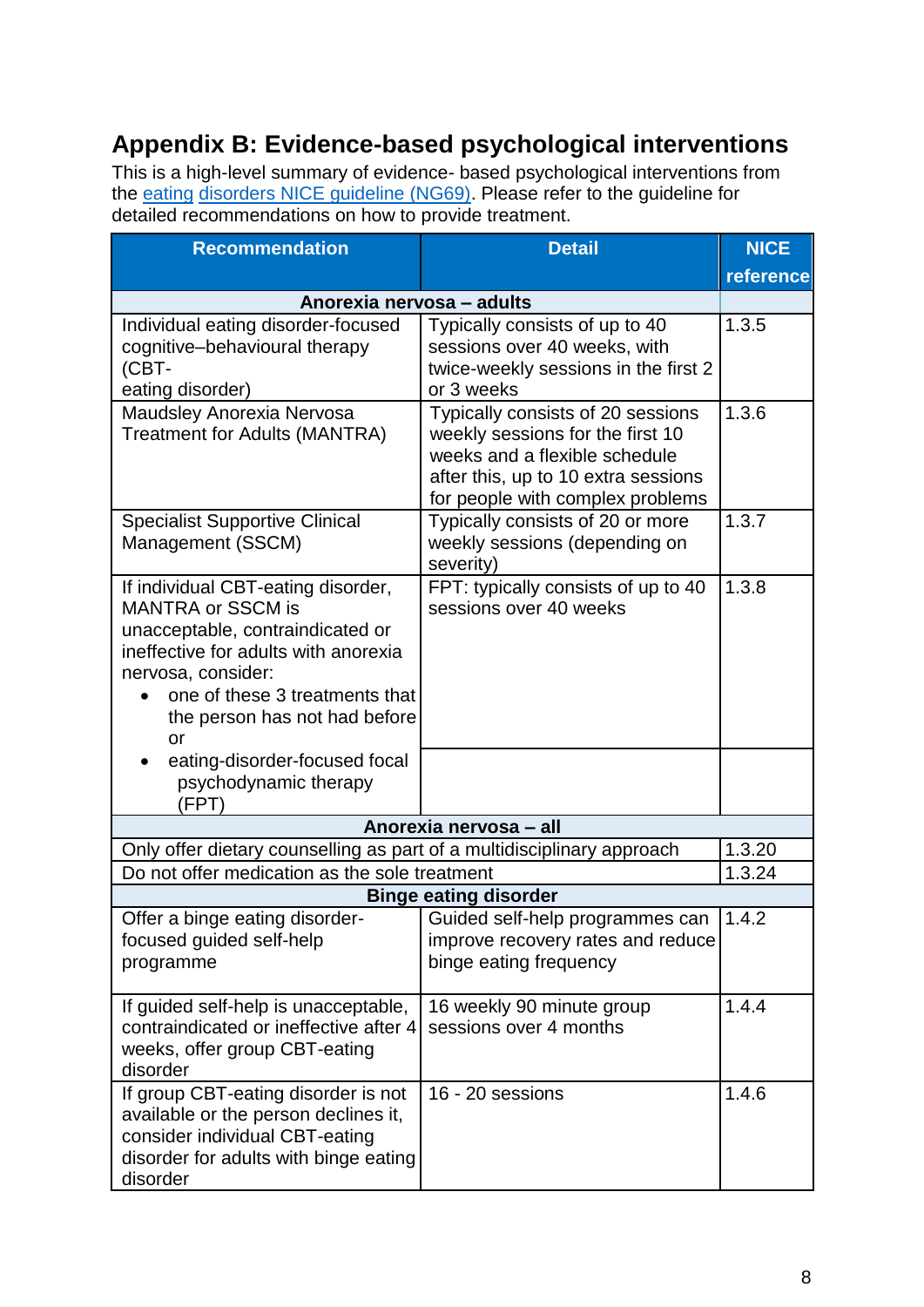| Bulimia nervosa - adults                                                                                                                                                                                                                                              |                                                                                                                                                                                    |       |  |
|-----------------------------------------------------------------------------------------------------------------------------------------------------------------------------------------------------------------------------------------------------------------------|------------------------------------------------------------------------------------------------------------------------------------------------------------------------------------|-------|--|
| Consider bulimia nervosa-focused<br>guided self-help for adults with<br>bulimia nervosa                                                                                                                                                                               | Use CBT self-help materials for<br>eating disorders; supplement<br>with brief supportive sessions (4 -<br>9 sessions lasting 20 minutes<br>each over 16 weeks, weekly at<br>first) | 1.5.2 |  |
| If bulimia nervosa-focused guided<br>self- help is unacceptable,<br>contraindicated or ineffective after<br>4 weeks of treatment, consider<br>individual CBT-eating disorder                                                                                          | Up to 20 sessions over 20 weeks;<br>consider twice weekly sessions in<br>the first phase                                                                                           | 1.5.4 |  |
| Bulimia nervosa - all                                                                                                                                                                                                                                                 |                                                                                                                                                                                    |       |  |
| 1.5.11<br>Do not offer medication as the sole treatment                                                                                                                                                                                                               |                                                                                                                                                                                    |       |  |
| Other specified feeding and eating disorders<br>1.6.1                                                                                                                                                                                                                 |                                                                                                                                                                                    |       |  |
| For people with other specified feeding and eating disorders (OSFED),<br>consider using the treatments for the eating disorder it most closely<br>resembles                                                                                                           |                                                                                                                                                                                    |       |  |
| <b>Comorbidities</b>                                                                                                                                                                                                                                                  |                                                                                                                                                                                    |       |  |
| 1.8.1<br>Eating disorder specialists and other healthcare teams should<br>collaborate to support effective treatment of physical or mental health<br>comorbidities in people with an eating disorder                                                                  |                                                                                                                                                                                    |       |  |
| 1.8.2<br>When collaborating, teams should use outcome measures for both the<br>eating disorder and the physical and mental health comorbidities, to<br>monitor the effectiveness of treatments for each condition and the<br>potential impact they have on each other |                                                                                                                                                                                    |       |  |

Commissioners and providers should consider how the eating disorder treatment pathway could be enabled through the use of evidence-based technologies (such as self-management apps, telehealth or digitally-enabled models of therapy). Further information can be found on: [https://www.nice.org.uk/about/what-we-do/our](https://www.nice.org.uk/about/what-we-do/our-programmes/evidence-standards-framework-for-digital-health-technologies)[programmes/evidence-standards-framework-for-digital-health-technologies](https://www.nice.org.uk/about/what-we-do/our-programmes/evidence-standards-framework-for-digital-health-technologies)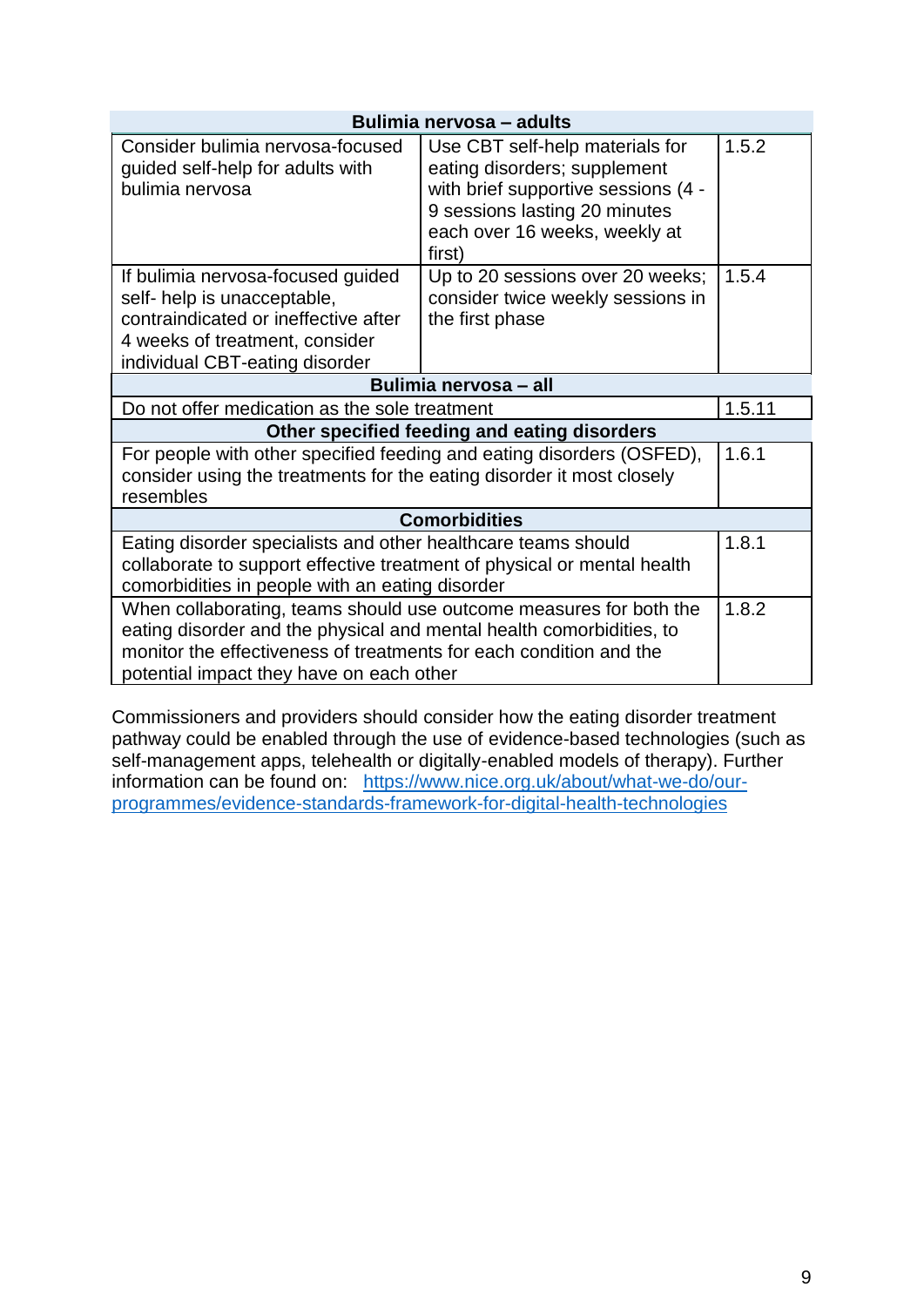# **Appendix C: Measuring quality**

The [eating disorders quality standard \(QS175\)](https://www.nice.org.uk/guidance/qs175) covers assessment, treatment, monitoring and care for children, young people and adults with an eating disorder. Each quality statement should be measured through local data collection and feedback from people who use the service, and their families and carers, on their experience of the quality of care provided, to determine whether a service is meeting the requirements of providing high-quality evidence-based treatment.

<span id="page-9-0"></span>

| <b>Statement</b>                                                                                                                                       | <b>Structure</b>                                                                                                                              | <b>Process</b>                                                                                                             | <b>Outcome</b>                                                                                                                                         |
|--------------------------------------------------------------------------------------------------------------------------------------------------------|-----------------------------------------------------------------------------------------------------------------------------------------------|----------------------------------------------------------------------------------------------------------------------------|--------------------------------------------------------------------------------------------------------------------------------------------------------|
| <b>Statement 1</b><br>People with suspected<br>eating disorders who are<br>referred to an eating<br>disorder service start<br>assessment and treatment | Evidence that local referral<br>pathways are in place for<br>adults to start assessment<br>and treatment within a<br>locally agreed timeframe | Proportion of adults with<br>suspected eating disorder who<br>are assessed and treated within<br>locally agreed timeframes | Length of time from referral to<br>assessment and start of<br>treatment at an eating disorder<br>service for adults with<br>suspected eating disorders |
| within 4 weeks for children                                                                                                                            | Data source: local data                                                                                                                       | Data source: local data                                                                                                    |                                                                                                                                                        |
| and young people or a<br>locally agreed timeframe<br>for adults                                                                                        | collection, such as service<br>specifications                                                                                                 | collection such as audit of<br>electronic records                                                                          | Data source: local data collection<br>such as audit of electronic records                                                                              |
|                                                                                                                                                        |                                                                                                                                               |                                                                                                                            | Rate of recovery for people<br>with eating disorders                                                                                                   |
|                                                                                                                                                        |                                                                                                                                               |                                                                                                                            | <b>Data source:</b> local data collection                                                                                                              |
|                                                                                                                                                        |                                                                                                                                               |                                                                                                                            | through outcome measures such as                                                                                                                       |
|                                                                                                                                                        |                                                                                                                                               |                                                                                                                            | the Eating Disorder Examination                                                                                                                        |
|                                                                                                                                                        |                                                                                                                                               |                                                                                                                            | Questionnaire (EDE-Q)                                                                                                                                  |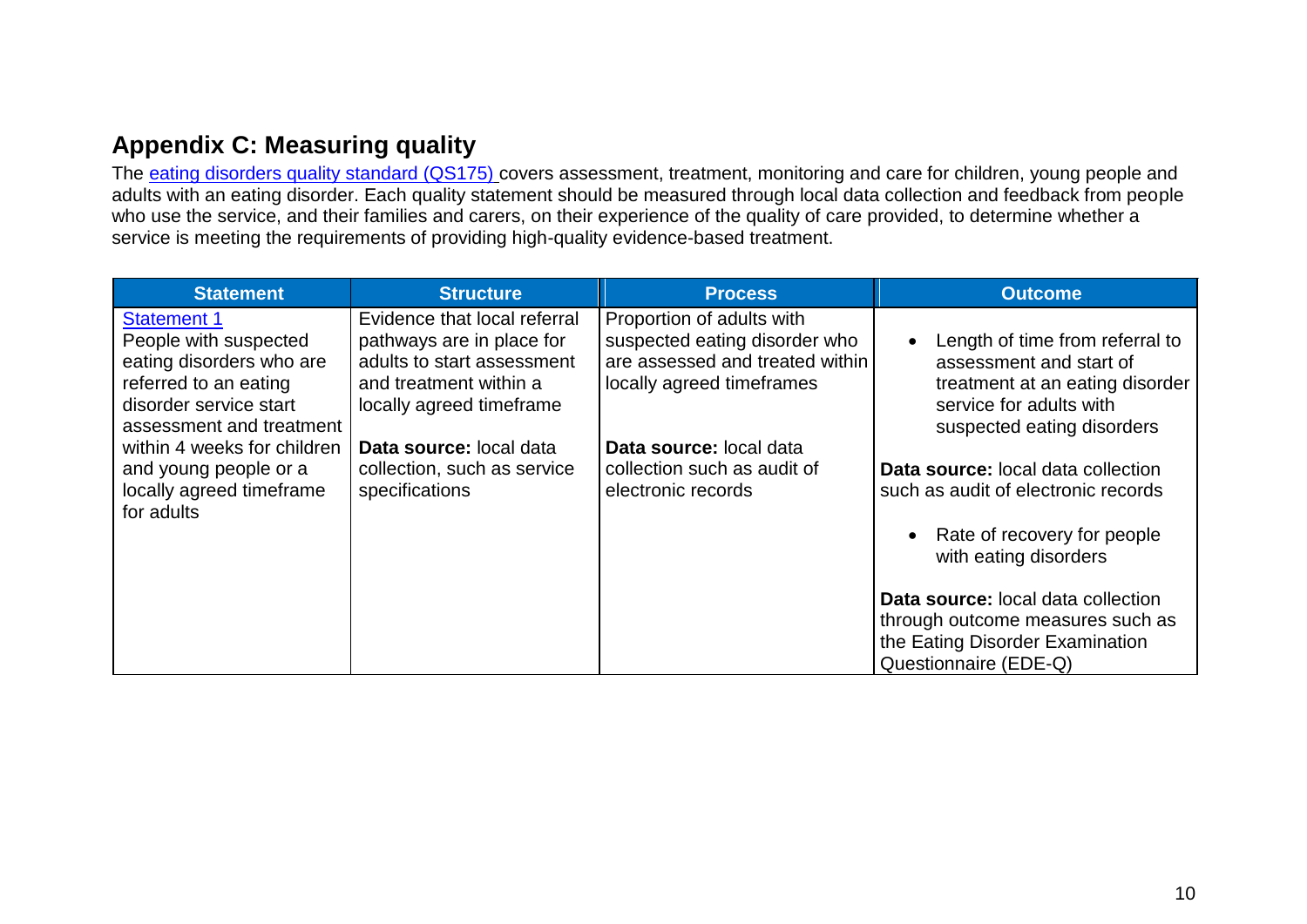| <b>Statement</b><br><b>Statement 2</b><br>People with eating<br>disorders have a<br>discussion with a<br>healthcare<br>professional about<br>their options for<br>psychological<br>treatment | <b>Structure</b><br>Evidence of local arrangements<br>to provide psychological<br>treatments for people with eating<br>disorders<br>Data source: local data<br>collection, such as service<br>specifications | <b>Process</b><br>Proportion of people with eating<br>disorders who have a<br>documented discussion with a<br>healthcare professional about<br>their options for psychological<br>treatment at the point of<br>diagnosis<br>Data source: local data<br>collection such as audit of | <b>Outcome</b>                                                                                                                                           |
|----------------------------------------------------------------------------------------------------------------------------------------------------------------------------------------------|--------------------------------------------------------------------------------------------------------------------------------------------------------------------------------------------------------------|------------------------------------------------------------------------------------------------------------------------------------------------------------------------------------------------------------------------------------------------------------------------------------|----------------------------------------------------------------------------------------------------------------------------------------------------------|
| <b>Statement 3</b><br>People with binge<br>eating disorder<br>participate in a guided<br>self-help programme<br>as first-line                                                                | Evidence of local arrangements<br>to provide a guided self-help<br>programme as a first-line<br>psychological treatment for<br>people with binge eating disorder                                             | electronic records<br>Proportion of people with binge<br>eating disorder who participate<br>in a guided self-help programme<br>as first-line psychological<br>treatment                                                                                                            | Binge eating frequency for<br>$\bullet$<br>people with binge eating<br>disorder<br>Rate of relapse for people with<br>$\bullet$<br>binge eating disorder |
| psychological<br>treatment                                                                                                                                                                   | Data source: local data<br>collection, such as service<br>specifications                                                                                                                                     | Data source: local data<br>collection such as audit of<br>electronic records                                                                                                                                                                                                       | <b>Data source:</b> local data collection<br>through outcome measures such as<br>the EDE                                                                 |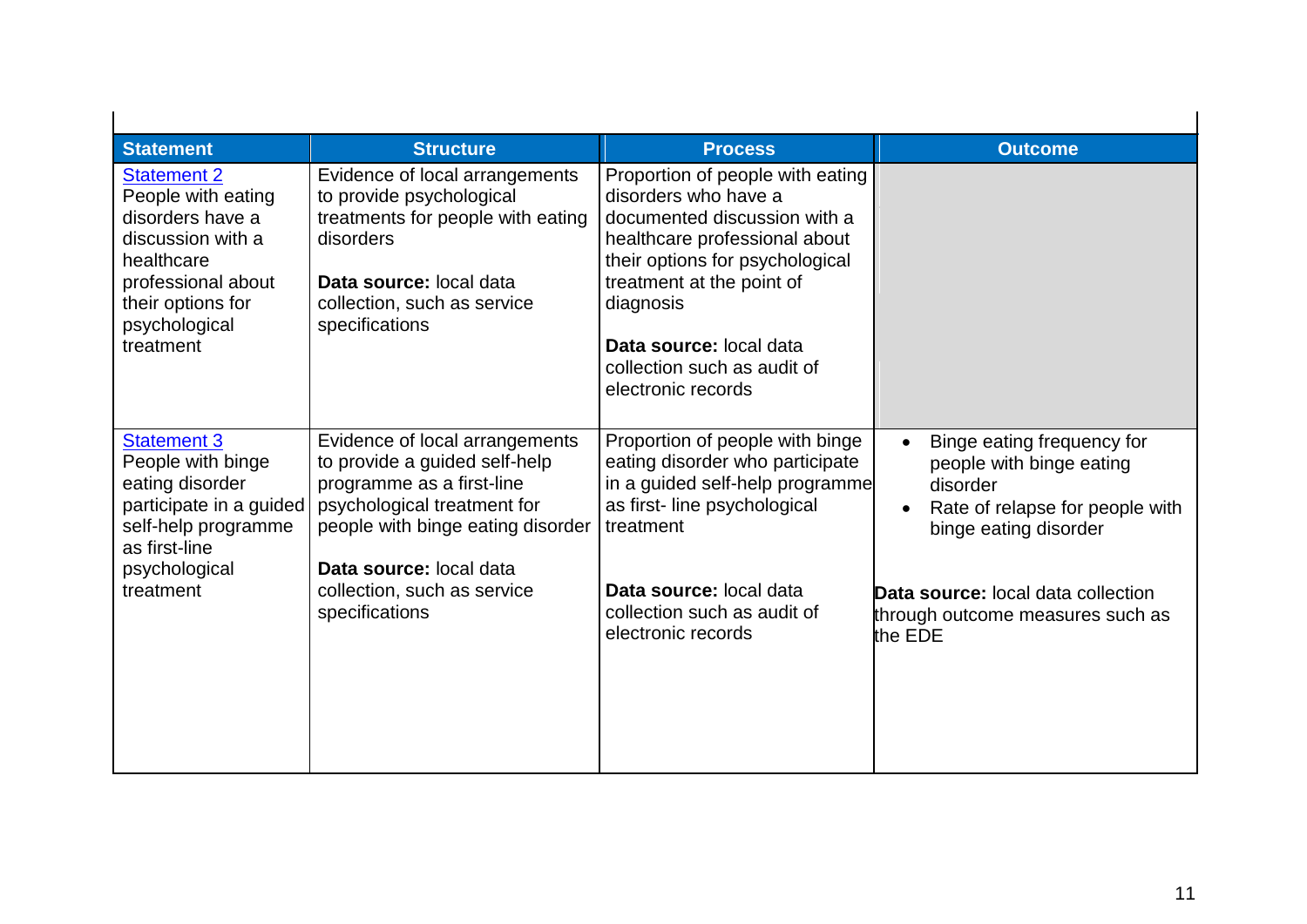| <b>Statement</b>                                                                                                                                                                            | <b>Structure</b>                                                                                                                                                                                                                                                                                                                                                                                                                                 | <b>Process</b>                                                                                                                                                                                                                                                                 | <b>Outcome</b>                                                                                                                                                                                                                                                                                                                                                                                                    |
|---------------------------------------------------------------------------------------------------------------------------------------------------------------------------------------------|--------------------------------------------------------------------------------------------------------------------------------------------------------------------------------------------------------------------------------------------------------------------------------------------------------------------------------------------------------------------------------------------------------------------------------------------------|--------------------------------------------------------------------------------------------------------------------------------------------------------------------------------------------------------------------------------------------------------------------------------|-------------------------------------------------------------------------------------------------------------------------------------------------------------------------------------------------------------------------------------------------------------------------------------------------------------------------------------------------------------------------------------------------------------------|
| <b>Statement 5</b><br>People with eating<br>disorders who are<br>being supported by<br>more than one<br>service have a care<br>plan that explains<br>how the services will<br>work together | Evidence of joint working<br>arrangements, including regular<br>liaison and meetings to discuss care<br>plans, between eating disorder<br>services and other<br>services, using formal processes of<br>care planning<br>Data source: local data<br>collection, such as contracts and<br>service specifications                                                                                                                                   | Proportion of people with eating<br>disorders supported by more<br>than one service who have a<br>care plan that explains how the<br>services will work together<br>Data source: local data<br>collection such as audit of<br>electronic records                               | Rate of relapse for people with<br>$\bullet$<br>eating disorders who are<br>supported by more than one<br>service<br><b>Data source:</b> local data collection<br>through service user experience of<br>eating disorder<br>services                                                                                                                                                                               |
| <b>Statement 6</b><br>People with eating<br>disorders who are<br>moving between<br>services have their<br>risks assessed                                                                    | Evidence of joint transition<br>$\bullet$<br>protocols between eating<br>disorder services and other<br>services, using formal<br>processes of care planning<br>Evidence of joint working<br>$\bullet$<br>arrangements, including<br>regular liaison and meetings,<br>to discuss risk assessment<br>and monitoring at transition<br>between eating disorder<br>services and other services<br>providing care for people with<br>eating disorders | Proportion of people with<br>$\bullet$<br>eating disorders moving<br>between services who<br>have a care plan that<br>includes a risk<br>assessment before and<br>after transfer<br>Data source: local data<br>collection such as audit of<br>electronic records or care plans | Proportion of people with eating<br>$\bullet$<br>disorders who have moved<br>between services and did not<br>attend their first meeting or<br>appointment<br>Relapse rate of people with<br>eating disorders who move<br>between services<br>Service user experience of<br>eating disorder services<br>Data source: local data collection<br>through local audits of electronic<br>records and surveys to measure |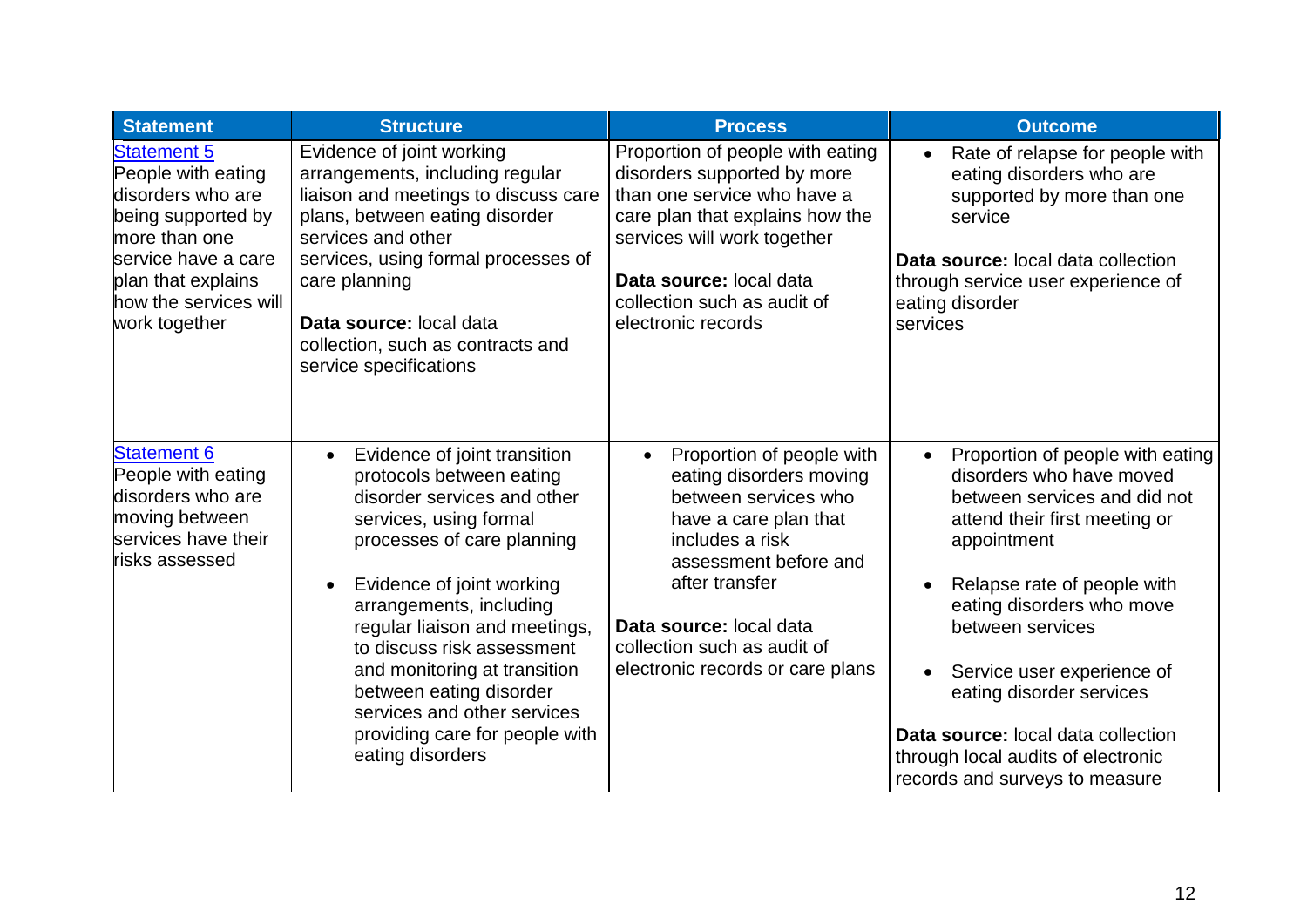| Data source: local data<br>collection, such as contracts and<br>service specifications | service user experience of eating<br>disorder services |
|----------------------------------------------------------------------------------------|--------------------------------------------------------|
|                                                                                        |                                                        |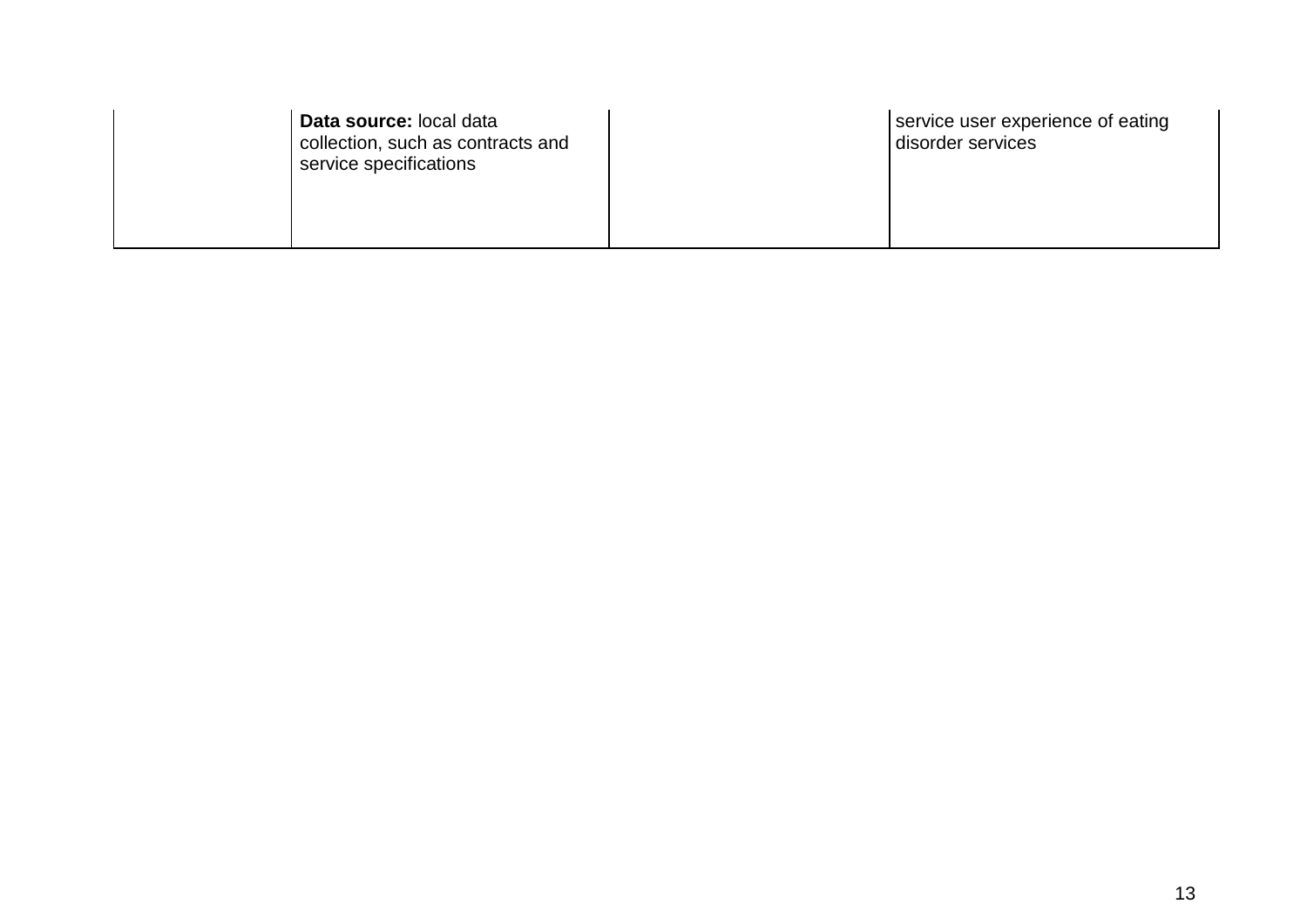# <span id="page-13-0"></span>**Appendix D. Implementation challenges and solutions**

Below are some of the challenges that clinicians, service manager and experts by experience have highlighted in relation to community-based eating disorder services for adults, along with potential solutions and evidence that these solutions are working effectively.

| <b>Issue or Challenge</b>                                                  | <b>Suggested solution</b>                                                                                                                                                                                                                                                                                                     | <b>Evidence of</b>        |
|----------------------------------------------------------------------------|-------------------------------------------------------------------------------------------------------------------------------------------------------------------------------------------------------------------------------------------------------------------------------------------------------------------------------|---------------------------|
|                                                                            |                                                                                                                                                                                                                                                                                                                               | implementing solution     |
|                                                                            | People with experience of using eating disorder services                                                                                                                                                                                                                                                                      |                           |
| <b>Balance around</b>                                                      | • Appropriate therapeutic                                                                                                                                                                                                                                                                                                     | · Service User experience |
| discharge- people should                                                   | management of endings                                                                                                                                                                                                                                                                                                         | surveys or feedback       |
| not be discharged too<br>soon and left without any                         | (especially when                                                                                                                                                                                                                                                                                                              |                           |
| care                                                                       | discharged from a CED<br>service)                                                                                                                                                                                                                                                                                             | • Re-referral rate        |
|                                                                            |                                                                                                                                                                                                                                                                                                                               |                           |
|                                                                            | • Clinicians need to                                                                                                                                                                                                                                                                                                          |                           |
|                                                                            | explain the rationale                                                                                                                                                                                                                                                                                                         |                           |
|                                                                            | behind discharge and                                                                                                                                                                                                                                                                                                          |                           |
|                                                                            | encourage re-access if<br>the person feels they                                                                                                                                                                                                                                                                               |                           |
|                                                                            | need it                                                                                                                                                                                                                                                                                                                       |                           |
|                                                                            |                                                                                                                                                                                                                                                                                                                               |                           |
|                                                                            | • Self-referral back to<br>services available and                                                                                                                                                                                                                                                                             |                           |
|                                                                            | promoted to people using                                                                                                                                                                                                                                                                                                      |                           |
|                                                                            | CED services, their                                                                                                                                                                                                                                                                                                           |                           |
|                                                                            | families or carers                                                                                                                                                                                                                                                                                                            |                           |
|                                                                            |                                                                                                                                                                                                                                                                                                                               |                           |
|                                                                            |                                                                                                                                                                                                                                                                                                                               |                           |
|                                                                            | that this will be a time-                                                                                                                                                                                                                                                                                                     |                           |
|                                                                            | limited treatment and the                                                                                                                                                                                                                                                                                                     |                           |
|                                                                            |                                                                                                                                                                                                                                                                                                                               |                           |
|                                                                            |                                                                                                                                                                                                                                                                                                                               |                           |
| Exclusion of patients:                                                     | • Mental health services                                                                                                                                                                                                                                                                                                      |                           |
| Being excluded from                                                        | should liaise with CED                                                                                                                                                                                                                                                                                                        |                           |
|                                                                            |                                                                                                                                                                                                                                                                                                                               |                           |
|                                                                            |                                                                                                                                                                                                                                                                                                                               |                           |
| eating                                                                     | should jointly come up                                                                                                                                                                                                                                                                                                        |                           |
|                                                                            | with an agreed plan of                                                                                                                                                                                                                                                                                                        |                           |
|                                                                            |                                                                                                                                                                                                                                                                                                                               |                           |
|                                                                            |                                                                                                                                                                                                                                                                                                                               |                           |
|                                                                            |                                                                                                                                                                                                                                                                                                                               |                           |
|                                                                            | • Requires improvements                                                                                                                                                                                                                                                                                                       |                           |
|                                                                            |                                                                                                                                                                                                                                                                                                                               |                           |
| mental health services if<br>also presenting with a<br>comorbid disordered | • Expectation should be<br>established at the outset<br>person should be<br>sufficiently prepared for<br>the ending<br>services to clarify a<br>possible diagnosis of an<br>eating disorder; they<br>where the person can<br>receive the most effective<br>treatment<br>in joined up working<br>facilitated by sustainability |                           |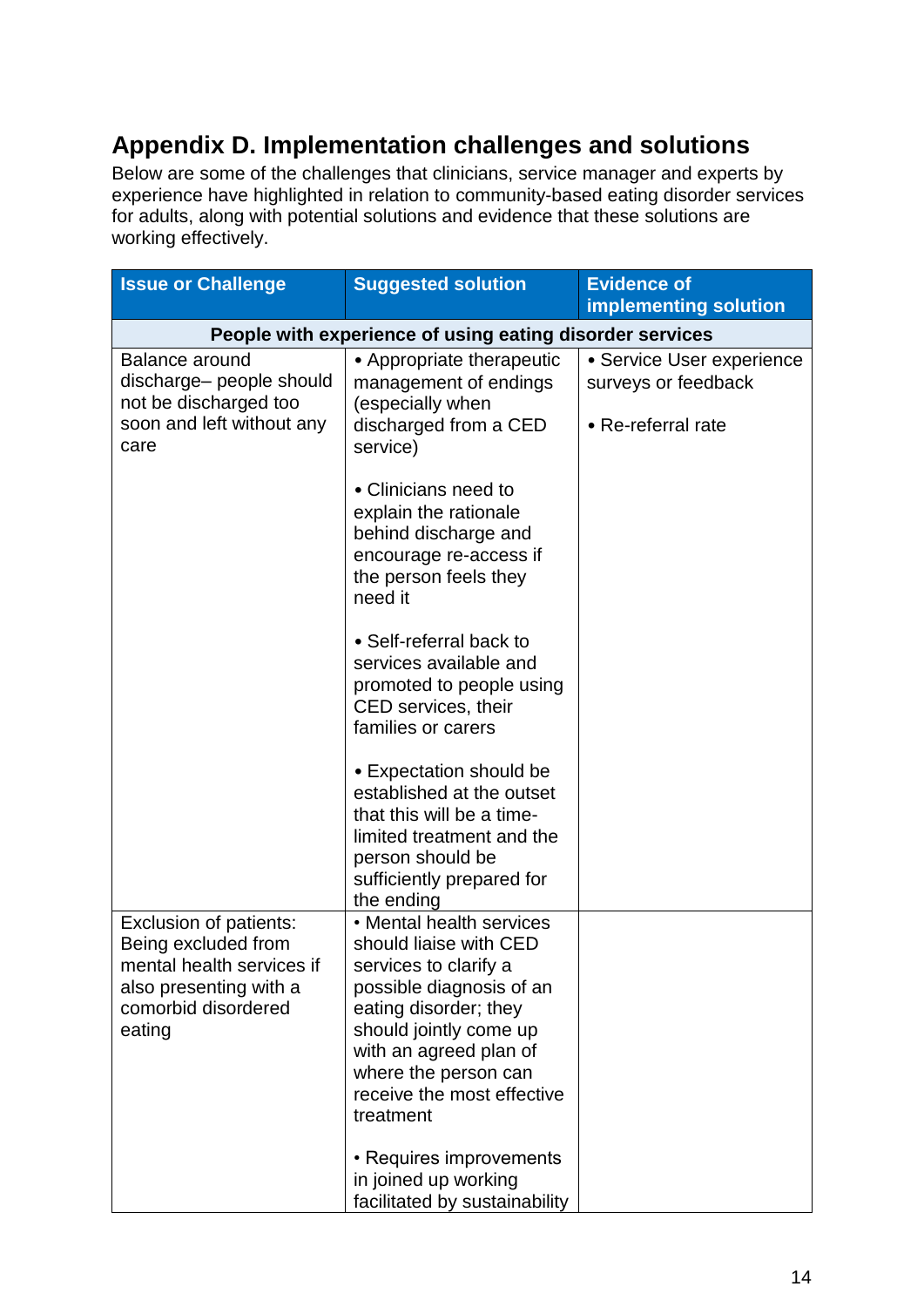|                                                                                                                             | and transformation<br>partnership (STP) level<br>governance structures                                                                                                                                                                                                                                                                                                                                                                                                                                       |                                                                                                                                                                                                                                     |
|-----------------------------------------------------------------------------------------------------------------------------|--------------------------------------------------------------------------------------------------------------------------------------------------------------------------------------------------------------------------------------------------------------------------------------------------------------------------------------------------------------------------------------------------------------------------------------------------------------------------------------------------------------|-------------------------------------------------------------------------------------------------------------------------------------------------------------------------------------------------------------------------------------|
| Parents/carers/support<br>network may not have<br>access to information<br>around the person's care<br>under adult services | • Carer's assessment<br>should be offered<br>• Services should be<br>proactive in reaching out<br>to parents and carers,<br>and offering them general<br>information about eating<br>disorder services<br>• Clinicians need to take a<br>developmental<br>perspective and<br>encourage people to<br>involve their family;<br>discuss ways in which it<br>can be beneficial; and<br>reassure them about any<br>concerns they may have<br>• Accessible information<br>in multiple formats and<br>languages     | • Carer experience survey<br>• Evidence of service<br>protocols or processes<br>providing parents, carers<br>or members of the<br>support network with<br>information                                                               |
| Lack of clarity on medical<br>monitoring arrangements                                                                       | • Medical monitoring<br>needs to be as easy as<br>possible for the person<br>• A CED service agrees a<br>care plan and discharge<br>plan with a person; the<br>plan should cover medical<br>monitoring arrangements<br>• Person and GP have a<br>copy of the care plan and<br>the discharge plan<br>• GP local enhanced<br>service to support funding<br>and primary care training<br>• Consider primary care<br>leads - either at GP<br>practice level or primary<br>care network level as<br>these develop | • Sample audit of care<br>plans or discharge plans<br>(for inclusion of medical<br>monitoring)<br>• Person and primary care<br>spot audit - clear medical<br>monitoring instructions<br>• Service user/carer<br>surveys or feedback |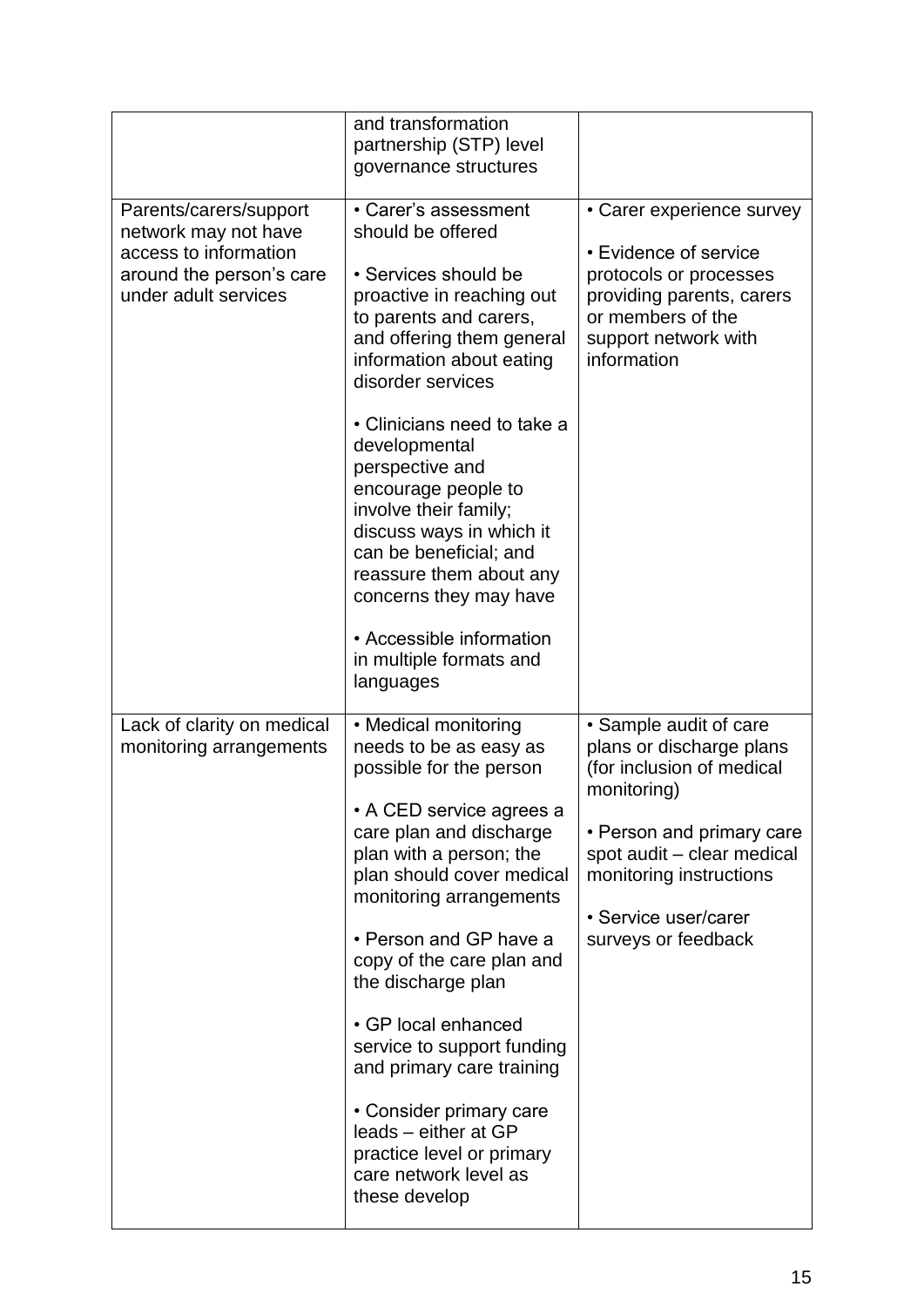| Lack of high-quality<br>information on local CED<br>services - what they offer<br>and what to expect | • Up-to-date website<br>• Accessible information<br>in multiple formats                                                                                                                                                                                                                                                                                                                                                                                                                                                    | • Evidence of website,<br>accessible information in<br>multiple formats                                                                                                                                                                             |
|------------------------------------------------------------------------------------------------------|----------------------------------------------------------------------------------------------------------------------------------------------------------------------------------------------------------------------------------------------------------------------------------------------------------------------------------------------------------------------------------------------------------------------------------------------------------------------------------------------------------------------------|-----------------------------------------------------------------------------------------------------------------------------------------------------------------------------------------------------------------------------------------------------|
| Lack of support,<br>education, training for<br>families, partners, carers<br>and the support network | • Ensure access to, or<br>information on, carers<br>groups, training, skills<br>workshops<br>• Supported signposting<br>to carers' assessment<br>(through the local<br>authority)                                                                                                                                                                                                                                                                                                                                          | • Number of carer<br>assessments<br>• Evidence of joint<br>working with other<br>services to support<br>families and carers<br>• Evidence of carer<br>protocols within the CED<br>service<br>• Evidence of CCG-<br>commissioned carers'<br>services |
| <b>Commissioners and Providers</b>                                                                   |                                                                                                                                                                                                                                                                                                                                                                                                                                                                                                                            |                                                                                                                                                                                                                                                     |
| Lack of joined up working<br>across services                                                         | • Clinical networks can be<br>helpful in improving<br>collaboration between<br>services in some areas<br>• Locate the eating<br>disorder teams of all ages<br>together to aid mutual<br>support and learning as<br>well as promoting better<br>communication<br>• Joint training between<br>eating disorder and other<br>mental health service staff<br>• Contracts/service<br>specifications to include<br>requirement for joint<br>working<br>• Governance/delivery<br>structures to focus on<br>integration of services | • Service user experience<br>survey or feedback<br>• Staff experience survey<br>or feedback                                                                                                                                                         |
| Challenges of<br>transforming CED service<br>with new models or ways<br>of working                   | • Best practice examples<br>to be shared to offer<br>guidance on potential<br>models                                                                                                                                                                                                                                                                                                                                                                                                                                       | • Evidence of service<br>protocols or agreements<br>to support new ways of<br>working                                                                                                                                                               |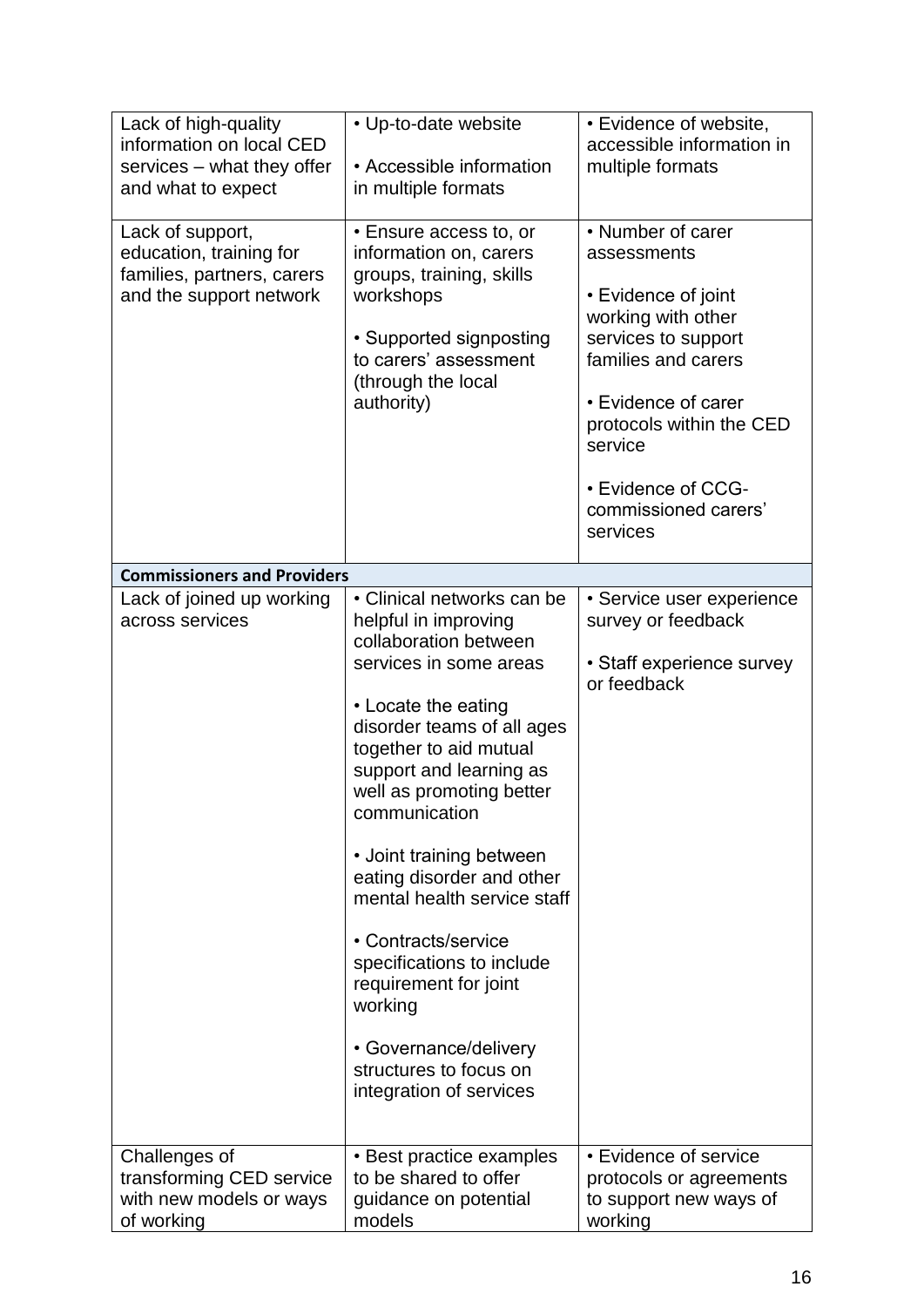|                                                                                  | • Close working between<br>commissioners and<br>providers to transform<br>services in line with the<br>assessed needs of their<br>local population<br>• Use contractual<br>mechanisms to support<br>transformation (e.g.<br>service delivery<br>improvement plan -                                         | • Evidence of completing<br>a needs assessment of<br>the local population and<br>using the data to inform<br>service specifications |
|----------------------------------------------------------------------------------|------------------------------------------------------------------------------------------------------------------------------------------------------------------------------------------------------------------------------------------------------------------------------------------------------------|-------------------------------------------------------------------------------------------------------------------------------------|
|                                                                                  | SDIP)<br>• Consider how new care<br>models now NHS- led<br>provider collaboratives<br>can be used to create<br>efficiencies which could<br>be used to fund the<br>service (e.g. to increase<br>funding into CED service).<br>An overarching need<br>should be to improve the<br>quality of the CED service |                                                                                                                                     |
| Multiple commissioners<br>using the same provider $-$<br>commissioning different | • Needs to be a lead<br>commissioner for local<br>services                                                                                                                                                                                                                                                 | • Monitor eating disorder<br>patient outcomes at STP<br>level                                                                       |
| service levels                                                                   | • STP hold<br>commissioners to account<br>• Aim to create parity<br>between CYP and adult<br>eating disorder services                                                                                                                                                                                      | • Commissioners to<br>evidence service<br>provision                                                                                 |
|                                                                                  | • Outcome-based<br>commissioning at<br>population level                                                                                                                                                                                                                                                    |                                                                                                                                     |
|                                                                                  | • Commissioners should<br>work with providers to<br>agree what processes<br>need to be in place to<br>deliver care in line with<br>guidelines and improve<br>access to evidence-based<br>treatment                                                                                                         |                                                                                                                                     |
| Managing the relationship<br>between voluntary,                                  | • Contracting processes<br>(e.g. alliance contracting)                                                                                                                                                                                                                                                     | • Surveys/feedback at<br>organisation level                                                                                         |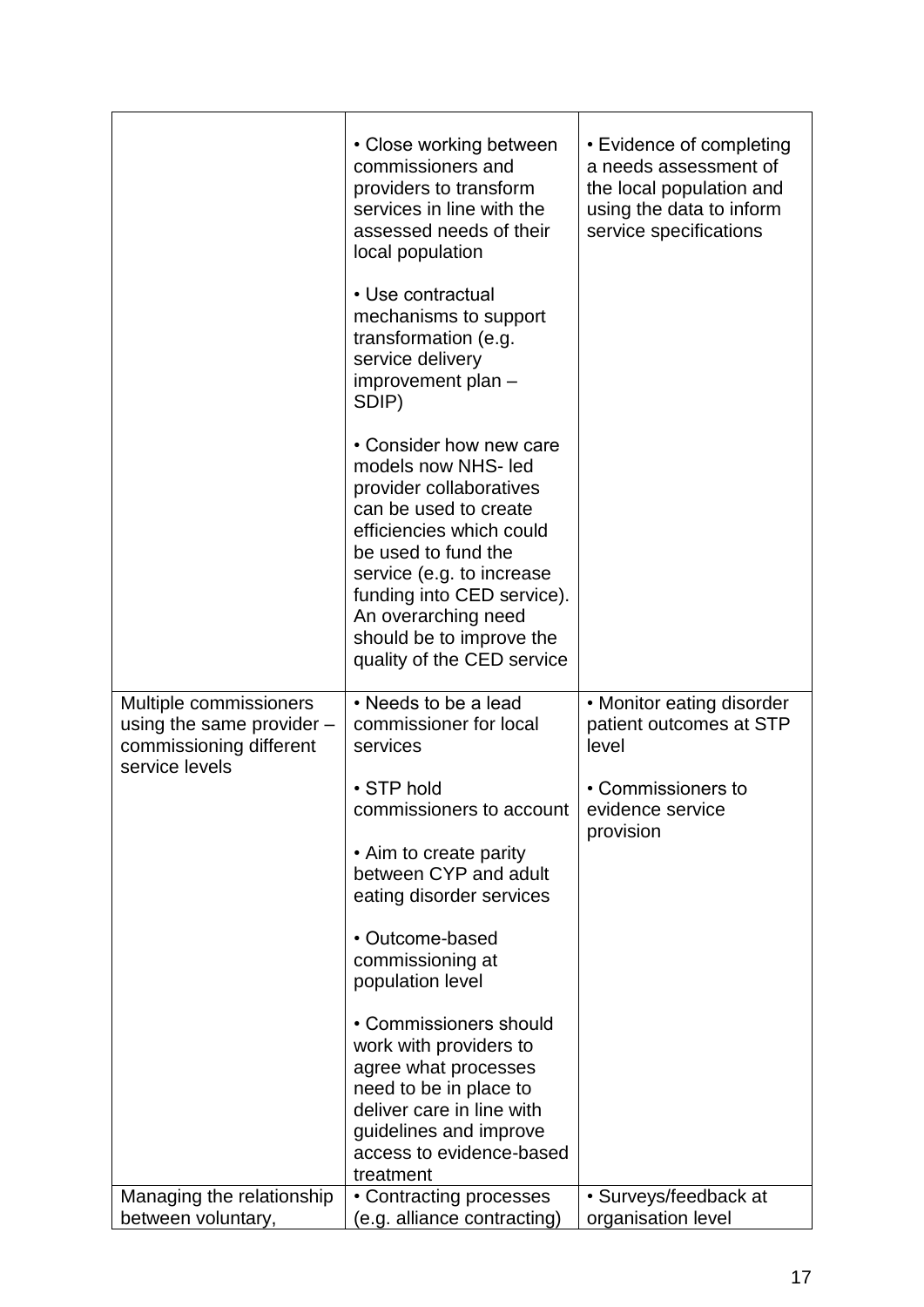| community and social<br>enterprise (VCSE) sector<br>and statutory services                                                                                              | • Partnership working<br>supported via mental<br>health care delivery<br>governance processes<br>• Joint meetings and<br>training opportunities, to<br>improve relationships and<br>mutual understanding                                                                                                                                                   | • Protocols to support<br>partnership working                                                                                                                                                                                                                                            |
|-------------------------------------------------------------------------------------------------------------------------------------------------------------------------|------------------------------------------------------------------------------------------------------------------------------------------------------------------------------------------------------------------------------------------------------------------------------------------------------------------------------------------------------------|------------------------------------------------------------------------------------------------------------------------------------------------------------------------------------------------------------------------------------------------------------------------------------------|
| Acute hospitals – lack of<br>clarity on pathway to<br>access acute medical<br>services when required<br>and joint working with<br><b>CED</b> services                   | • Pathway agreed<br>between acute hospitals<br>and CED services: on<br>how to access acute<br>medical care if required<br>and protocol for joint<br>working<br>• Achieving this will<br>require joint working at<br>commissioning level<br>between mental health<br>and acute hospital<br>commissioners                                                    | • Evidence of clear<br>pathway to access<br>medical care when<br>required and protocol for<br>joint working between<br>acute hospitals and eating<br>disorder services                                                                                                                   |
| • Local authority – lack of<br>clear pathway for carer's<br>assessments/support<br>• Lack of clarity on eating<br>disorder carer provision or<br>local offer of support | • Clear pathway for<br>carers' needs assessment<br>included within eating<br>disorder pathway<br>• Clear local authority<br>(LA) information on offer<br>to carers (e.g. carer<br>training, assessments,<br>support options)<br>• The mental health<br>governance structure<br>should support the<br>inclusion of the LA in the<br>eating disorder pathway | • Number of carer<br>assessments<br>• Evidence of clear<br>information on carer<br>support<br>• Evidence of clarity on<br>pathway to access carer<br>assessment within overall<br>eating disorder pathway<br>• Evidence that system<br>mental health governance<br>structure includes LA |
| <b>CED services</b>                                                                                                                                                     |                                                                                                                                                                                                                                                                                                                                                            |                                                                                                                                                                                                                                                                                          |
| Poorly managed<br>transitions from CYP -<br>need a clear purpose and<br>aims for transition                                                                             | • Flexibility around<br>whether someone<br>remains in CYP care if<br>they are benefitting from<br>care being provided, or is<br>able to enter adult<br>services when presenting                                                                                                                                                                            | • FREED protocol<br>(engaging with young<br>people about to transition<br>and accepting young<br>people who are near<br>transition age at first<br>presentation)                                                                                                                         |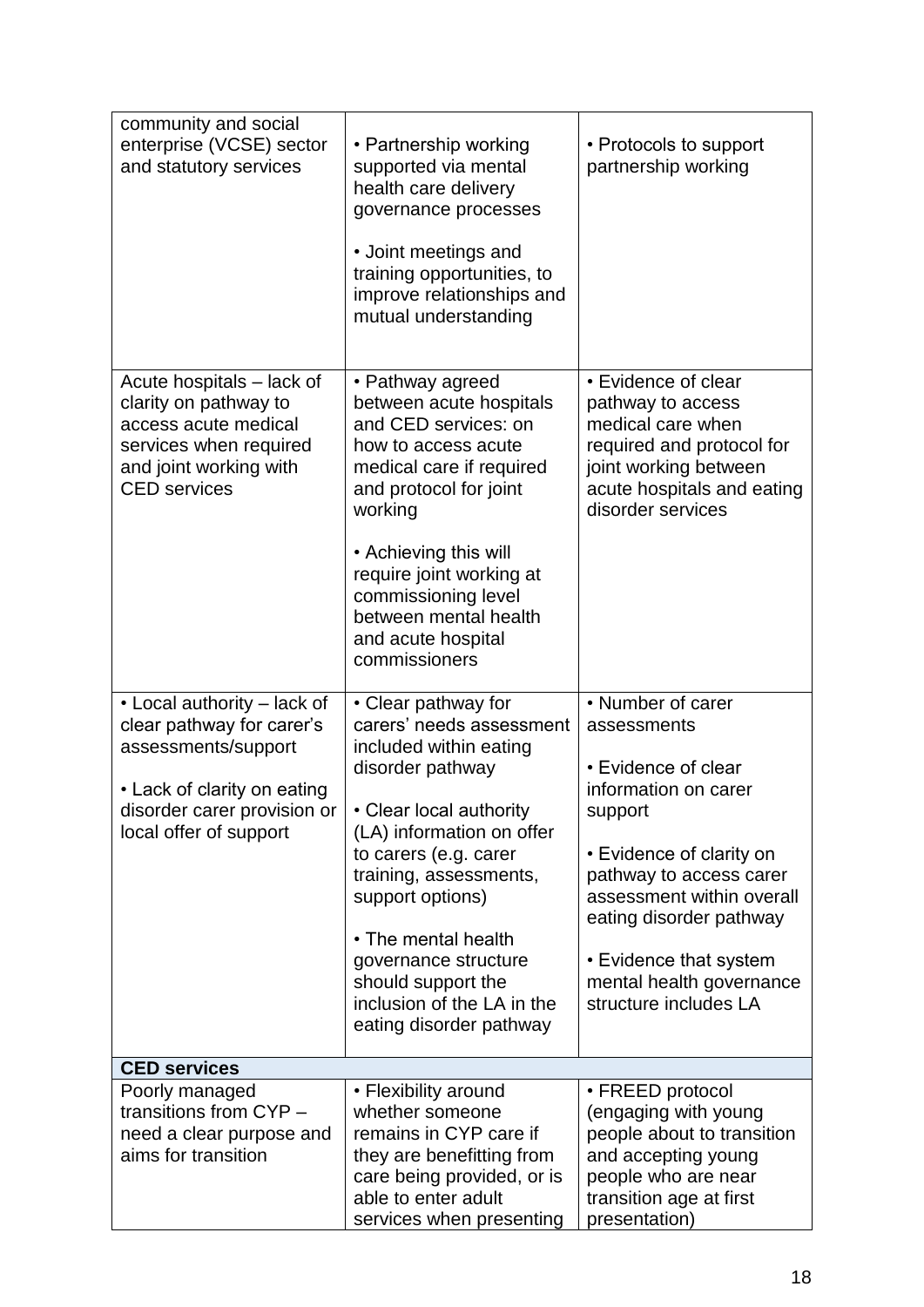|                                                      | for the first time before<br>the age of 18 if this avoids<br>an imminent transition<br>• Flexible criteria around<br>accessing eating disorder<br>services (e.g. age related)<br>• Joint working between<br>CYP and adult services<br>(e.g. dedicated 16+<br>workforce, jointly funded<br>between CYP and adult<br>services) to provide a<br>seamless care pathway<br>• Transition coordinators<br>to support patients to<br>transition | • Patient experience<br>• Staff experience<br>• Evidence of transition<br>protocols                                                                              |
|------------------------------------------------------|-----------------------------------------------------------------------------------------------------------------------------------------------------------------------------------------------------------------------------------------------------------------------------------------------------------------------------------------------------------------------------------------------------------------------------------------|------------------------------------------------------------------------------------------------------------------------------------------------------------------|
| Staffing and recruitment                             | • Being flexible with<br>workforce – skill mix and<br>using supervision (e.g. of<br>assistant psychologists)<br>• Recruiting for<br>competences rather than<br>only to professional group<br>• Having a clear<br>workforce strategy to<br>match the needs and<br>make-up of the local<br>population                                                                                                                                     | • Evidence of<br>competences outlined in<br>job descriptions<br>• Workforce plans to<br>include skill mix,<br>competences and<br>responsibilities                |
| Managing "did not attend"<br>rates and cancellations | • DNA rates can be a<br>function of waiting times -<br>the longer a person is<br>kept on a wait list, the<br>more likely they are to not<br>show up to their first<br>appointment<br>• Manage wait list more<br>effectively to reduce<br>waiting times<br>• Appointment reminder<br>service by text or email<br>• Good information<br>available about the                                                                               | • Evidence of waiting<br>times and wait list<br>management strategies<br>• Fall in DNA and<br>cancellation rates<br>• Data on impact of<br>appointment reminders |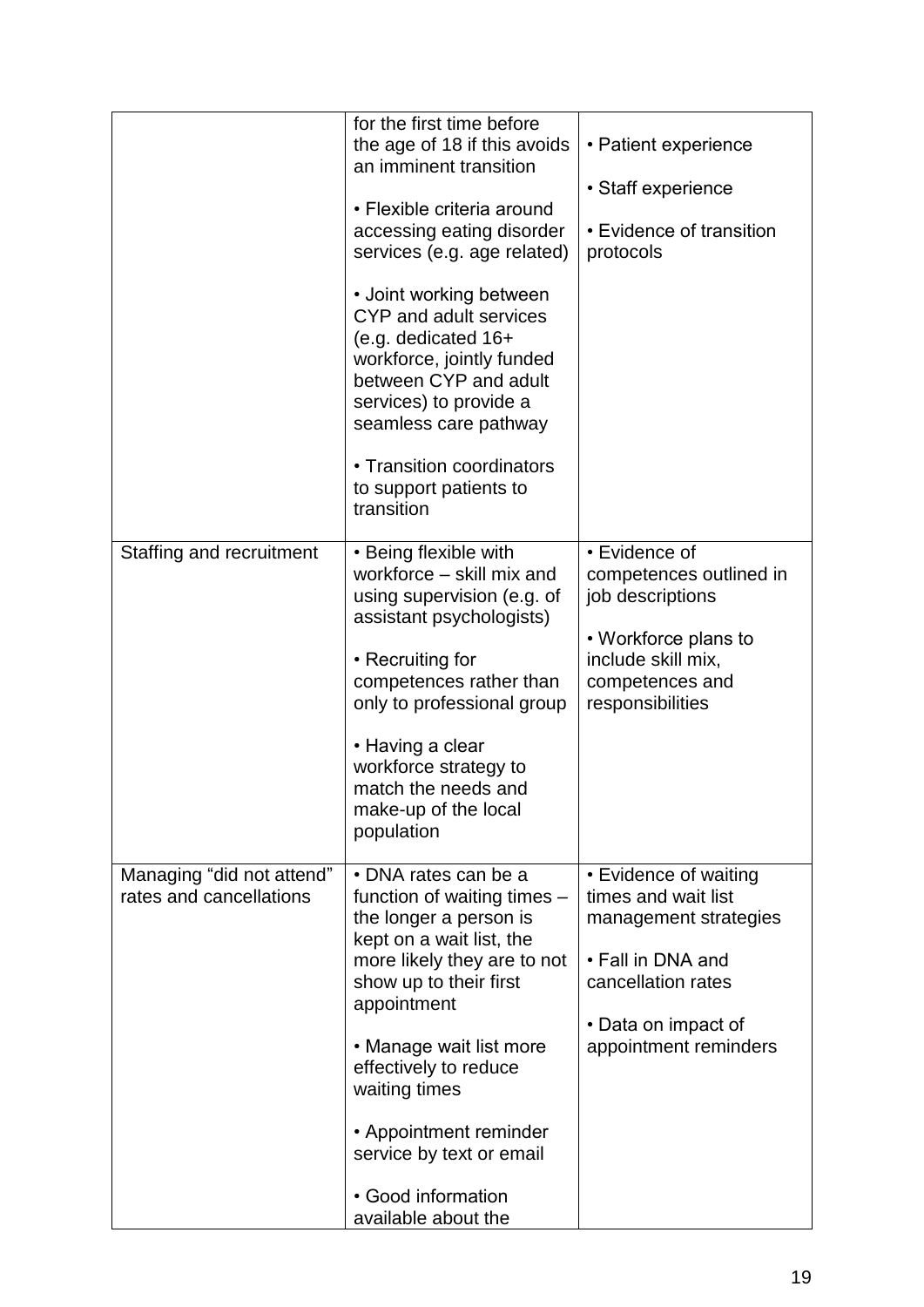|                                                                               | assessment appointment<br>and what it entails<br>• Assertive follow up by<br>the CED service when a<br>person does not turn up<br>(e.g. by telephone) to<br>offer an alternative<br>appointment<br>• Support for people on<br>waiting lists through |                                                                               |
|-------------------------------------------------------------------------------|-----------------------------------------------------------------------------------------------------------------------------------------------------------------------------------------------------------------------------------------------------|-------------------------------------------------------------------------------|
|                                                                               | <b>VCSE</b> organisations or<br>guided self-help (where<br>appropriate)                                                                                                                                                                             |                                                                               |
| Removing access criteria<br>may increase waiting lists                        | • Waiting lists need to be<br>monitored and discussed<br>jointly with commissioners<br>and providers and action<br>plans to manage any<br>increase should likewise<br>be developed jointly                                                          | • Waiting list data<br>• Evidence of plans to<br>manage increase in<br>demand |
|                                                                               | • Upskill practitioners in<br>the wider care network to<br>support people with mild<br>to moderate needs                                                                                                                                            |                                                                               |
|                                                                               | • Services need to<br>transform to deliver the<br>most efficient care that<br>they can in line with NICE<br>guidance                                                                                                                                |                                                                               |
| <b>Primary care</b>                                                           |                                                                                                                                                                                                                                                     |                                                                               |
| Identifying early signs of<br>an eating disorder,<br>identifying and managing | • Joint working with a<br><b>CED</b> service                                                                                                                                                                                                        | • Primary care<br>feedback/survey                                             |
| risk                                                                          | • Primary care training<br>• Primary care eating<br>disorder awareness<br>campaign - local, regional<br>and national levels                                                                                                                         | • Numbers of primary<br>care staff attending eating<br>disorder training      |
|                                                                               | $\cdot$ CEDs engaging in<br>partnerships with VCSE<br>organisations to deliver<br>training to primary care<br>staff on spotting the early<br>signs of eating disorders                                                                              |                                                                               |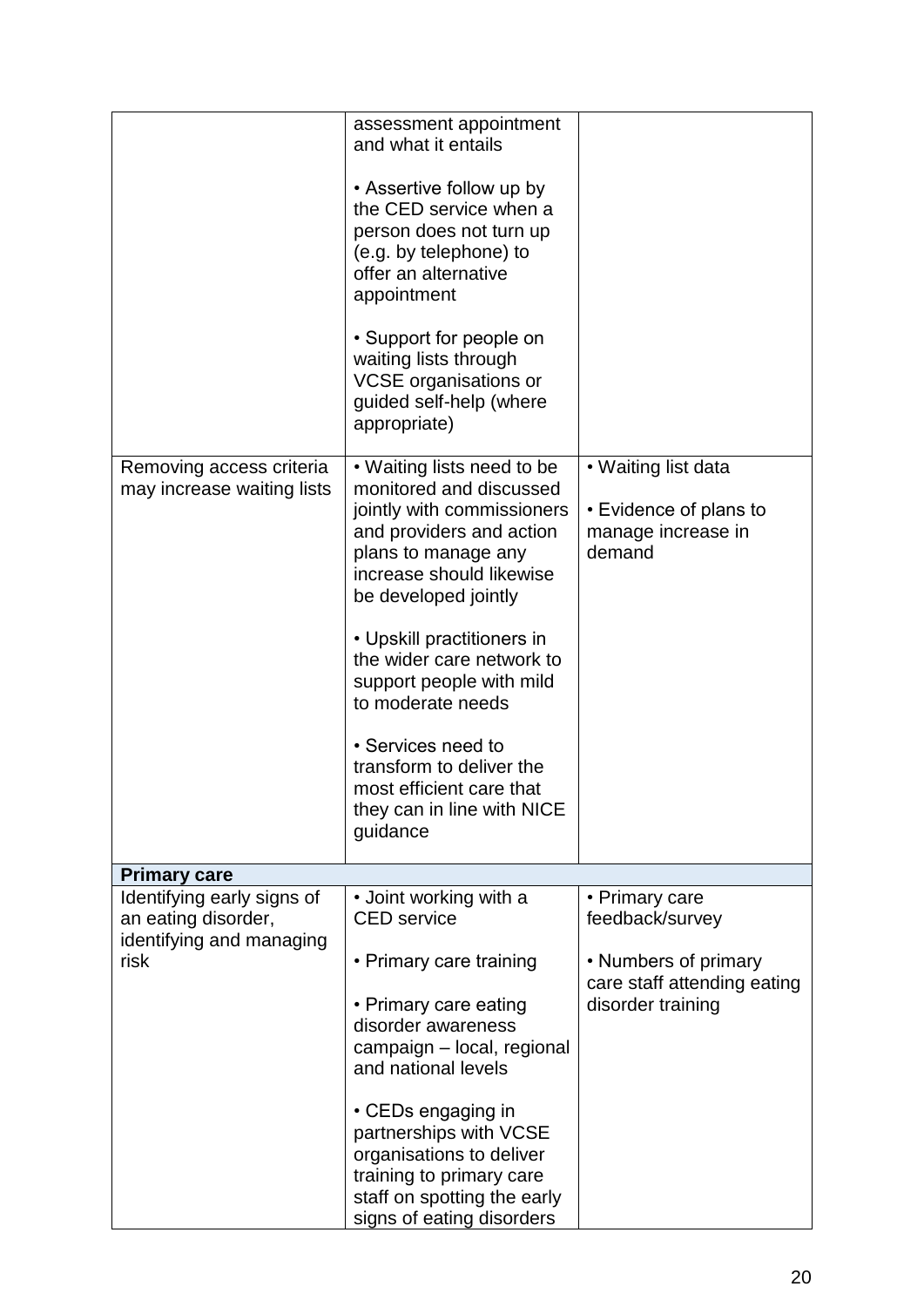|                                                                                                                                     | and the importance of<br>immediate referral for<br>specialist assessment                                                                                                                                                                                                              |                                                                                                                             |
|-------------------------------------------------------------------------------------------------------------------------------------|---------------------------------------------------------------------------------------------------------------------------------------------------------------------------------------------------------------------------------------------------------------------------------------|-----------------------------------------------------------------------------------------------------------------------------|
| Lack of expertise in<br>interpreting medical<br>monitoring results                                                                  | • Specialists in the CED<br>service to be accessible<br>for consultation with GPs<br>to interpret results<br>correctly<br>• Primary care training -<br>as above<br>• Brief primary care<br>medical monitoring<br>guideline                                                            | • GP feedback/survey<br>• CED staff<br>feedback/survey<br>• Number of serious<br>incidents related to<br>medical monitoring |
| Lack of clarity on the local<br>service offer for people<br>with an eating disorder, to<br>enable management of<br>expectations     | • Clear eating disorder<br>pathway and sources of<br>information (e.g. service<br>user leaflets, website)                                                                                                                                                                             | • Primary care<br>feedback/survey<br>• Service user<br>feedback/survey                                                      |
| Lack of clarity on primary<br>care medical monitoring<br>responsibilities and<br>funding arrangements                               | • Commissioned medical<br>monitoring<br>pathway/protocol - clarity<br>on responsibilities of<br>primary care, funding in<br>place                                                                                                                                                     | • Evidence of<br>commissioned medical<br>monitoring pathway                                                                 |
| <b>Advancing equality</b>                                                                                                           |                                                                                                                                                                                                                                                                                       |                                                                                                                             |
| Considering and meeting<br>the needs of a range of<br>people, including males,<br>transgender and binary<br>people (see Appendix H) | • Ensure appropriate<br>facilities are provided for<br>all genders and people of<br>other identities (including<br>those who are<br>transgender and who<br>identify as non-binary)<br>• Appropriate staffing<br>• Staff trained in how to<br>deliver culturally informed<br>treatment | • Service user feedback                                                                                                     |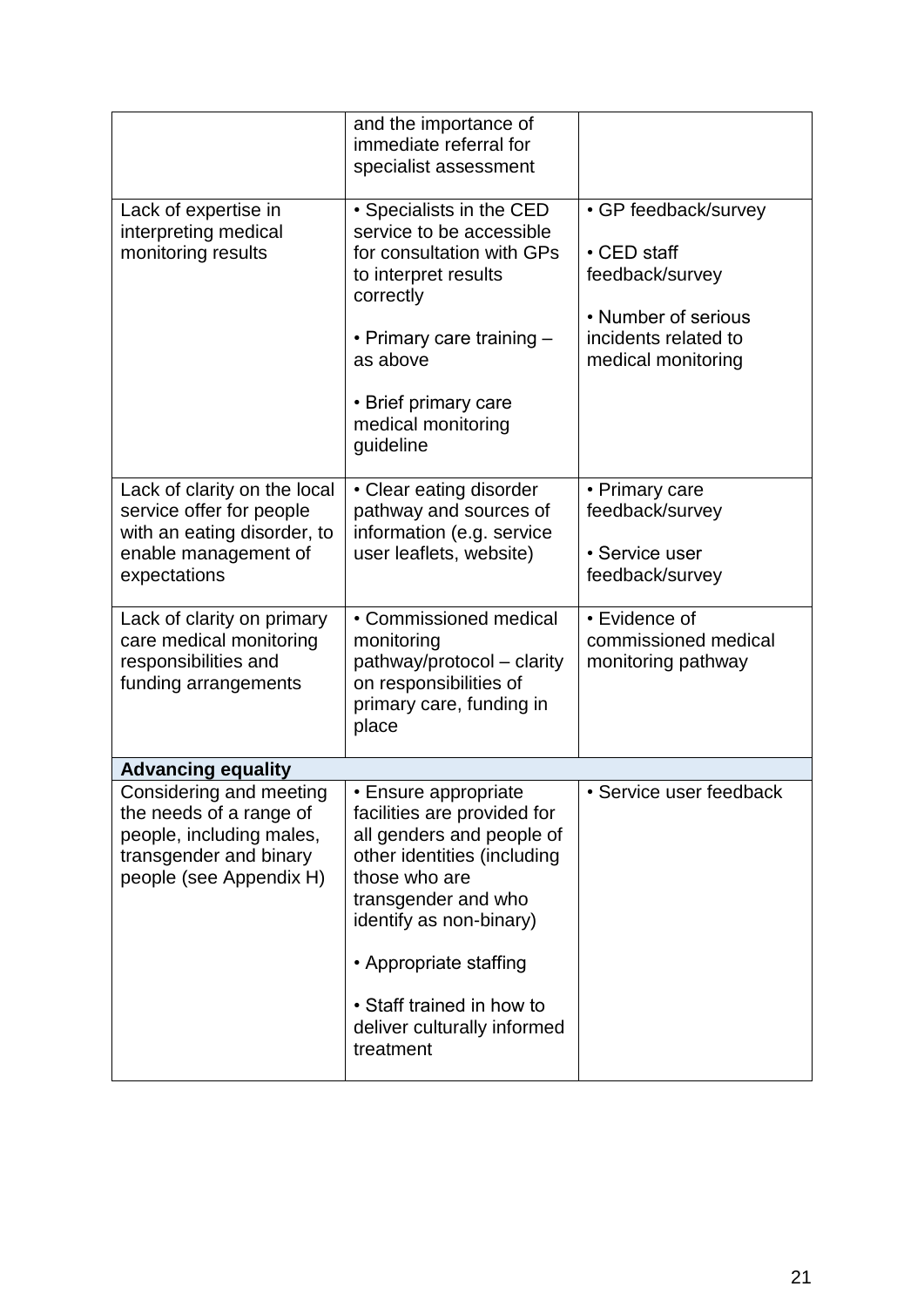# <span id="page-21-0"></span>**Appendix E. Outcome measures**

When deciding on an approach to routinely measuring progress and outcomes in people with an eating disorder, several factors should be considered in relation to the methodology and the tools and measures to be used:

- **psychometric properties:** tools should be valid and provide a reliable measure of change over time
- **clinical utility:** measures should have clinical value and be central to the delivery of care, with progress and outcomes discussed with the person as part of their treatment
- **staff competence:** staff should be trained and competent in using and supervising the use of outcome measures, including knowledge of when (and when not) to use them, their strengths and limitations, and how to integrate outcomes to guide clinical decisions and interventions
- **timeframe:** progress and outcomes should be measured on a session-bysession basis throughout treatment, based on discussion and agreement with the person.

The following table outlines a range of outcome measures that should be used with people who present with an eating disorder.

| <b>Domain</b>                                        | <b>Measure</b>                                                                                            | <b>Description</b>                                                                                                                                                                                                                | <b>Completed by</b>               |
|------------------------------------------------------|-----------------------------------------------------------------------------------------------------------|-----------------------------------------------------------------------------------------------------------------------------------------------------------------------------------------------------------------------------------|-----------------------------------|
| <b>Eating disorder</b><br>symptoms and<br>behaviours | <b>Eating Disorder</b><br>Examination<br>Questionnaire<br>$(EDE-Q 6.0)$                                   | Measures the<br>range and severity<br>of eating disorder<br>symptoms and<br>behaviours                                                                                                                                            | Person with an<br>eating disorder |
| <b>Progress</b>                                      | Goal-Based<br>Outcome (GBO)<br>Tool                                                                       | Method to<br>measure progress<br>and outcomes of<br>an intervention                                                                                                                                                               | Person with an<br>eating disorder |
| <b>General</b><br>functioning                        | Clinical<br>Impairment<br>Assessment (CIA)<br>questionnaire                                               | Measures the<br>severity of<br>psychosocial<br>impairment due to<br>eating disorder<br>features                                                                                                                                   | Person with an<br>eating disorder |
|                                                      | Health of the<br><b>Nation Outcome</b><br>Scales (HoNOS) -<br>adapted for use<br>with eating<br>disorders | <b>Measures</b><br>behaviour,<br>impairment,<br>symptoms and<br>social functioning.<br>The Royal College<br>of Psychiatrists'<br><b>Faculty of Eating</b><br><b>Disorders</b><br>Psychiatry has<br>produced<br>guidance for using | Clinician                         |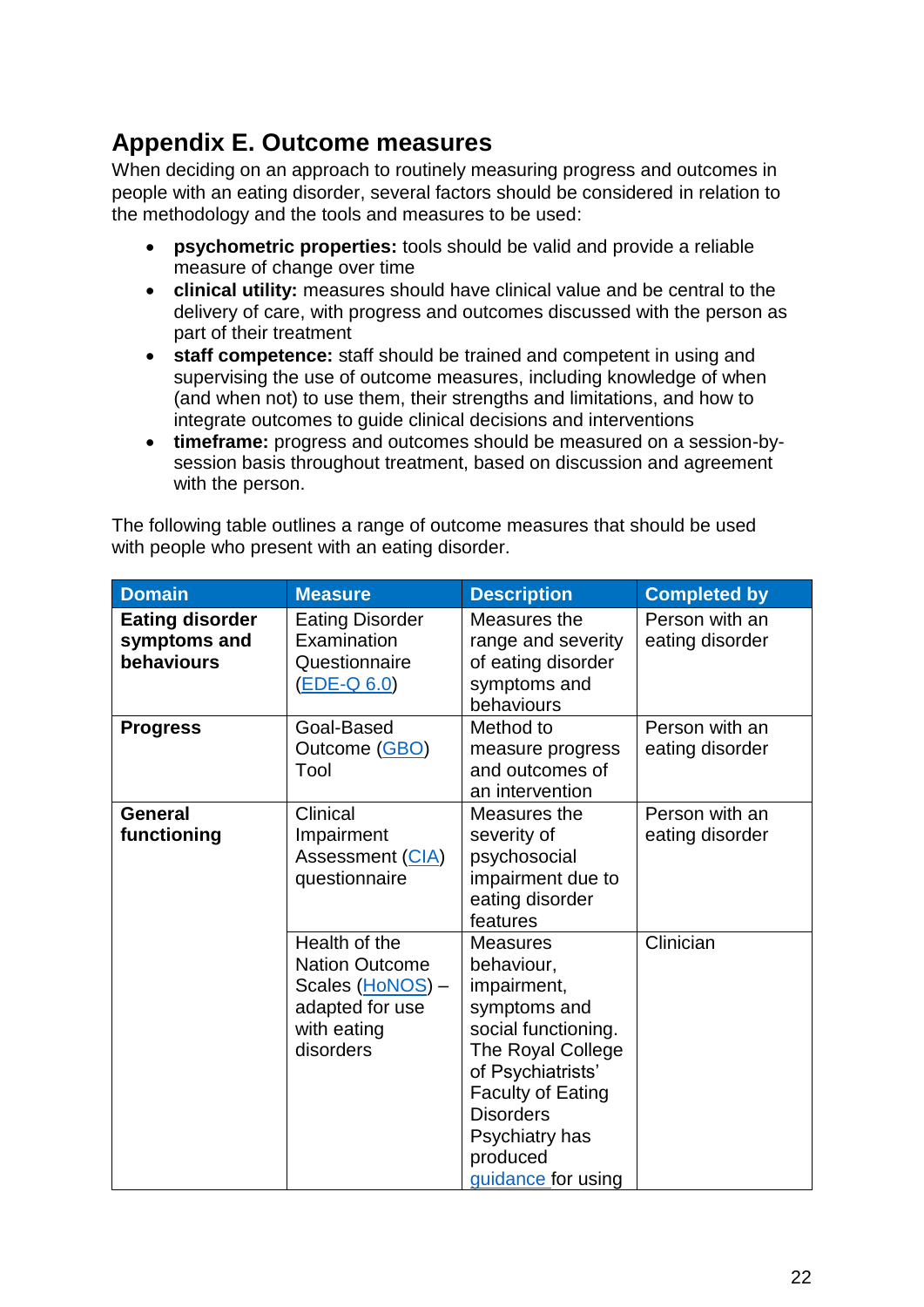|                       |                                                                   | the HoNOS with<br>people who have<br>an eating disorder                                                                      |                                   |
|-----------------------|-------------------------------------------------------------------|------------------------------------------------------------------------------------------------------------------------------|-----------------------------------|
| <b>Other symptoms</b> | <b>Patient Health</b><br>Questionnaire<br>$(PHQ-9)$               | Used to facilitate<br>the recognition<br>and identification<br>of depression                                                 | Person with an<br>eating disorder |
|                       | Generalised<br><b>Anxiety Disorder</b><br>Assessment<br>$(GAD-7)$ | Used to assess<br>the severity of<br>anxiety                                                                                 | Person with an<br>eating disorder |
| <b>Other measures</b> | <b>WHO Quality of</b><br>Life measure<br>(WHOQOL)                 | Developed by the<br><b>World Health</b><br>Organization to<br>measure the<br>improvement in a<br>person's quality of<br>life | Person with an<br>eating disorder |

Appropriate outcome measures should be used when people present with a comorbid mental health or physical health problem. This will enable monitoring the effectiveness of treatment and the potential impact of comorbidities (see [NICE guideline section 1.8\)](https://www.nice.org.uk/guidance/ng69/chapter/Recommendations#physical-and-mental-health-comorbidities). Services should also measure the person's experience of care in accordance with the **Service User Experience in Adult** [Mental Health Services quality standard \(QS14\).](https://www.nice.org.uk/guidance/qs14)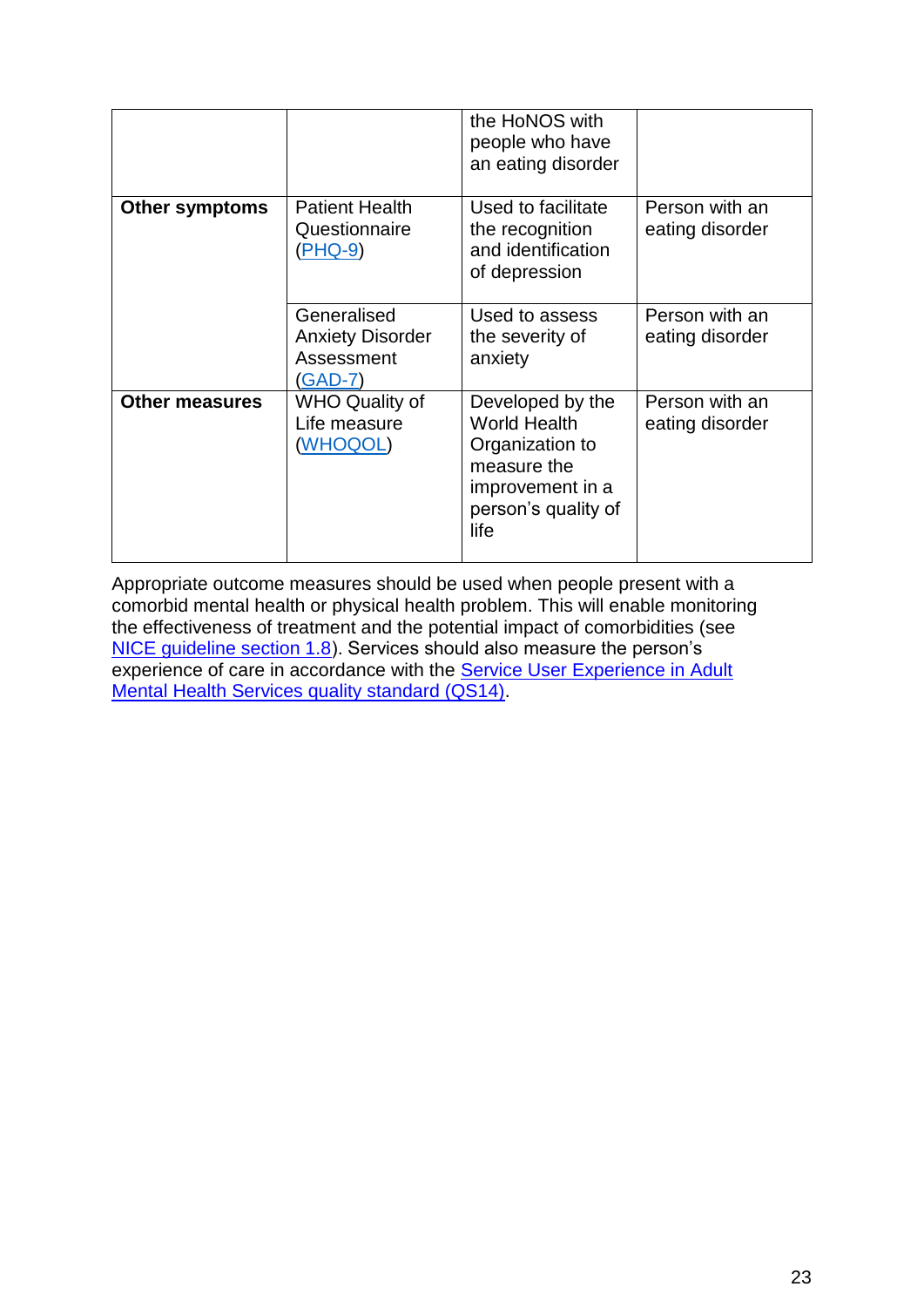# <span id="page-23-0"></span>**Appendix F: Support for students in higher education**

Students in higher education (HE/FE Colleges) are a potentially vulnerable group, with high rates of eating disorders. Starting university or other forms of HE presents young people with multiple challenges, including but not limited to: living independently for the first time, being away from established supports such as family and friends, managing academic demands, making new friends, negotiating relationships and caring for themselves, including shopping, cooking and managing their health and health care<sup>1</sup>. Eating disorders may newly arise in this context and pre-existing eating disorders can easily deteriorate without this being detected and treated in a timely fashion.<sup>2</sup>

The following issues need to be considered, especially in relation to people with severe current or recent eating disorders: (1) fitness to study; (2) helping students to prepare for starting or returning to university; and (3) managing transitions of care between home and university.

#### **Fitness to study/return to studies**

Helpful guidance exists regarding fitness to study for students with severe eating disorders (Higher Educational Occupational Physicians/Practitioners – HEOPS; [http://www.heops.org.uk/guide.php\)](http://www.heops.org.uk/guide.php). This guidance should be used collaboratively by CED services to facilitate optimal decision making and planning between a CED service, the person and their family, in liaison with other relevant parties (such as university health and wellbeing staff, academic staff, home and university GPs, as appropriate). In interpreting HEOPS guidance, careful thought needs to be given to the balance between actual or potential benefits or harms of continuing or taking a break from studies as well as the supports available for studying and recovering in the home or university setting. Any such assessment is likely to take time. Decisions will need to be reviewed over time and adjusted according to the person's response to treatment and any change in circumstances.

- Assessment and treatment planning for any students newly presenting to CED services with an eating disorder needs to consider their fitness to continue to study in discussion with the student and other relevant parties and needs to make clear recommendations, including an action plan.
- Where the person has not yet started university or is currently taking time out to focus on their recovery, the CED service needs to be proactive and start collaborative discussions about fitness to study or return to studies. This needs to involve all relevant parties well in advance of the start of the academic year and should aim to have a jointly agreed care plan in place before the person can start or return to university.
- Special considerations apply for students in regulated professions, such as the NHS – if a CED service is concerned that a student may not be fit to practise, they may need to report them to the appropriate authorities (when a student is not willing to do so themselves).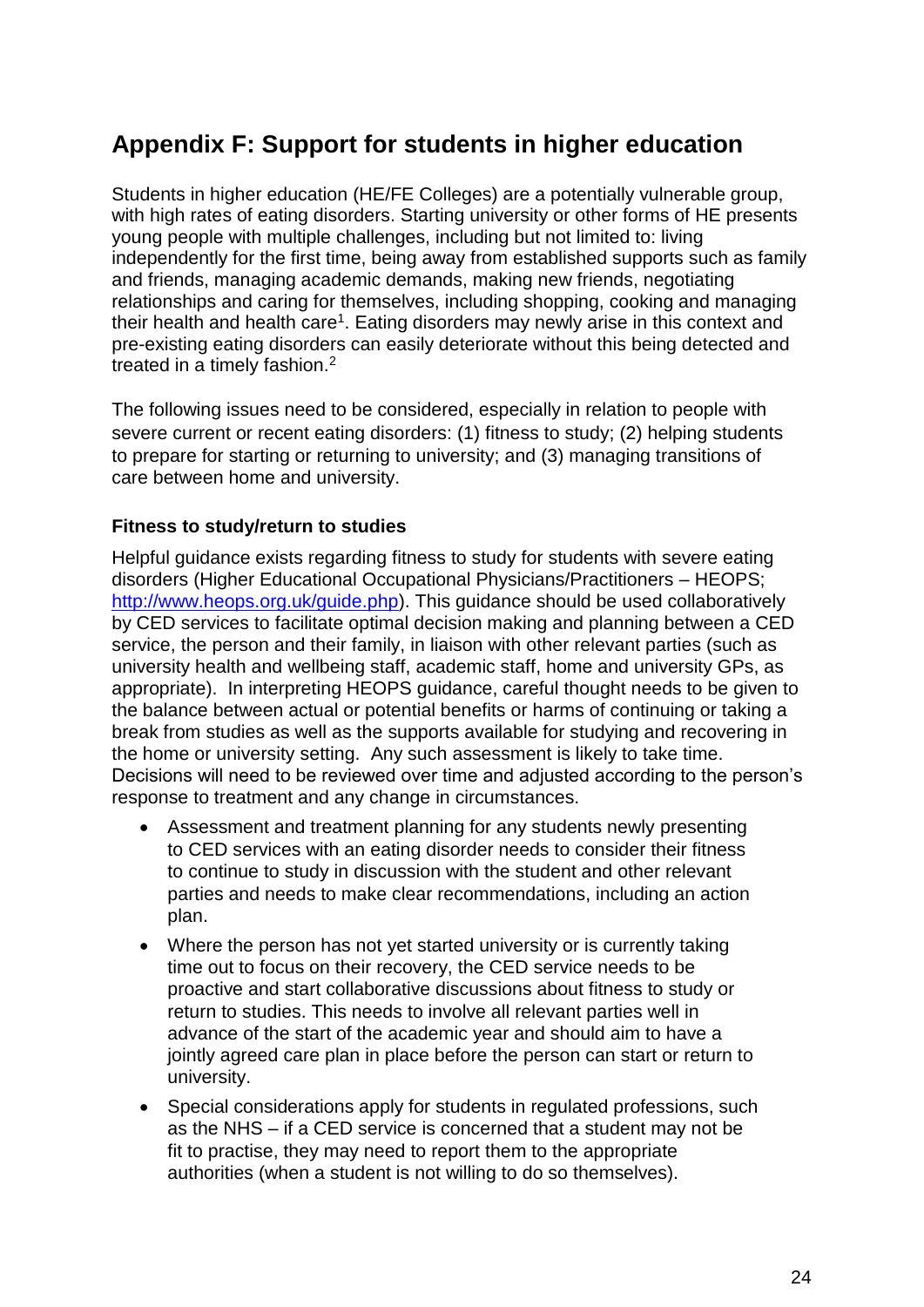#### **Helping students prepare for starting and returning to university/HE**

This includes helping students prepare for: (a) the challenges that all young people starting university/HE face; (b) the challenges that people with eating disorders face (such as shopping, cooking, budgeting by themselves, eating in halls, social eating, etc.); and (c) helping them access services and supports at their university.

To address normative and eating disorder-related challenges associated with starting university, a CED service should:

- consider running university starter or return groups; protocols for these exist as part of FREED [\(FREEDfromED.co.uk\)](https://freedfromed.co.uk/)
- provide a person with relevant information (such as the FREED [Preparing for](https://freedfromed.co.uk/img/guides/Preparing_For_University-FREED.pdf) [University guide\)](https://freedfromed.co.uk/img/guides/Preparing_For_University-FREED.pdf), help them discuss their concerns and anxiety, and problem-solve or trouble shoot around them.

#### **Planning for and managing care and transitions of care**

Many students regularly move forwards and backwards between home and university accommodation. For all students with a current or past eating disorder who are studying away from home, careful thought needs to be given as to how best to ensure well-coordinated, timely, responsive and supportive care.

- Students need to have the option of having named GPs in both places (home and university) and a CED service may need to be involved in both places.
- There will need to be clear written agreements between home and university health services that should cover:
	- o who is responsible for what aspects of care
	- o how any changes are going to be communicated and to whom
	- o indicators of risk, deterioration and relapse and how to respond to them
	- o what should happen in a crisis.
- These plans should usually be shared with the student's family or carers (as appropriate and with the student's consent).Home CED services of a person with an eating disorder who is moving away to start university should usually keep the person open to their service at least until the end of the first year of study, as they may be best placed to deal with any initial adjustment difficulties.
- Consideration should be given to having some ongoing contact between the person and the home CED service while they are settling into university life and are getting known to services at university. This contact may include reviews during university holidays, phone calls or Skype or email check-ins.
- In some cases, young people who have received treatment for an eating disorder from their local CYP-eating disorder (CYP-CED) service, will be transferred to an adult CED service on or after their 18<sup>th</sup> birthday. A CED service may then immediately have to refer them on to universitybased services, before being able to get to know them, let alone build a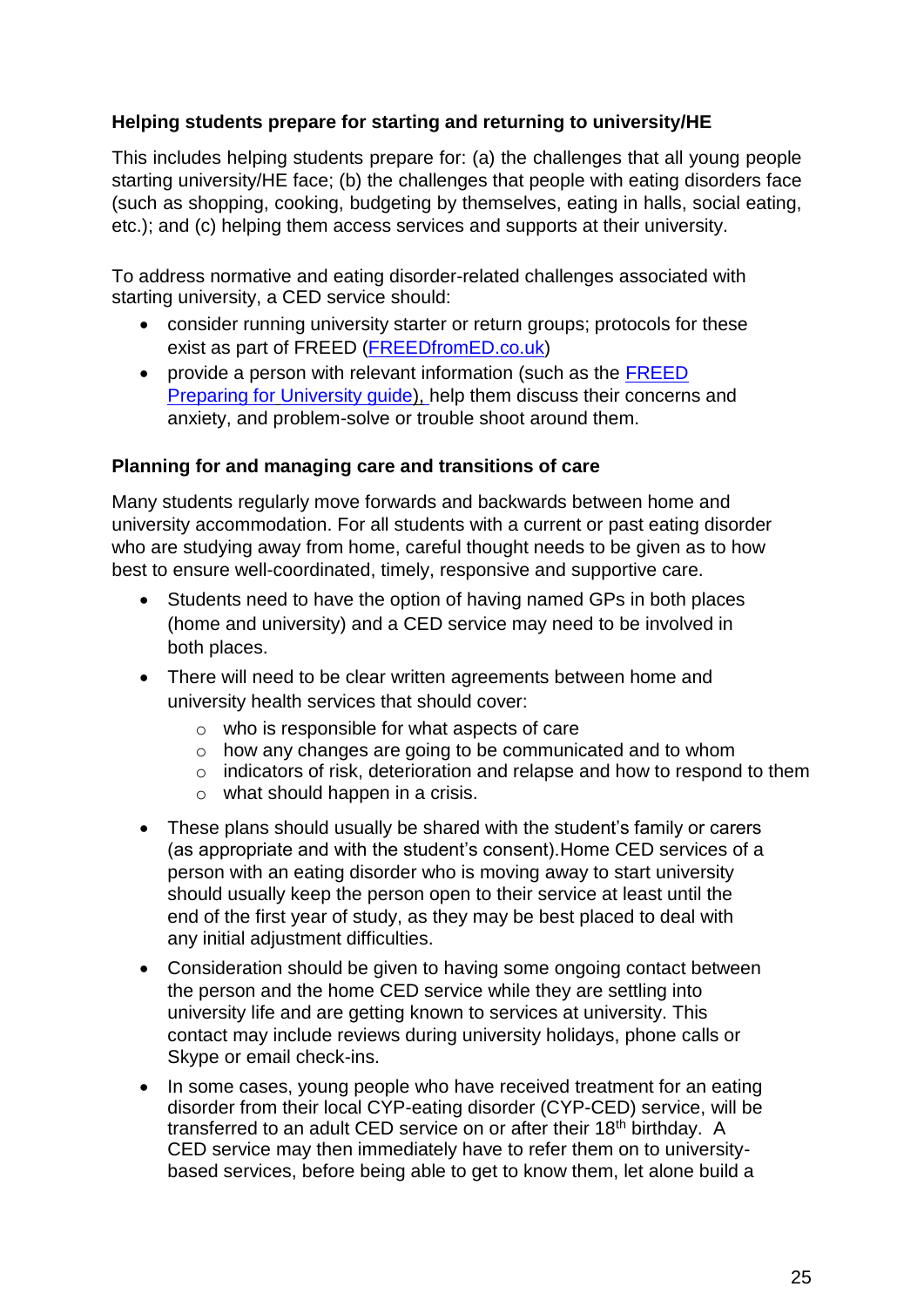relationship with them. In these cases, it is best practice for the CYP-CED service to provide advice and support to the person during their transition to university.

• CEDs should be open to accepting referrals from GPs and other CEDs outside of their area to facilitate a safe transition. Not being registered with a GP in the same area as the new service should not preclude a student from accessing the CED while at their university address. Instead, the CED should support them in registering with a GP at their university address as part of their care plan.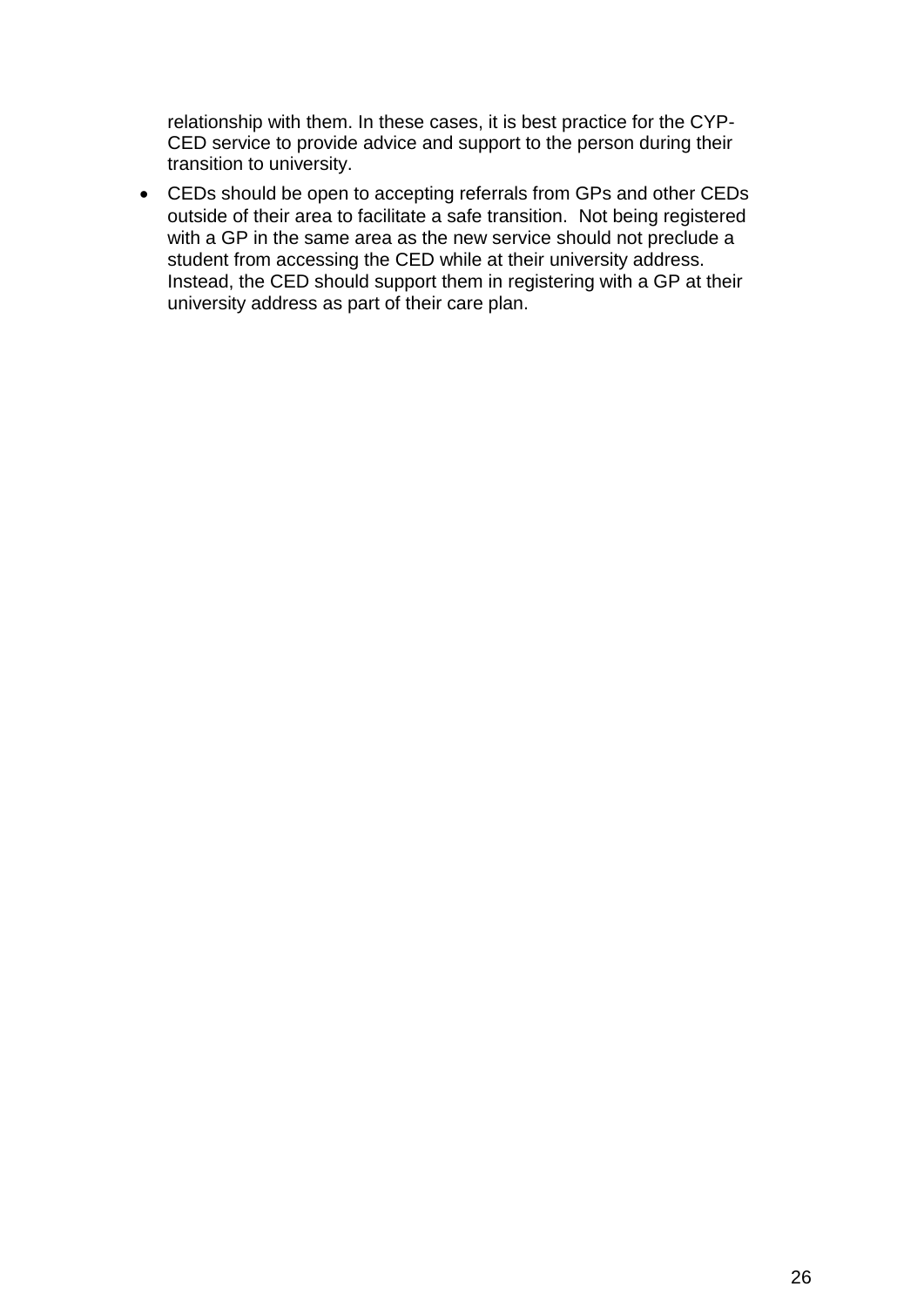# <span id="page-26-0"></span>**Appendix G: Peer support**

Research evaluating peer support workers (PSWs) in eating disorder services is sparse, and that which is available is of limited quality. Consequently, NICE guidance on eating disorders has recommended research evaluating the effectiveness of peer support interventions for people with eating disorders and their families or carers.<sup>3</sup>

Peer support workforces have been championed in the [Five Year Forward View for](https://www.england.nhs.uk/wp-content/uploads/2016/02/Mental-Health-Taskforce-FYFV-final.pdf)  [Mental](https://www.england.nhs.uk/wp-content/uploads/2016/02/Mental-Health-Taskforce-FYFV-final.pdf) [Health,](https://www.england.nhs.uk/wp-content/uploads/2016/02/Mental-Health-Taskforce-FYFV-final.pdf)<sup>4</sup> and the limited research which is available, anecdotal evidence from service users and the consensus of the Expert Reference Group all support the notion that PSWs can be valuable members of a CED service workforce.

The guidance on PSWs detailed both here and in the main guide has been informed by the consensus of the Expert Reference Group.

- **Training** programmes specifically for PSWs in a CED service are yet to be developed. Guidance for implementing PSWs in mental health services from [Implementing Recovery](https://www.centreformentalhealth.org.uk/sites/default/files/2018-09/ImROC_briefing7_Peer_Support_Workers_implementation.pdf) [through Organisational Change i](https://www.centreformentalhealth.org.uk/sites/default/files/2018-09/ImROC_briefing7_Peer_Support_Workers_implementation.pdf)ndicates that training should empower PSWs to support recovery by equipping them with core skills in communication, active listening, mutual problem solving and personal recovery planning. Ongoing training opportunities should be available for PSWs to further develop their skills and aid career progression.
	- o Established training courses for PSWs in mental health services are delivered by [Nottinghamshire Healthcare NHS Trust,](https://www.nottinghamshirehealthcare.nhs.uk/peer-support-training) [Cambridgeshire](http://www.cpft.nhs.uk/patients/peer-support.htm)  [& Peterborough NHS](http://www.cpft.nhs.uk/patients/peer-support.htm) [Foundation Trust a](http://www.cpft.nhs.uk/patients/peer-support.htm)nd [Central and North West](https://www.cnwl.nhs.uk/news/peer-support-as-a-bridge-to-recovery)  [London NHS Foundation Trust](https://www.cnwl.nhs.uk/news/peer-support-as-a-bridge-to-recovery)
- **Supervision** is critical to the successful incorporation of PSWs into a CED service workforce. A PSW should have an identified line manager and regular supervision, which should provide the opportunity for reflection on working practice.
	- o A vital function of regular supervision is to ensure that the PSW's own recovery is not compromised by their undertaking of the role.
	- $\circ$  Supervision will also play an important role in managing risk<sup>5</sup> by facilitating reflection on maintaining appropriate boundaries in the mentoring relationship, circumstances where reporting of information disclosed by a person with an eating disorder is necessary and how to handle risks specific to the person (such as absconding, self-harm etc).

Both training and supervision should be guided by the core principles of peer support in mental health services, as set out in the Implementing Recovery [through Organisational](http://imroc.org/wp-content/uploads/2013/06/5ImROC-Peer-Support-Workers-Theory-and-Practice.pdf) [Change i](http://imroc.org/wp-content/uploads/2013/06/5ImROC-Peer-Support-Workers-Theory-and-Practice.pdf)nitiative:

- 
- reciprocal inclusive
- non-directive **•** progressive
- recovery focused safe.
- mutual strengths-based
	-
	-
	-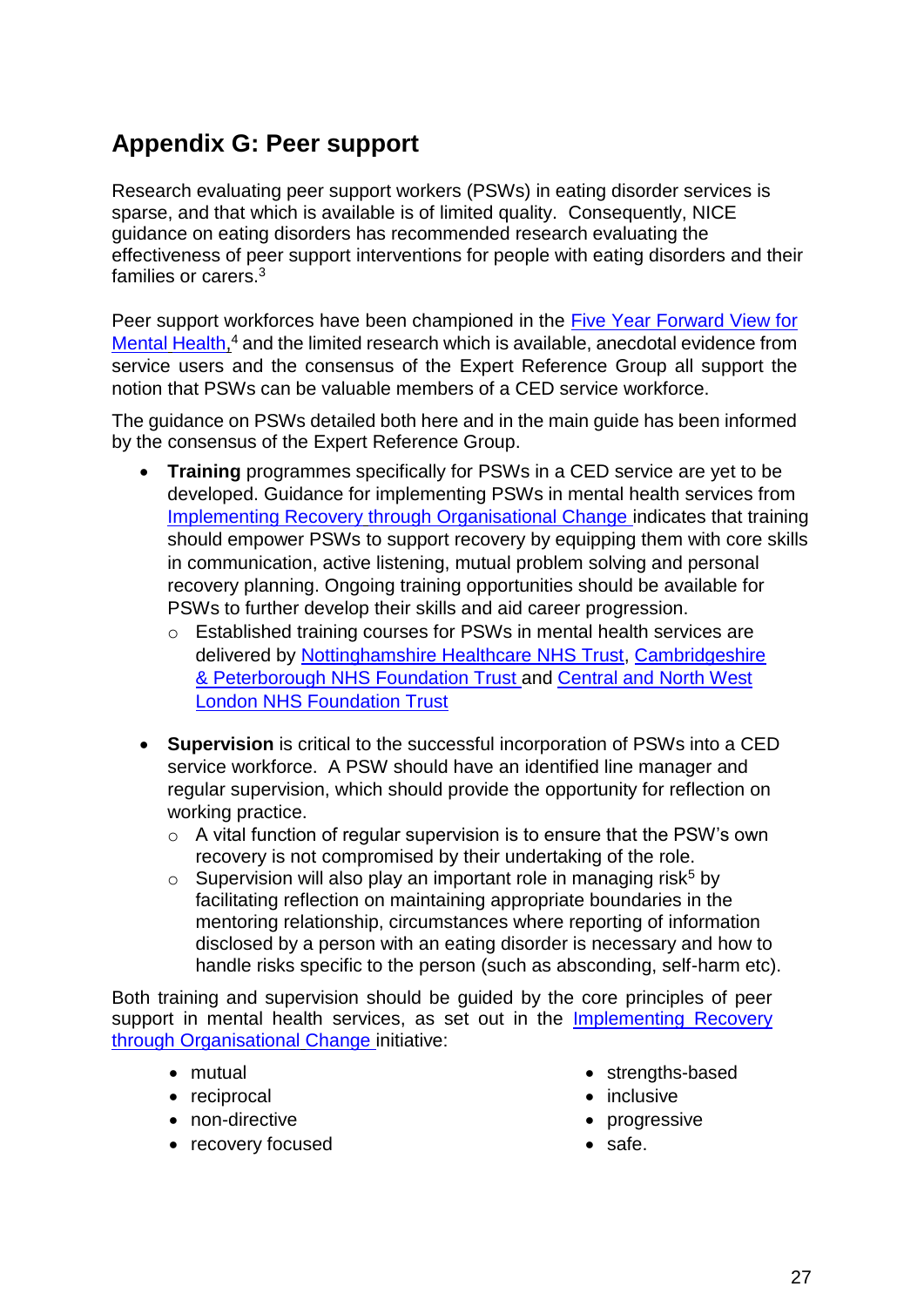Beyond peer support for people with an eating disorder, hiring people with lived experience of caring for someone with an eating disorder can be a valuable addition to the CED workforce when it comes to providing support services for families, carers and extended support networks.

#### **Peer support resources**

- [Peer Support Workers: a practical guide for implementation](https://www.centreformentalhealth.org.uk/sites/default/files/2018-09/ImROC_briefing7_Peer_Support_Workers_implementation.pdf) a joint briefing from the Centre for Mental Health and the Mental Health Network NHS Confederation detailing guidance for implementing peer support workers in mental health services.
- [Experts by Experience](https://recoverydevon.co.uk/wp-content/uploads/2012/02/Guidelines_on_developing_peer_support_-_Scotland.pdf) guidelines from the Scottish Recovery Network on the development and implementation of peer support workers in the mental health sector.
- [Beat's Echo Peer Coaching](https://www.beateatingdisorders.org.uk/echo) a service for carers to access peer advice from other carers, or train to become peer advisers themselves.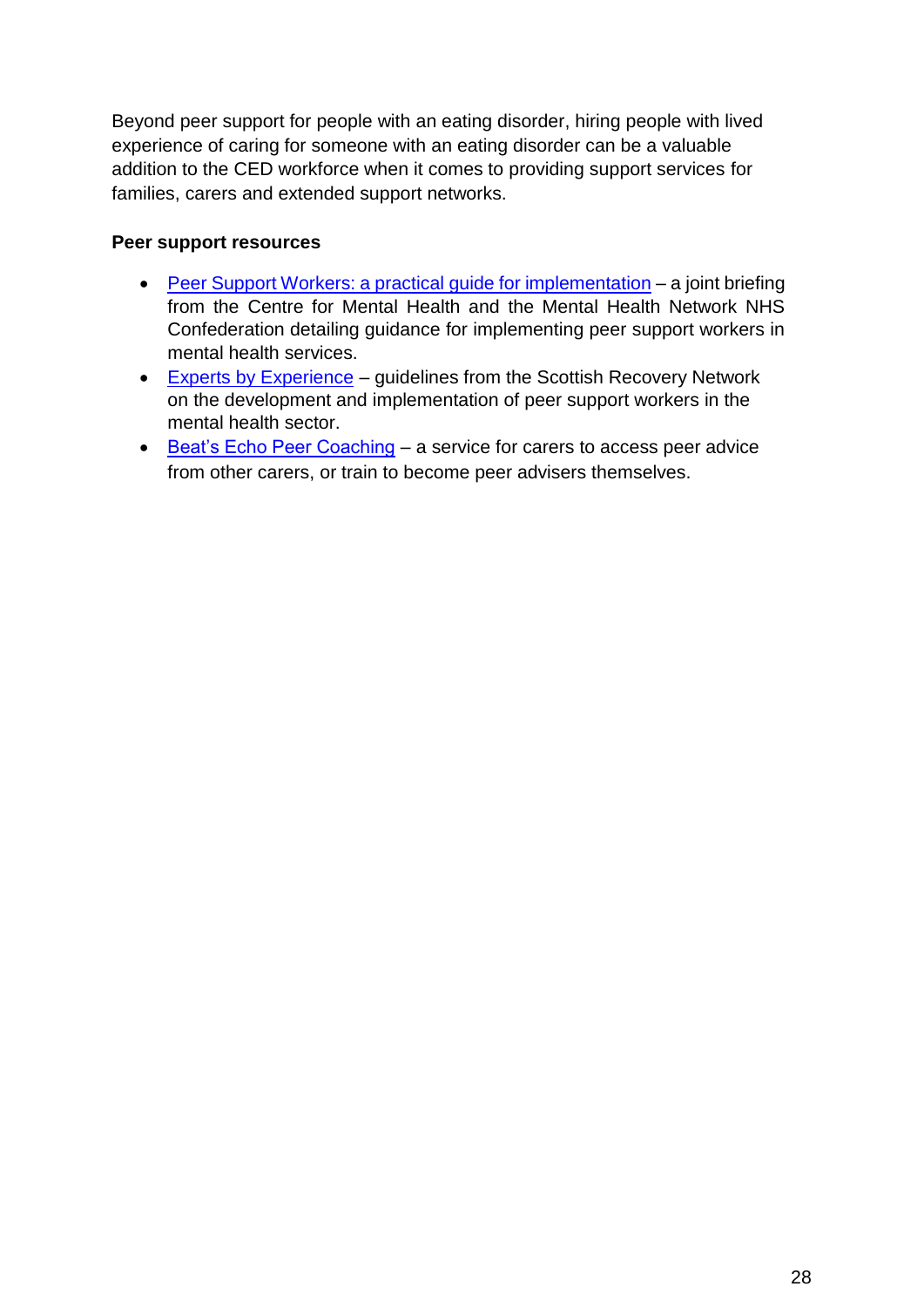# <span id="page-28-0"></span>**Appendix H. Equality considerations**

#### **Transgender and non-binary people**

The available evidence suggests that there are specific factors to consider for people who present with an eating disorder and identify as transgender and nonbinary.

- People who identify as transgender and non-binary have been reported to engage in compensatory behaviours at a greater frequency than cisgender\* individuals.<sup>6</sup>
- Disordered eating and striving for thinness among people who identify as transgender or non-binary may be related to a desire to either highlight or suppress features of their biological sex in order to better align their physique with their gender.<sup>7</sup>
	- o In some cases, the process of medical gender transition has been reported to alleviate symptoms of an eating disorder.<sup>8</sup>
- Hormone therapy that a person who identifies as transgender or non-binary may be undertaking in order to physically transition can induce weight gain, which may lead to distress and introduce further complexity in providing treatment for an eating disorder.<sup>7</sup>
- People with an eating disorder who identify as transgender or non-binary may experience body dysmorphic issues that are related to discordance between their biological sex and gender identity, rather than their eating disorder. For this reason, a treatment approach that places significant emphasis on body positivity may be perceived as dismissive of the distress they experience around unwanted aspects of their physiology.<sup>9</sup>

Staff in a CED service providing care to people with eating disorders who identify as transgender or non-binary should make efforts to understand the person's feelings around transition, as this may offer insights into the aetiology of their eating disorder, the distinction between body dysmorphic issues, and the likelihood of facing complicating factors. All such information has the potential to be highly valuable when developing a formulation and delivering appropriate, effective care.

Importantly, all staff interacting with people who identify as transgender or non-binary should be respectful of the person's preferred pronouns and be mindful of the detrimental effects that dismissing someone's gender identity or mis-gendering them can have on treatment and recovery.

\*'Cisgender' denotes someone whose sense of personal identity and gender corresponds with their birth sex.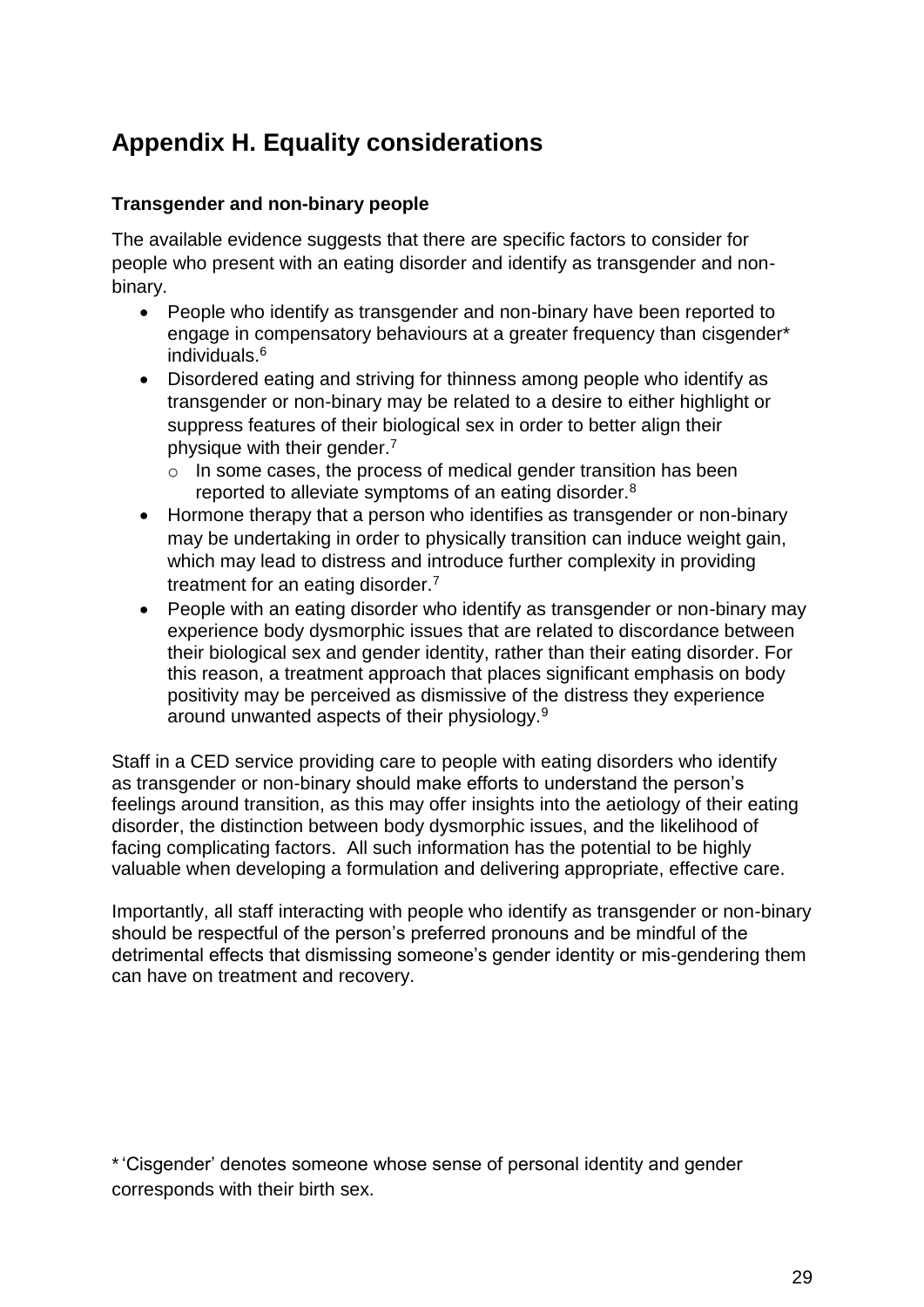# <span id="page-29-0"></span>**Appendix I. Workforce and Staffing**

#### Appendix I.1 Workforce planning

A CED service should be a multi-skilled, multidisciplinary team with significant knowledge, competence and experience in the assessment, risk management and treatment of people with eating disorders. CED services need to be resourced appropriately to provide care, including community outreach work, for the full range of eating disorders, including binge eating disorder and OSFED, and to meet the needs of different populations. Actual staffing levels and skill mix will depend on the needs of the local population and other prevalence data (as set out in Section 2.3 of the main guide) but should be sufficient to cover staff absences and ensure appropriate clinical supervision.

#### **The following considerations are key to effective workforce planning**

**Recruitment:** This should consider and reflect the diversity of the local population, as well as the overall capacity requirements of the service, and be done in conjunction with people who have experience of services. Services will need to find a balance between professional background (see Section 2.1 of the main guide) and skill sets and competences, which may vary depending on the local area and ability to recruit to certain vacancies. Commissioners and providers need to consider how the existing workforce can be further trained and used more innovatively to improve capacity, as well as the impact on workloads and staff capacity of active engagement with people who are not ready to start treatment.

Leadership and governance. The PHSO report<sup>2</sup> highlighted the critical role of system leaders in providing necessary oversight to services and the leadership and management required to transform the existing adult eating disorder workforce. Commissioners and providers will need to develop clear governance plans and structures to ensure clinical accountability is clear across the CED service.

**Staff wellbeing.** The CED service should actively support and promote staff wellbeing. This may be through providing access to support services, appropriate clinical supervision, monitoring staff sickness, assessing and implementing strategies to improve morale, and encouraging staff feedback on the service. Opportunities for diversity in workload, professional development and career progression are also important elements. Commissioners and providers should review **Thriving at Work,<sup>10</sup> which sets out recommendations for organisations to** improve mental health in the workplace, while NHS England has published a [framework for employers](https://www.nhsemployers.org/-/media/Employers/Publications/Health-and-wellbeing/NHS-Workforce-HWB-Framework_updated-July-18.pdf) to support their employees' health and wellbeing.

**Staffing guidance.** The forthcoming Effective, Safe, Compassionate and Sustainable Staffing (ESCaSS) guide for mental health services outlines a comprehensive model for workforce planning that supports its development and sustainability. Commissioners and providers should refer to ESCaSS alongside this guide when determining the workforce required for a dedicated CED service.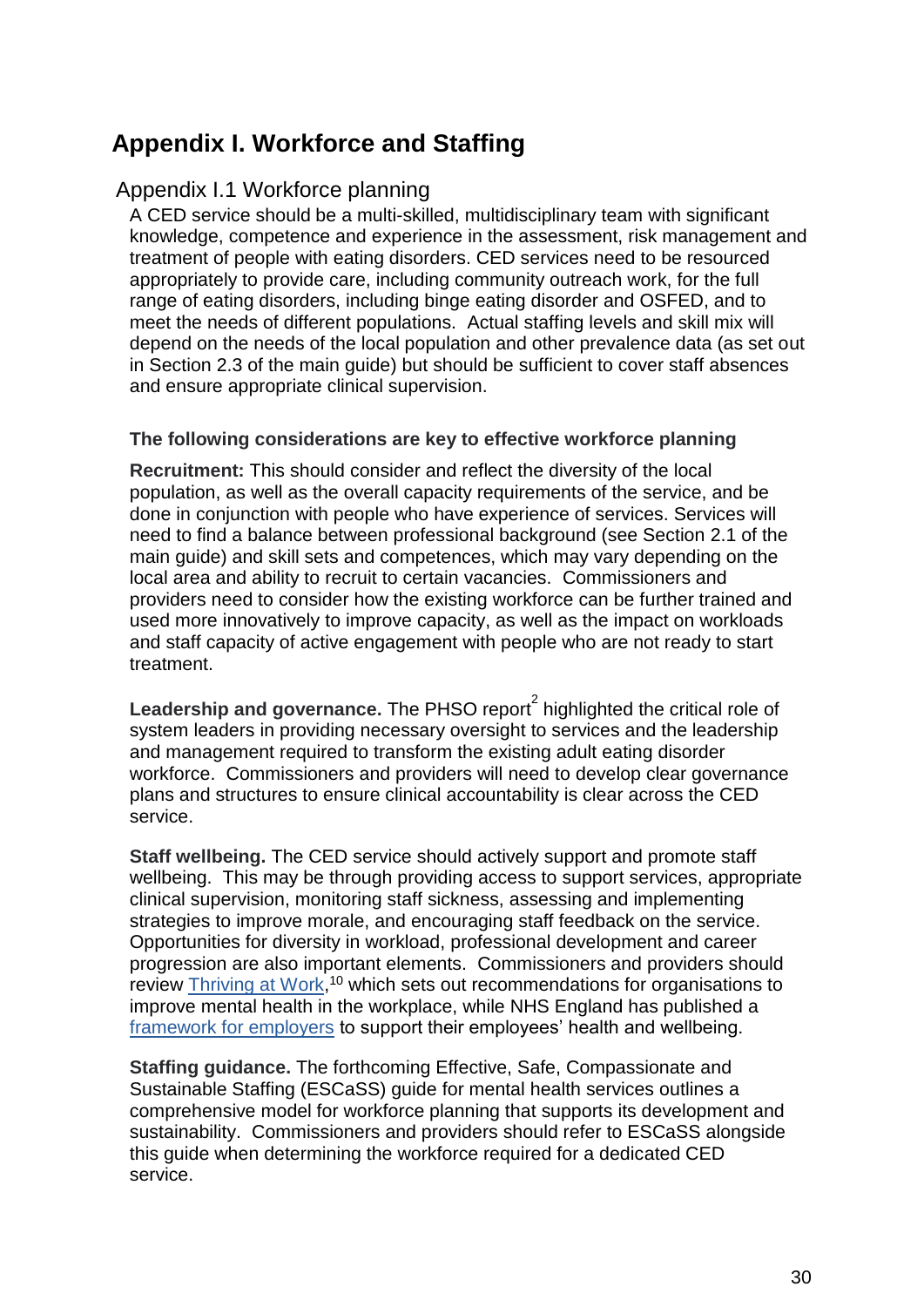The [Access and Waiting Time Standard for](https://www.england.nhs.uk/wp-content/uploads/2015/07/cyp-eating-disorders-access-waiting-time-standard-comm-guid.pdf) [Children and Young People with an](https://www.england.nhs.uk/wp-content/uploads/2015/07/cyp-eating-disorders-access-waiting-time-standard-comm-guid.pdf)  [Eating](https://www.england.nhs.uk/wp-content/uploads/2015/07/cyp-eating-disorders-access-waiting-time-standard-comm-guid.pdf) [Disorder: Commissioning Guide](https://www.england.nhs.uk/wp-content/uploads/2015/07/cyp-eating-disorders-access-waiting-time-standard-comm-guid.pdf) set out a [workforce calculator](http://www.england.nhs.uk/wp-content/uploads/2015/07/edw-wrkfrce-mix-cost-calc.xlsx) to assist commissioners and providers in determining the correct mix of skills and staff for their local area. Commissioners of adult services may find it useful but will need to consider additional staffing for inpatient or day patient services. Further guidance on workforce requirements, service distribution, service development and training is available in the Royal College of Psychiatrists' report on [eating](https://www.rcpsych.ac.uk/docs/default-source/improving-care/better-mh-policy/college-reports/college-report-cr170.pdf?sfvrsn=974722c1_2) [disorders in the UK.](https://www.rcpsych.ac.uk/docs/default-source/improving-care/better-mh-policy/college-reports/college-report-cr170.pdf?sfvrsn=974722c1_2)<sup>11</sup>

**Peer support.** Peer support workers (see Appendix G) employed within a CED service should be adults with previous experience of an eating disorder. Families and carers can also provide valuable peer support for other carers and members of a person's support network. The peer support role should be a professional, paid role within the CED service, with a clear job description, appropriate training, supervision, employment rights and opportunities for career progression.

It is critically important to ensure that a peer support worker has achieved stable recovery from their eating disorder. To ensure that their own recovery is not compromised by the role, peer support workers should have regular supervision and the ability to access clinical support when necessary. The relationship that peer support workers develop with a person should have clearly defined boundaries in terms of frequency and modes of contact.

## Appendix I.2 Competences

All members of the CED service should be competent in assessing and treating eating disorders (see NICE guideline section 1.1.14 to 1.1.17).<sup>3</sup> Different team members will be required to contribute different skills consistent with their professional background, eating disorder-specific training and level of expertise. Professionals within the CED service should be skilled to meet a number of competence frameworks, such as the ESCaSS guide (forthcoming) and the [Self](https://www.ucl.ac.uk/pals/research/clinical-educational-and-health-psychology/research-groups/core/competence-frameworks/self)[harm](https://www.ucl.ac.uk/pals/research/clinical-educational-and-health-psychology/research-groups/core/competence-frameworks/self) [and Suicide Prevention Competence Framework.](https://www.ucl.ac.uk/pals/research/clinical-educational-and-health-psychology/research-groups/core/competence-frameworks/self) They should have the relevant competences in:

- psychiatric assessment for people who present with an eating disorder throughout the lifespan (from younger adults to older adults)
- medical assessment and physical health monitoring
- refeeding or tube feeding in inpatient settings
- rapid response to referrals to provide early intervention
- assessing and managing risk and safety
- delivering evidence-based treatment, care and support to people who present across the full range of eating disorders, including those who present for the first time, as well as those who present with comorbidities or complex and long-term problems
- understanding the behaviours and symptoms of eating disorders, including how this can affect people's ability to engage with services and accept help
- working effectively within a multidisciplinary team, including care coordination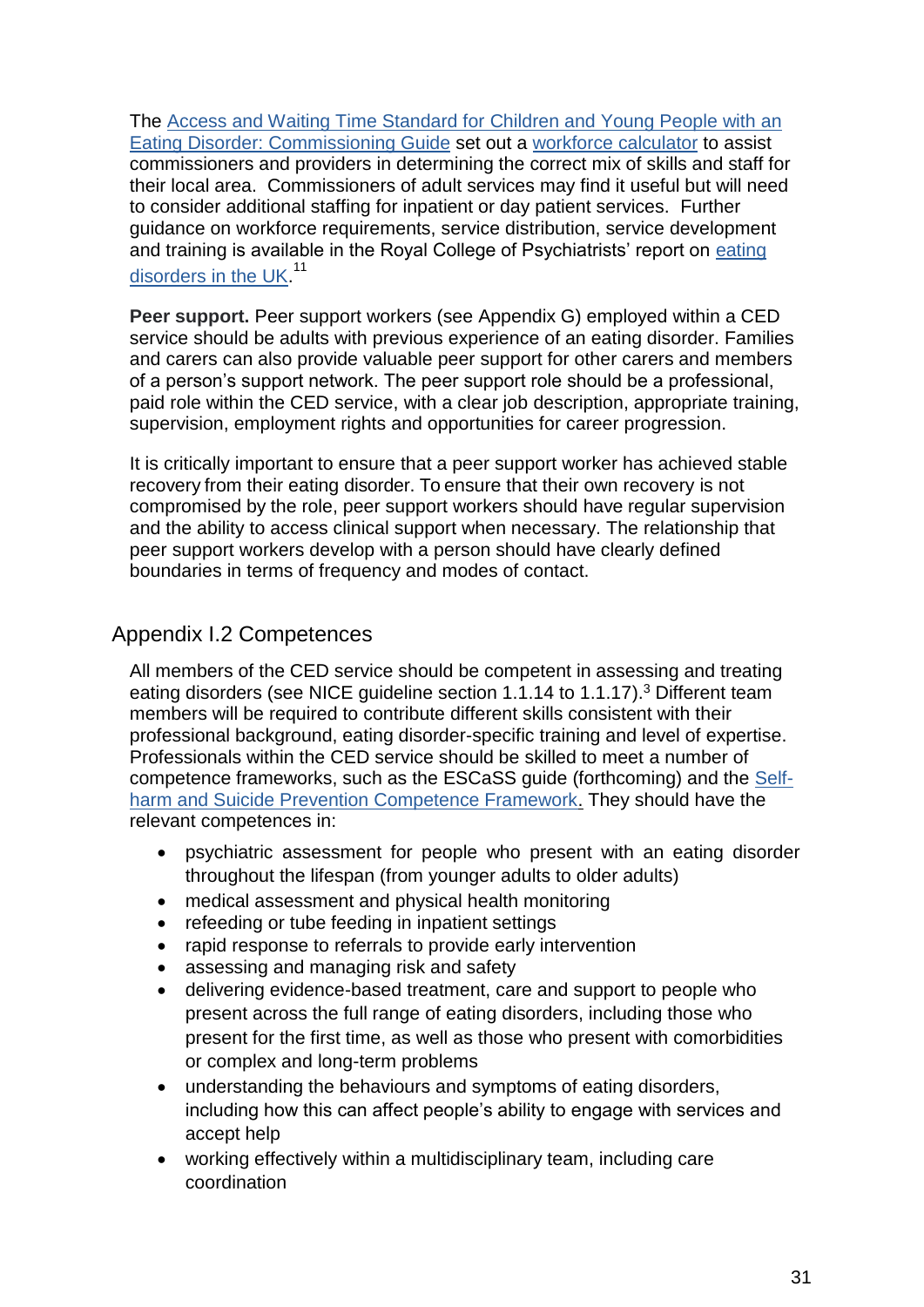- working effectively across service interfaces to deliver collaborative care
- providing support to inpatient and day patient settings
- empowering family members, partners and carers to further support the person and delivering family-based interventions where appropriate
- managing issues around information-sharing, confidentiality and safeguarding
- monitoring treatment adherence in people receiving care
- using routine, standardised measures of progress and outcome.

The CED service should support other professionals and other agencies to improve their knowledge and understanding of eating disorders, particularly around recognition and referral to the CED service. Professionals within primary care will need skills and competences in ongoing medical management (as part of integrated care and on long-term follow-up after discharge from the CED service).

It may also be useful for a member of the community mental health services team to have specialist skills in working with eating disorders, to ensure closer collaboration with the CED service. Staff in inpatient units will need the appropriate knowledge and competences on inpatient treatment of eating disorders.

## Appendix I.3 Supervision

Staff within the CED service and other services should receive appropriate clinical supervision from appropriately qualified senior clinicians and support to maintain ongoing competence, reflective practice, clinician performance and professional development. Cases should be reviewed and progress discussed in supervision on a regular basis (depending on the person's frequency of treatment) to ensure an outcomes- focused approach to treatment.

## Appendix I.4 Training

Commissioners and providers will need to work with CED services to assess and determine the training needs for each team and to fill in any gaps to ensure all professionals within the service have the competences required to deliver evidence-based treatment for adults with an eating disorder. Whole-team training can enhance collaborative working across staff from different professional backgrounds, while training modules may be an option for services to shape training to fit their staff. Services should also consider offering training for carers and family members as part of the support they provide.

Training should aim to:

- upskill members of a CED service to meet a range of needs and ensure they have excellent communication and interpersonal skills; this includes training to support young people transitioning from childrens' to adult services
- ensure staff have the appropriate working knowledge of relevant legal requirements associated with information-sharing, capacity and consent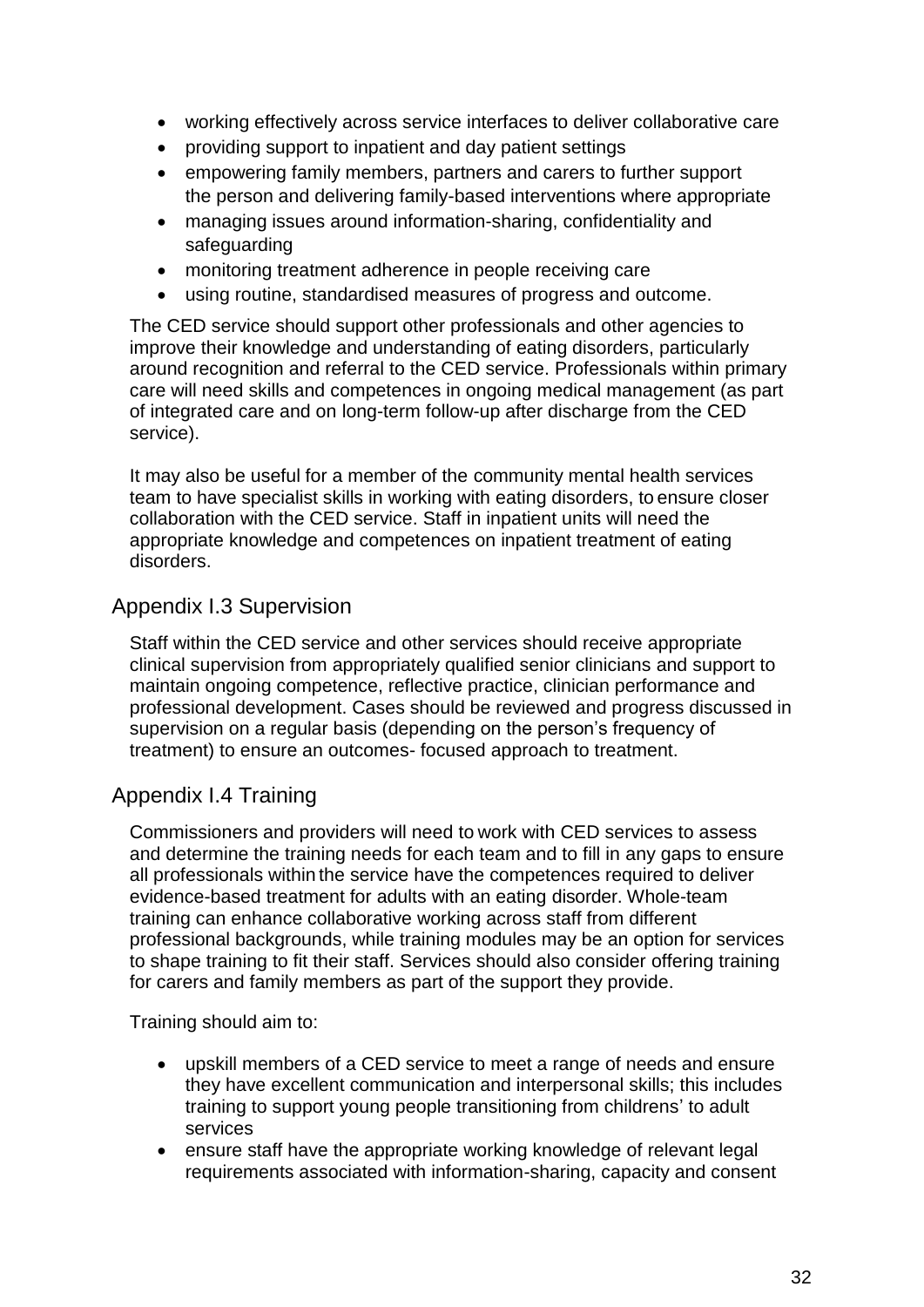(NICE quideline section  $1.12$ )<sup>3</sup>

- build in flexibility at a local level given geographical differences in workforce and recruitment
- give people with experience of using services the skills to hold peer support or peer mentor roles.

Commissioners and providers will need to consider how training for emerging CED services may differ from upskilling existing CED services. [Web-based](https://credo-oxford.com/)  [training](https://credo-oxford.com/) may be an option for upskilling practitioners and increasing the availability of psychological treatments, as it has demonstrated positive effects on therapist competence, particularly in enhanced cognitive–behavioural therapy (CBT-E) for eating disorders over a wide geographical area.12,13,14,15

Commissioners and providers of eating disorder services should consider how to work with VCSE organisations, commissioners and providers of other health and social care services, particularly primary care, community mental health services and acute services, to ensure that eating disorder-specific training for other professionals is delivered effectively. Training for other services needs to be tailored and may range from general information on eating disorders to improve overall awareness (such as within education settings), to specific information on the symptoms and behaviours of eating disorders to ensure appropriate identification and referral to the CED service (such as for primary care).

The PHSO report<sup>2</sup> recommended that there is a review of training for all junior doctors in eating disorders to improve the recognition and management of eating disorders in primary care services. This will be invaluable to the development and operation of integrated CED services.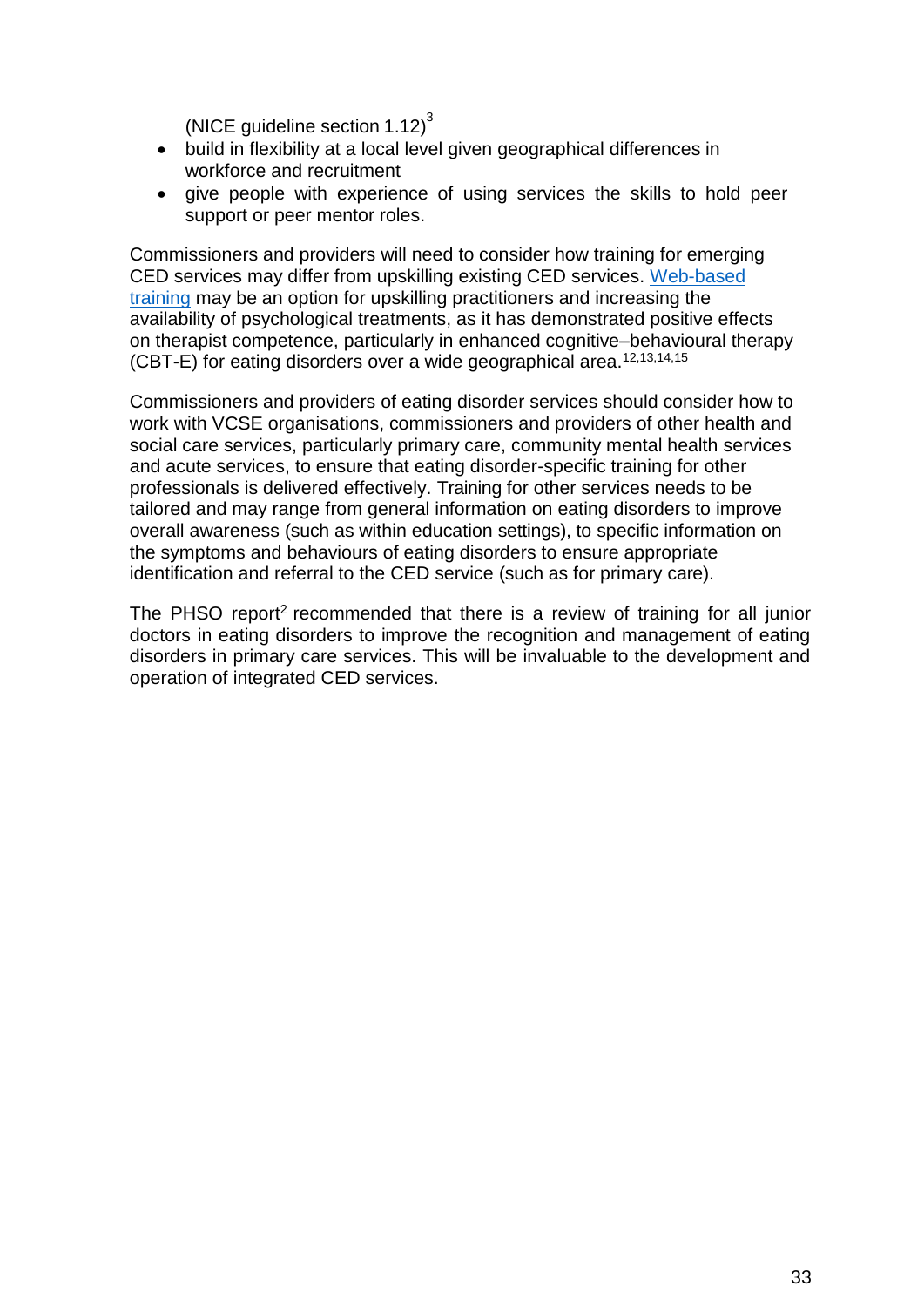# <span id="page-33-0"></span>**Appendix J. Ensuring a Quality Service**

People's experiences of treatment, care and support, and feedback from other services such as primary care, are central to measuring the quality of services and determining priorities for improvement.

Commissioners and providers will need to ensure they deliver care in line with the [eating disorders](https://www.nice.org.uk/guidance/qs175) [quality standard](https://www.nice.org.uk/guidance/qs175)<sup>16</sup> (see Appendix C) and the [Care](https://www.cqc.org.uk/guidance-providers/healthcare/key-lines-enquiry-healthcare-services) Quality [Commission's \(CQC's\) framework f](https://www.cqc.org.uk/guidance-providers/healthcare/key-lines-enquiry-healthcare-services)or delivering safe, effective, caring, responsive and well-led services. NICE has developed [tools and](https://www.nice.org.uk/guidance/ng69/resources) [resources](https://www.nice.org.uk/guidance/ng69/resources) to support services in improving the quality of care they provide.

A [quality improvement approach](https://www.kingsfund.org.uk/topics/quality-improvement) should beused to underpin implementation of the recommendations in this guide.

#### Appendix J.1 Data collection

CED services should routinely collect data on service use to inform and support their continuous improvement. National datasets will provide routine, consistent measurement of local services' performance to support quality, improve people's experience of care and reduce unwarranted variation in service provision and outcomes.

The Mental Health Services Data Set (MHSDS) is a secondary uses dataset which enables collection, measurement and reporting of service data. Many process measures for mental health services are already captured in the MHSDS.

Providers should collect and submit data regularly, while commissioners will need to ensure delivery and data quality. Commissioners should check that providers have made the necessary updates to their electronic care record system to enable clinicians to enter the data required to monitor performance against the recommendations in this guide. Local collection of data should inform the development of services and the integration of pathways for both CED services and inpatient/intensive day patient services. Services should also collect data to improve local prevalence estimates, includingage at onset, to improve early intervention approaches and public awareness campaigns. Commissioners and providers should:

- invest in and maintain the necessary IT systems that facilitate 'real-time' in-session feedback for the person and the professional to inform clinical practice
- support data collection and reporting of outcomes for use in evaluating the impact of service delivery, both locally and nationally
- set out clear processes to implement feedback from people with experience of using services and data from outcomes collected to improve service delivery and performance
- consider and include data collection in workforce planning
- ensure the appropriate collection and handling of data to comply with data governance.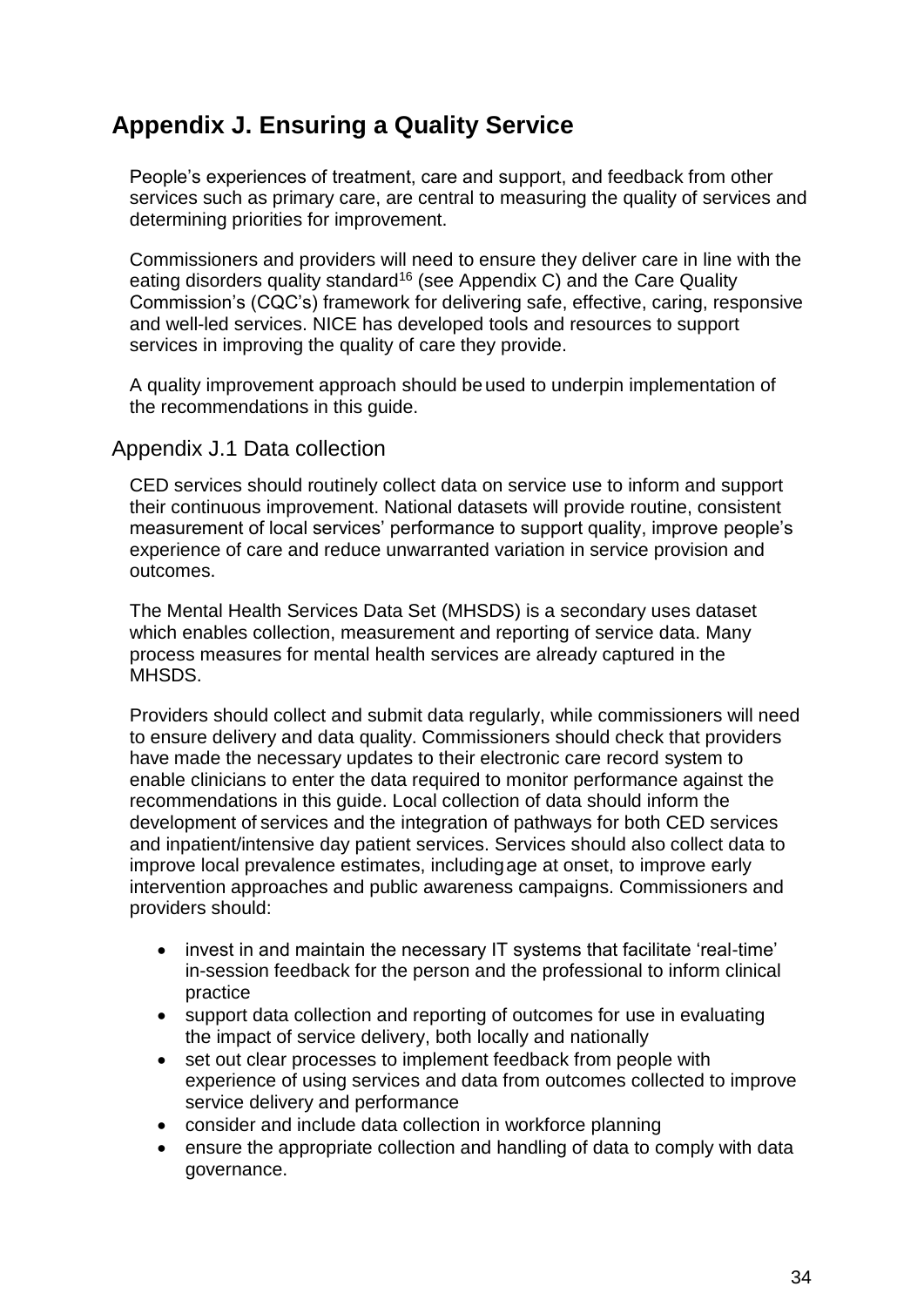## Appendix J.2 Quality improvement networks

The [Quality Network for Eating Disorders](https://www.rcpsych.ac.uk/improving-care/ccqi/quality-networks-accreditation/eating-disorders-qed) (QED) at the College Centre for Quality Improvement (CCQI) works with services to assure and improve the quality of care through setting standards, engaging services in an accreditation system, and using these to measure and improve the quality of care. The QED works with providers, users and commissioners to raise standards of care that people with mental health needs receive. The CCQI uses national clinical audits, surveys and peer-review visits to collect and centralise information from service users, families, carers and staff about standards of care, thereby improving accessibility and validity of data.

The QED is currently developing standards of accreditation for community eating disorder services, which incorporate the [eating disorders](https://www.nice.org.uk/guidance/ng69) NICE quideline (NG69)<sup>3</sup>, the PHSO report<sup>2</sup> and recommendations from this quide. They have also developed [Standards for Adult Inpatient Eating](https://www.rcpsych.ac.uk/docs/default-source/improving-care/ccqi/quality-networks/eating-disorders-qed/2nd-edition-standards-for-adult-inpatient-eating-disorder-services.pdf?sfvrsn=86374031_2) [Disorder Services](https://www.rcpsych.ac.uk/docs/default-source/improving-care/ccqi/quality-networks/eating-disorders-qed/2nd-edition-standards-for-adult-inpatient-eating-disorder-services.pdf?sfvrsn=86374031_2) <sup>17</sup> to support accreditation.

## Appendix J.3 What commissioners and providers should do

Commissioners and providers have a number of responsibilities to improve quality of care provided to people with an eating disorder.

- Ensure all people in their local area have access to a dedicated CED service with the appropriate referral pathways in place
- Ensure services have clear information available on their website, including their location, treatments they provide, and what a person can expect
- Collaborate with people who have experience of using services, as well as their support network, to regularly evaluate and improve the care they provide
- Commission eating disorder services with the appropriate capacity and skill mix that can meet the mental health, physical health and social needs of people with an eating disorder, and the needs of their families, partners, carers or support network
- Commission services to support greater integration across services and provider organisations; this may require collaborative working with other commissioners
- Recognise the difference between treatment failure and relapse just because a person is accessing the service after having treatment before does not mean they would not benefit from being treated again
- Ensure clear joint working policies are in place across services to support coordination and continuity of care, and prevent gaps or delays in treatment
- Ensure that clear transition processes and agreements are in place, particularly around risk assessment and monitoring, with effective coordination when care spans multiple organisations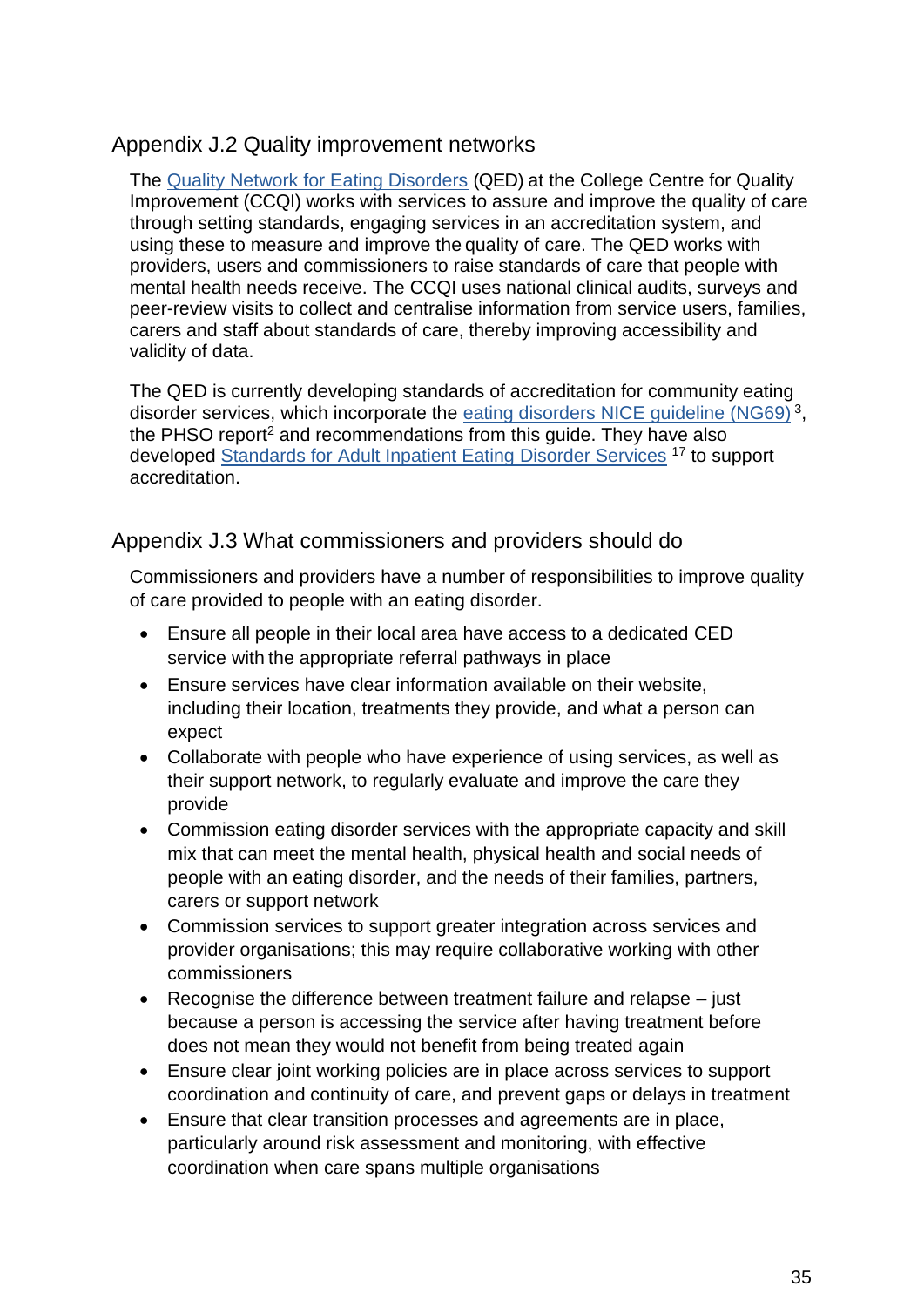- Facilitate robust medical monitoring agreements with local primary care networks
- Ensure staff have the competence, capacity and skills to deliver evidencebased treatment, with the appropriate level of supervision and access to training and professional development
- Monitor quality of provision of care for people with eating disorders
- Ensure routine outcome measurement across services
- Consider how digital technologies can be used to support developing services, delivering care, training and supervision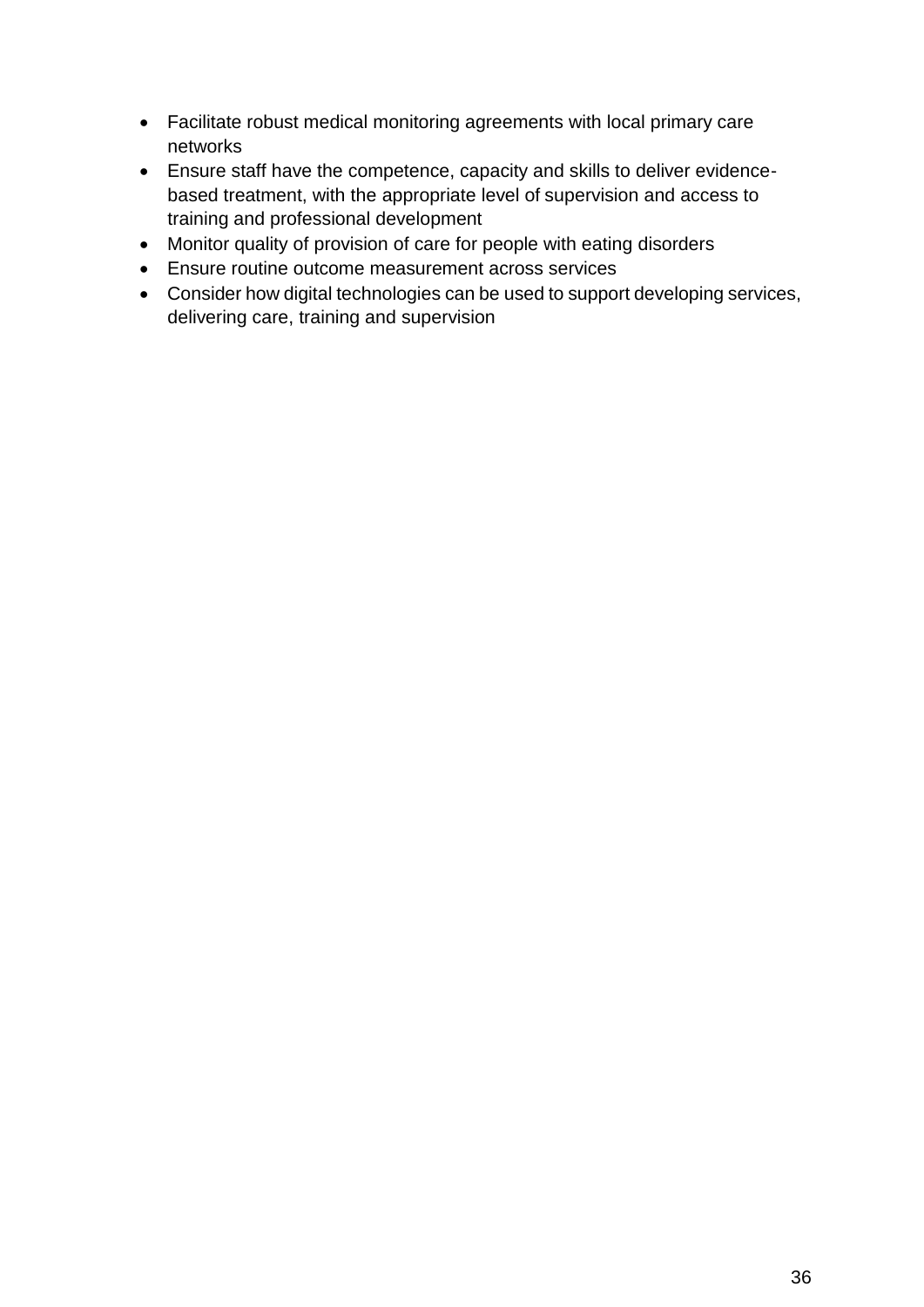# <span id="page-36-0"></span>**Helpful resources**

This resource pack accompanies the full guide and provides commissioners and providers with examples of positive practice and helpful resources to support implementation of adult eating disorder services.

**Positive practice examples**

[Part 1](#page-37-0) provides positive practice examples from eating disorder services.

**Helpful web-based resources**

[Part 2](#page-44-0) provides links to helpful web-based resources, including:

- national guidance
- eating disorder resources
- commissioning resources
- co-production resources
- capacity, information sharing and safeguarding resources
- competence frameworks
- resources for families and carers
- other useful resources.

**References** 

[Part 3](#page-48-0) provides the references used for this guide.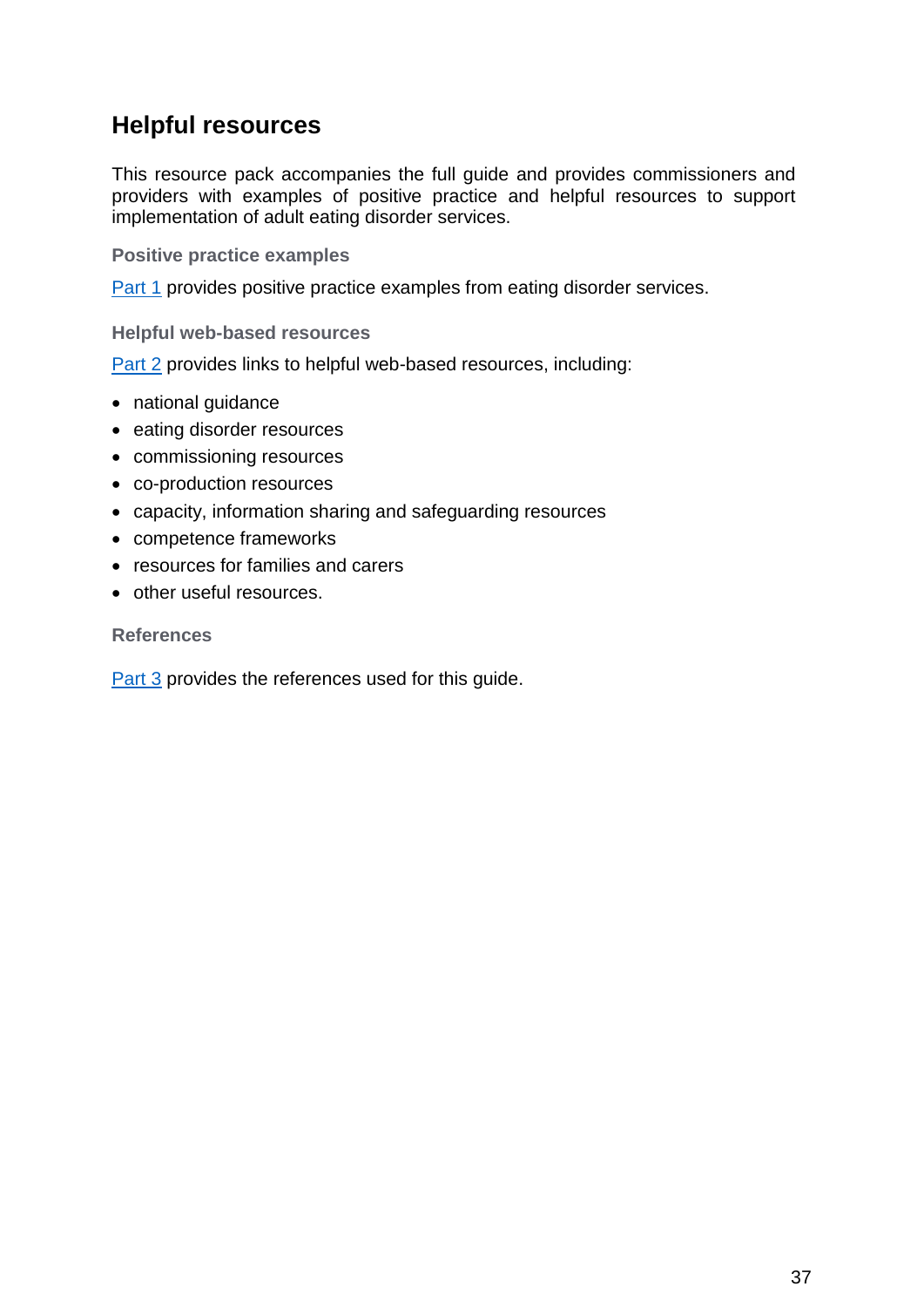# <span id="page-37-0"></span>**Part 1: Positive practice examples**



The following examples of positive practice have been included to illustrate how some adult eating disorder services are improving access to and delivering evidence-based care.

The NCCMH is working together with the Positive Practice in Mental Health [Collaborative](http://positivepracticemh.com/) to identify and share examples of positive practice in mental health across England. The Collaborative is a user-led, multi-agency initiative linking 75 organisations, including NHS trusts, CCGs, third-sector providers and service user groups. The aim of the Collaborative is to facilitate shared learning of positive practice in mental health services across organisations and sectors. They have created a [directory](http://positivepracticemhdirectory.org/) of examples of positive practice in mental health services.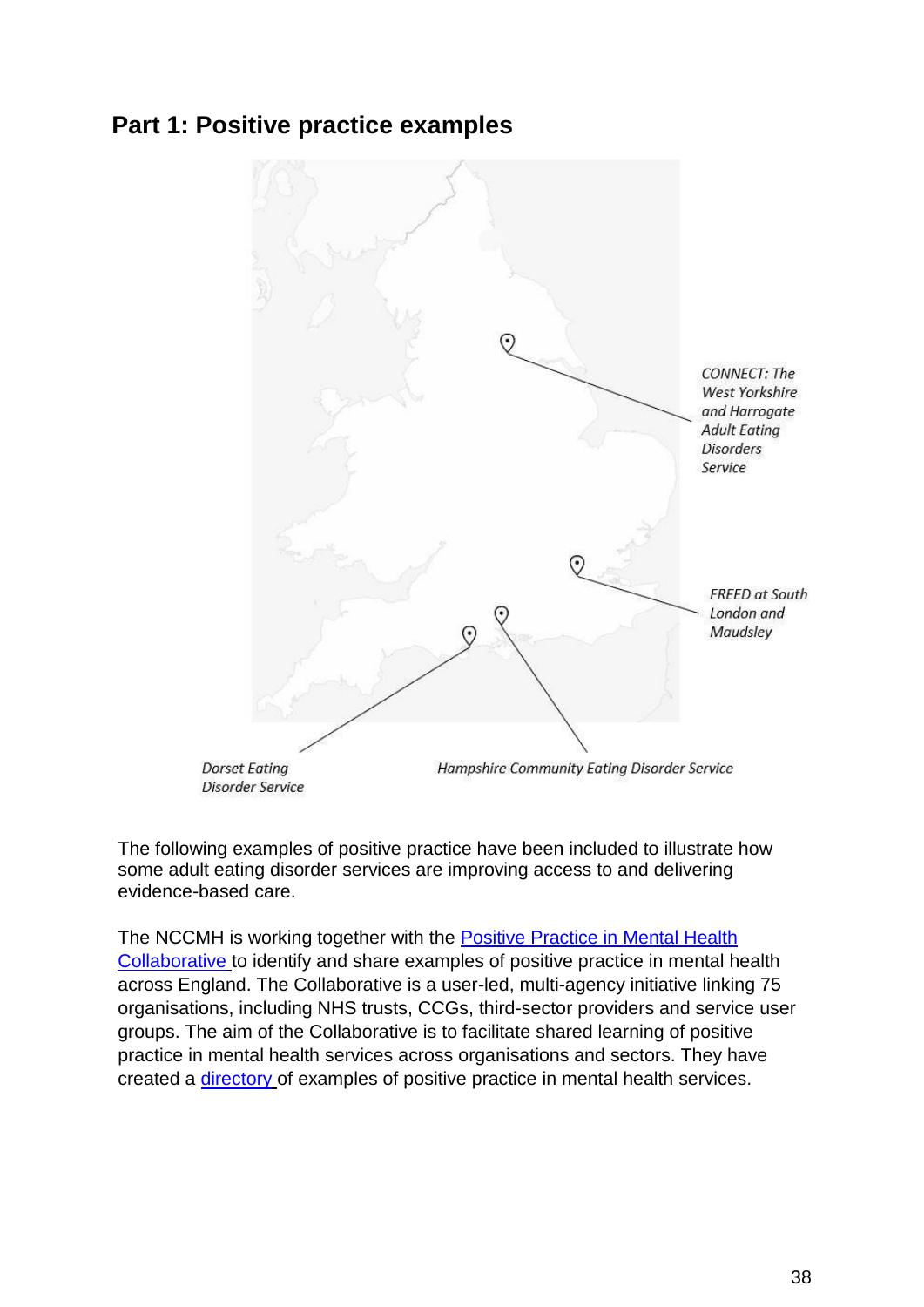# <span id="page-38-0"></span>**1. CONNECT – Yorkshire**

CONNECT: The West Yorkshire and Harrogate Adult Eating Disorders Service is a new service, part of Leeds and York Partnership NHS Foundation Trust (LYPFT), which has been developed through a New Care Models initiative for adult eating disorders. Development of this new service has involved the expansion and tailoring of existing eating disorders services to significantly reshape both inpatient and community care for adults with eating disorders across the West Yorkshire and Harrogate Health and Care Partnership (HCP) area.

CONNECT provides outpatient, intensive home-based, early intervention, outreach and inpatient treatment for adults (18 years and older) with eating disorders. The service aims to provide:

- a consistent and integrated pathway of care which spans a number of services including specialist adult community-based eating disorder services and specialist adult eating disorders inpatient beds (ward 6, Yorkshire Centre for Eating Disorders, Leeds)
- an improved, joined-up approach to the care and treatment of adults with eating disorders across the West Yorkshire and Harrogate health system and wider services, resulting in improved outcomes and experience, and improved transitions between services
- a multidisciplinary team (MDT) approach to delivering high-quality treatments as recommended by the National Institute for Health and Care Excellence (NICE) guidelines on eating disorders, to facilitate positive change in people who have an eating disorder
- a consistent, coordinated and strengthened approach to the delivery of 'Management of Really Sick Patients with Anorexia Nervosa' (MARSIPAN) in partnership with acute hospital partners across the region
- a reduction of the length of stay within inpatient services and out-of-area placements, with admission occurring only when clinically necessary.

Since going live in April 2018, CONNECT has led to:

- a 24% reduction in hospital bed stays
- repatriation of all pre-existing out-of-area placements
- no new out-of-area placements
- development and implementation of five regional MARSIPAN pathways covering all acute hospital providers across the region.

The staffing model for the CONNECT community and outreach service and the inpatient service is outlined in the table below.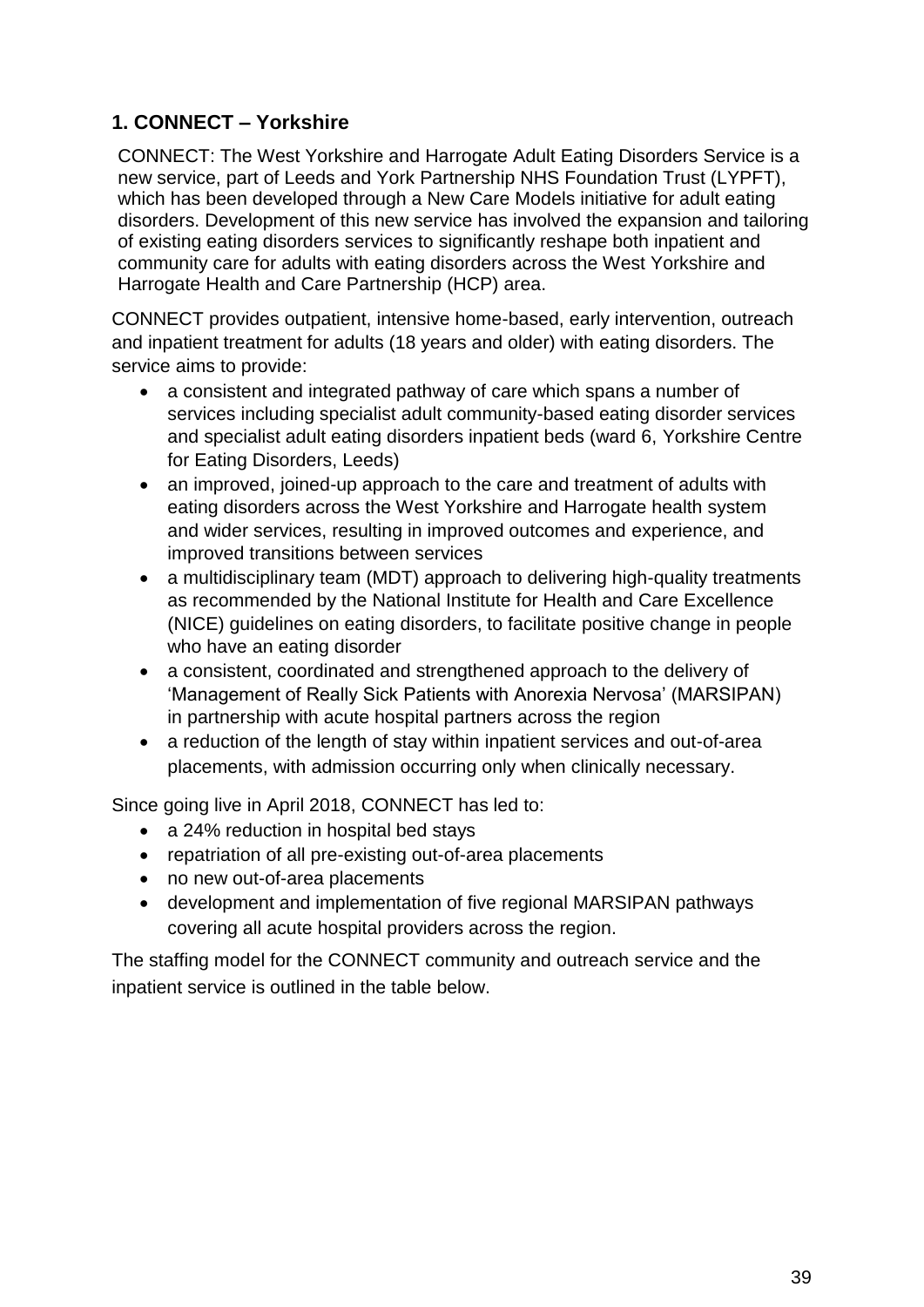| <b>CONNECT community and outreach staffing model</b>        |                          |                              |  |
|-------------------------------------------------------------|--------------------------|------------------------------|--|
| <b>Role</b>                                                 | <b>Band</b>              | <b>Whole-time equivalent</b> |  |
| Consultant psychiatrist                                     | Consultant               | 1                            |  |
| Specialty doctor                                            | Band 7 to 8d             | 1                            |  |
| Consultant psychologist                                     | Consultant               | 0.5                          |  |
| Clinical nurse lead                                         | 8a                       | 0.5                          |  |
| Psychologist                                                | 8a                       | 1                            |  |
| Clinical trial manager                                      | $\overline{7}$           | 1                            |  |
| <b>Therapist</b>                                            | $\overline{7}$           | 1                            |  |
| Dietician                                                   | $\overline{7}$           | 0.5                          |  |
| Social worker                                               | 6                        | 0.5                          |  |
| Mental health practitioner                                  | 6                        | 5                            |  |
| Dietician                                                   | 6                        | 1                            |  |
| Health support worker                                       | 3                        | 3                            |  |
| Peer support worker                                         | 3                        | 1                            |  |
| Admin support worker                                        | $\overline{3}$           | $\overline{2}$               |  |
| The Yorkshire Centre for Eating Disorders inpatient service |                          |                              |  |
| <b>Role</b>                                                 | <b>Band</b>              | <b>Whole-time equivalent</b> |  |
| Consultant psychiatrist                                     | Consultant               | 1                            |  |
| Psychologist                                                | 8b                       | 1                            |  |
| Junior doctor (FY2/CT                                       | $\overline{7}$           | 1                            |  |
| rotation)                                                   |                          |                              |  |
| <b>CTM</b>                                                  | $\overline{7}$           | 1                            |  |
| Allied health professional                                  | $\overline{7}$           | 1                            |  |
| lead                                                        |                          |                              |  |
| <b>Advanced practitioner</b>                                | $\overline{7}$           | 1                            |  |
| Occupational therapist                                      | 6                        | 1                            |  |
| <b>Dietician</b>                                            | 6                        | 1                            |  |
| <b>Nurse</b>                                                | 6                        | 4                            |  |
| Occupational therapist                                      | 5                        | 1                            |  |
| (rotation)                                                  |                          |                              |  |
| <b>Nurse</b>                                                | 5                        | 9.5                          |  |
| Admin lead                                                  | $\overline{\mathcal{A}}$ | 0.8                          |  |
| Health support worker                                       | $\overline{3}$           | 11                           |  |
| Dietetic assistant                                          | $\overline{3}$           | $\overline{1}$               |  |
| Admin support worker                                        | $\overline{2}$           | 0.8                          |  |

For more information on the CONNECT service and the treatments provided, please see [https://www.leedsandyorkpft.nhs.uk/our-](https://www.leedsandyorkpft.nhs.uk/our-services/services-list/connect-west-yorkshire-harrogate-adult-eating-disorders-service) services/services[list/connect-west -yorkshire-h](https://www.leedsandyorkpft.nhs.uk/our-services/services-list/connect-west-yorkshire-harrogate-adult-eating-disorders-service)arrogate-adult- [eating-disorders-service](https://www.leedsandyorkpft.nhs.uk/our-services/services-list/connect-west-yorkshire-harrogate-adult-eating-disorders-service) or contact Dr William Rhys Jones, consultant psychiatrist and clinical lead, at [r.jones9@nhs.net](mailto:r.jones9@nhs.net)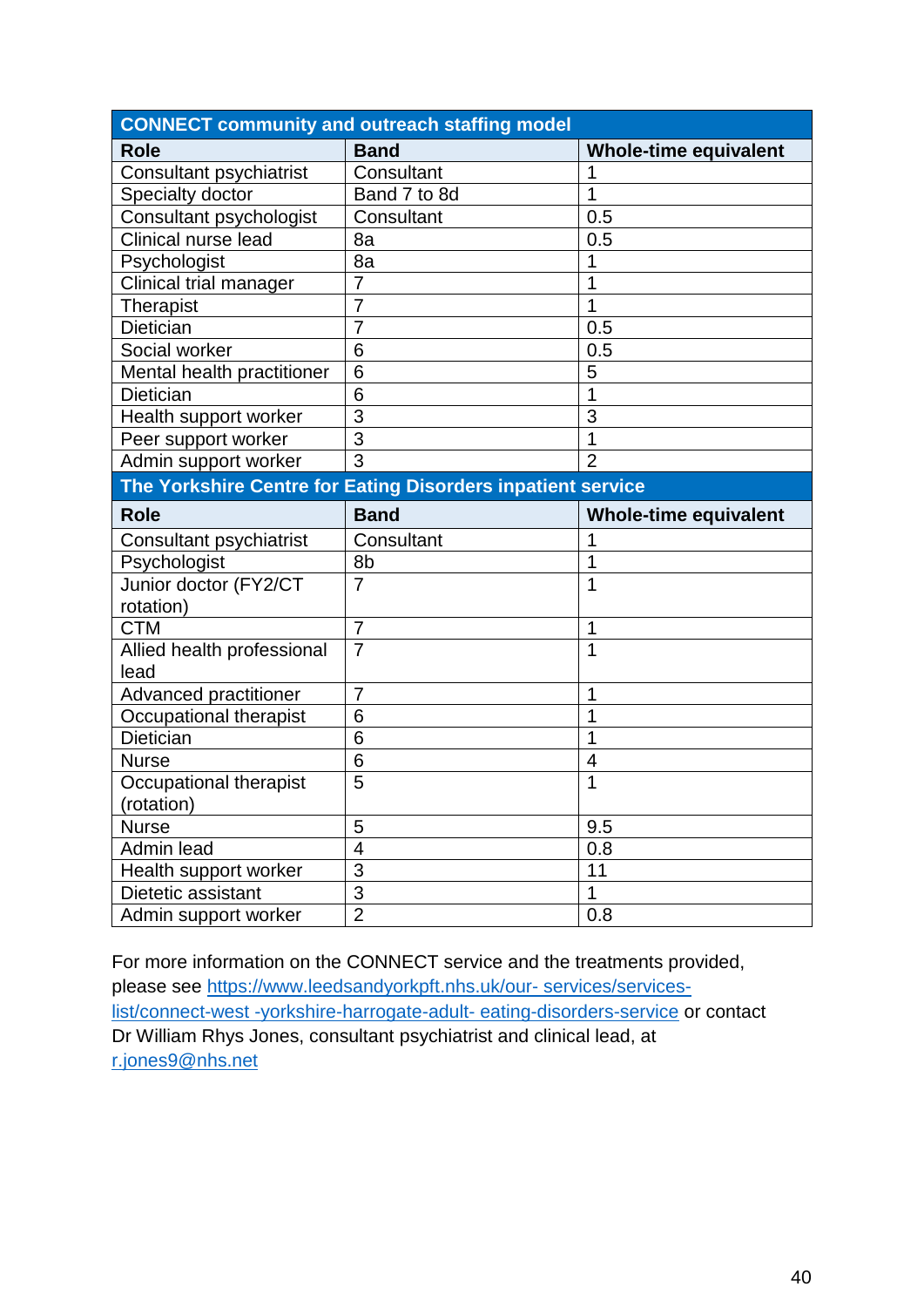## <span id="page-40-0"></span>**2. The FREED model at South London and Maudsley – early intervention service**

The First Episode & Rapid Early Intervention for Eating Disorders (FREED) model is an evidence-based, specialist service model for 16- to 25-year-olds with an eating disorder of less than 3 years' duration.

Its central focus is reducing the duration of an untreated eating disorder (DUED) and the model places significant emphasis on rapid access to assessment and treatment. All referrals to the CED service which meet FREED criteria are managed by a dedicated FREED champion (band 7). This has decreased DUED by up to 6 months and led to a reduction in waiting times for assessment and treatment of 32% and 41% respectively.

The FREED care package adapts existing evidence based-treatments to better meet the specific developmental needs of young people presenting with a recentonset eating disorder. A greater emphasis is placed on early psychoeducational change and family involvement; informing people about social media use as a potential illness maintaining factor; and transitions that may interfere with recovery from eating disorders (such as progressing from children's to adult services or moving to university) are carefully managed. Engagement of FREED service users is promoted through flexibility around appointment times and methods of contact.

Overall, this approach has improved treatment outcomes. By 12 months, 70% of FREED patients achieved symptom scores below clinical thresholds; 60% of FREED patients with anorexia achieved a healthy weight, compared with 17% of treatmentas-usual group. The model also decreased inpatient or day-patient care requirement by 35%. These differences were maintained at a 2-year follow-up.

FREED operates as a 'service within a service' and can be embedded into a broader, comprehensive community eating disorder service. For example, CONNECT employ the FREED model in the delivery of early intervention care.

#### **Staffing**

In line with a model that can be embedded into an existing service, FREED is not staffed separately from the CED service, but by expanding upon the existing workforce. An additional band 7 clinician is employed as a FREED champion. working 0.6 WTE for every 100 FREED referrals per year. Of this 0.6 WTE, the FREED champion will spend 1 day per week overseeing the implementation of FREED, with the remaining 2 days spent performing clinical work with FREED patients.

See [https://freedfromed.co.uk](https://freedfromed.co.uk/) or contact Professor Ulrike Schmidt, consultant psychiatrist [\(ulrike.schmidt@kcl.ac.uk\)](mailto:ulrike.schmidt@kcl.ac.uk), for more information on the model.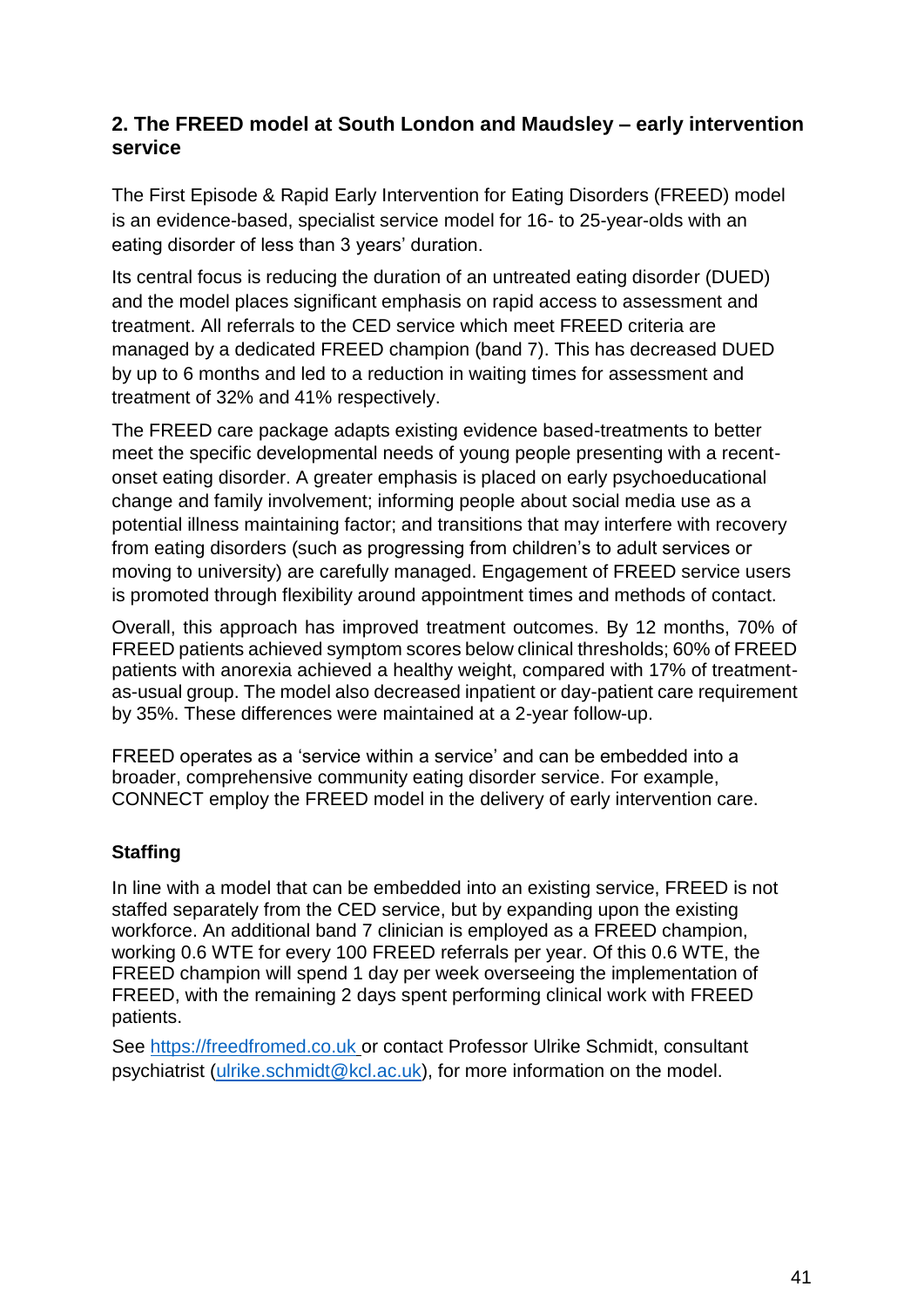## <span id="page-41-0"></span>**3. Hampshire Community Eating Disorder Service – April House**

The Hampshire CED service operates as a hub and spoke model from bases across Portsmouth, Basingstoke and Southampton. The last – April House in Southampton – functions as the central hub. Regardless of their working base, all staff are part of one MDT team, with dedicated time at April House. That configuration allows staff to come together for shared assessment meetings, risk management and reflective practice.

Assistant psychologists within the MDT are trained to deliver a brief, evidence-based form of CBT-eating disorder, which is delivered on a 1:1 basis. This therapy was developed and first tested within this service (collaboratively with others), to enhance service user benefit. Using CBT-eating disorder allows the service to see a greater number of people and reduce waiting times substantially, without compromising on care and recovery rates. CBT-eating disorder delivery is supported by weekly clinical supervision from senior clinical psychologists, who retain overall clinical responsibility.

Assistant psychologists co-facilitate group interventions (e.g. carer support groups). They are also responsible for collating and analysing all service-related outcome data, including service user and referrer feedback. Upskilling assistant psychologists to enable the delivery of low-intensity psychological interventions as part of a stepped care pathway has allowed the service to increase its treatment capacity while maintaining clinical effectiveness and patient satisfaction.18,19

The service's day support program (DSP) is also based at April House, though it serves the whole catchment area of the service. Its location at the CED service hub allows for integrated care packages when required and facilitates smooth transitions between day-patient and outpatient care. DSP is open for extended hours, during which a person can access a full programme of meal support and therapeutic groups, while continuing to live at home. Links with local transport services make DSP accessible to the whole catchment area. Qualitative feedback suggests that people with eating disorders value and benefit from the opportunity to access intensive support close to home.

See [https://www.southernhealth.nhs.uk/services/mental-health/specialist-mental](https://www.southernhealth.nhs.uk/services/mental-health/specialist-mental-health-services/eating-disorders-service/)[health-services/eating-disorders-service/](https://www.southernhealth.nhs.uk/services/mental-health/specialist-mental-health-services/eating-disorders-service/) or contact Dr Hannah Turner, consultant clinical psychologist [\(hannah.turner@southernhealth.nhs.uk\)](mailto:hannah.turner@southernhealth.nhs.uk), for more information about the service.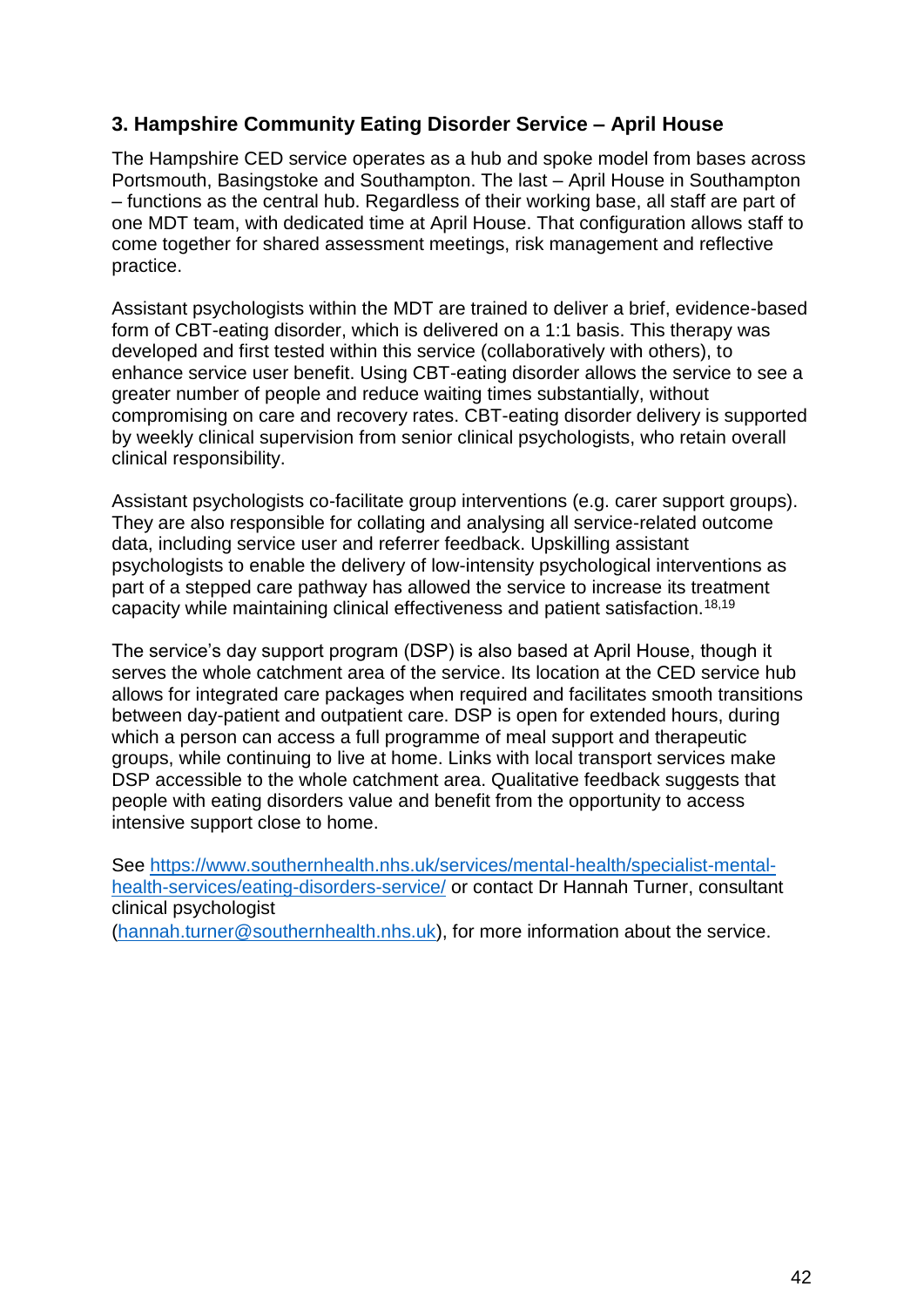| <b>April House DSP staff breakdown</b> |             |                              |  |
|----------------------------------------|-------------|------------------------------|--|
| <b>Role</b>                            | <b>Band</b> | <b>Whole-time equivalent</b> |  |
| Eating disorder therapist<br><b>OR</b> | 8           | 0.1                          |  |
| <b>Nurse</b>                           | 7           | 0.6                          |  |
| <b>Dietician</b>                       |             | 1.0                          |  |
| Occupational therapist                 | 6           | 0.8                          |  |
| Mental health practitioner             | 6           |                              |  |
|                                        |             |                              |  |
| Health care support worker             | 3           | 4.8                          |  |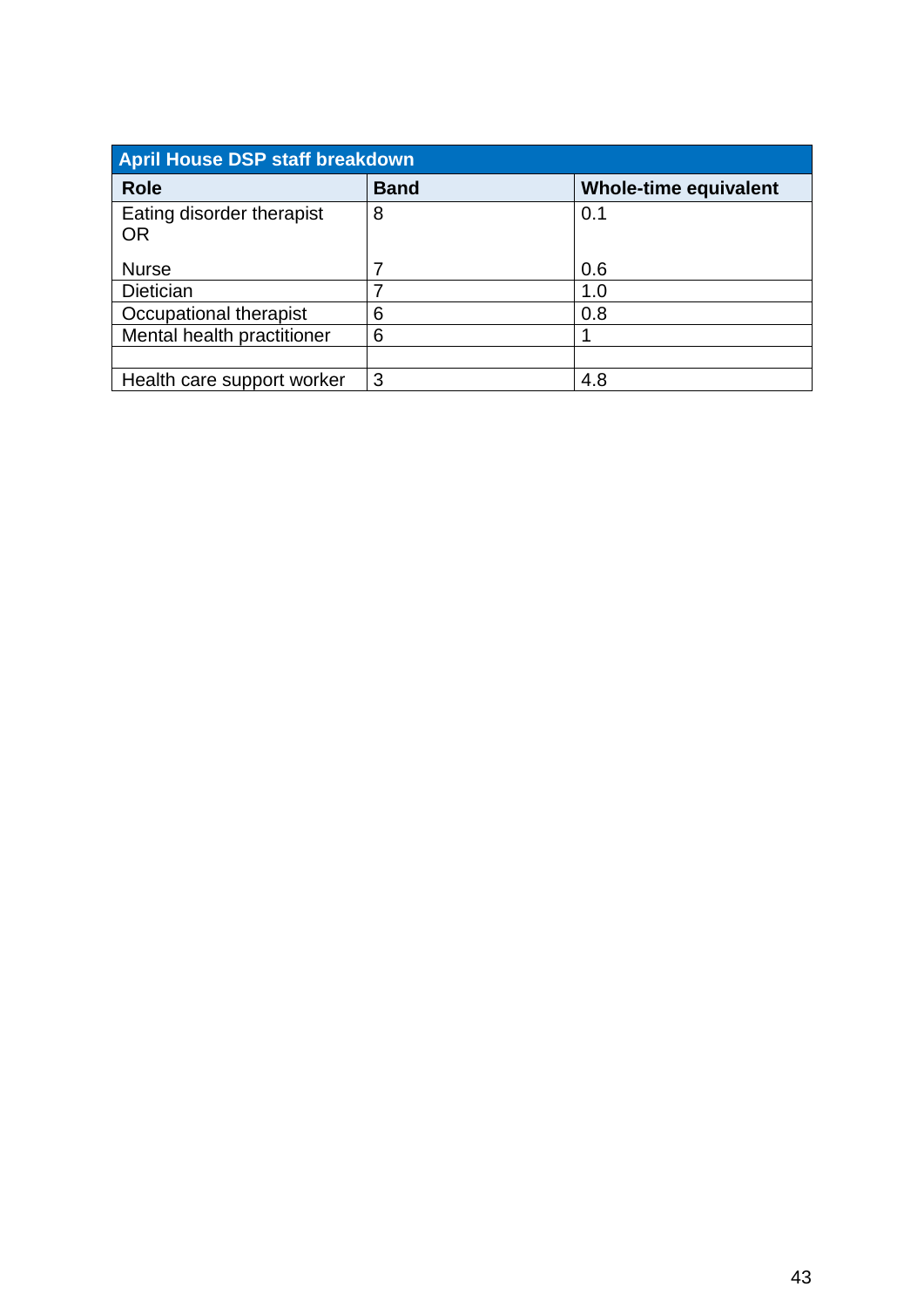## <span id="page-43-0"></span>**4. Dorset Eating Disorder Service**

Dorset Eating Disorder Service operates as an all-ages service, having integrated CYP and adult eating disorder services. Although it is staffed by a single workforce, some practitioners still work exclusively with specific age ranges and a dedicated group of staff work with young adults. This has eradicated the need for transitions from one service to the other. Across 2018/2019, 14 people engaged with the integrated service celebrated their  $18<sup>th</sup>$  birthday. As no transition needed to occur, the typical workload associated with planning and managing a transition was not necessary, making valuable time and staff resources available throughout the rest of the service. Most importantly, none of these 14 were lost from treatment during this period.

Prior to the integration of CYP and adult eating disorder services, a dedicated transition team would engage with young people aged 16+ in CYP-CED services to support their eventual transition into adult services and remain engaged with them beyond the age of 18.

Dorset Eating Disorder Service have established advantageous working practices with local primary care providers. Clinical nurse specialists spend time embedded in GP practices to support early identification and intervention of eating disorders in primary care. Dorset Eating Disorder Service staff also deliver training in primary care settings for school nurses, GPs and others. Feedback from practitioners who undertake this training indicates that it has led to valuable improvements in basic understanding of eating disorders, advancing knowledge of signs and symptoms, causes and risks, recovery, treatment approaches and available support in primary care.

This close working with primary care extends to a further major aspect of Dorset Eating Disorder Service's work – significant outreach to university students. The service operates a university clinic, embedded in the campus medical centre, offering evidence-based treatment delivered by a clinical nurse specialist. Students are referred and offered treatment very quickly. There is no barrier to travelling to an eating disorder unit, which is located 5 miles away. Students who access with service while at university are retained by Dorset Eating Disorder Service when they return home out of university term dates and continue to be supported via the phone, in order to avoid complications around geographical transitions that may result in disengagement. The service also hosts an annual week of events based at the university to raise awareness of eating disorders and the support services available, and Dorset Eating Disorder Service staff teach food-, weight- and shape-related modules of undergraduate psychology and nursing courses.

For more information about Dorset Eating Disorder Service, please refer to: [https://www.dorsethealthcare.nhs.uk/patients-and-visitors/our-services](https://www.dorsethealthcare.nhs.uk/patients-and-visitors/our-services-hospitals/mental-health/eating-disorders)[hospitals/mental-health/eating-disorders](https://www.dorsethealthcare.nhs.uk/patients-and-visitors/our-services-hospitals/mental-health/eating-disorders) or contact Dr Ciarán Newell, consultant nurse [\(C.newell@nhs.net\)](mailto:C.newell@nhs.net) and Jess Griffiths, counsellor and eating disorders practitioner [\(office@jessgriffiths.co.uk\)](mailto:office@jessgriffiths.co.uk).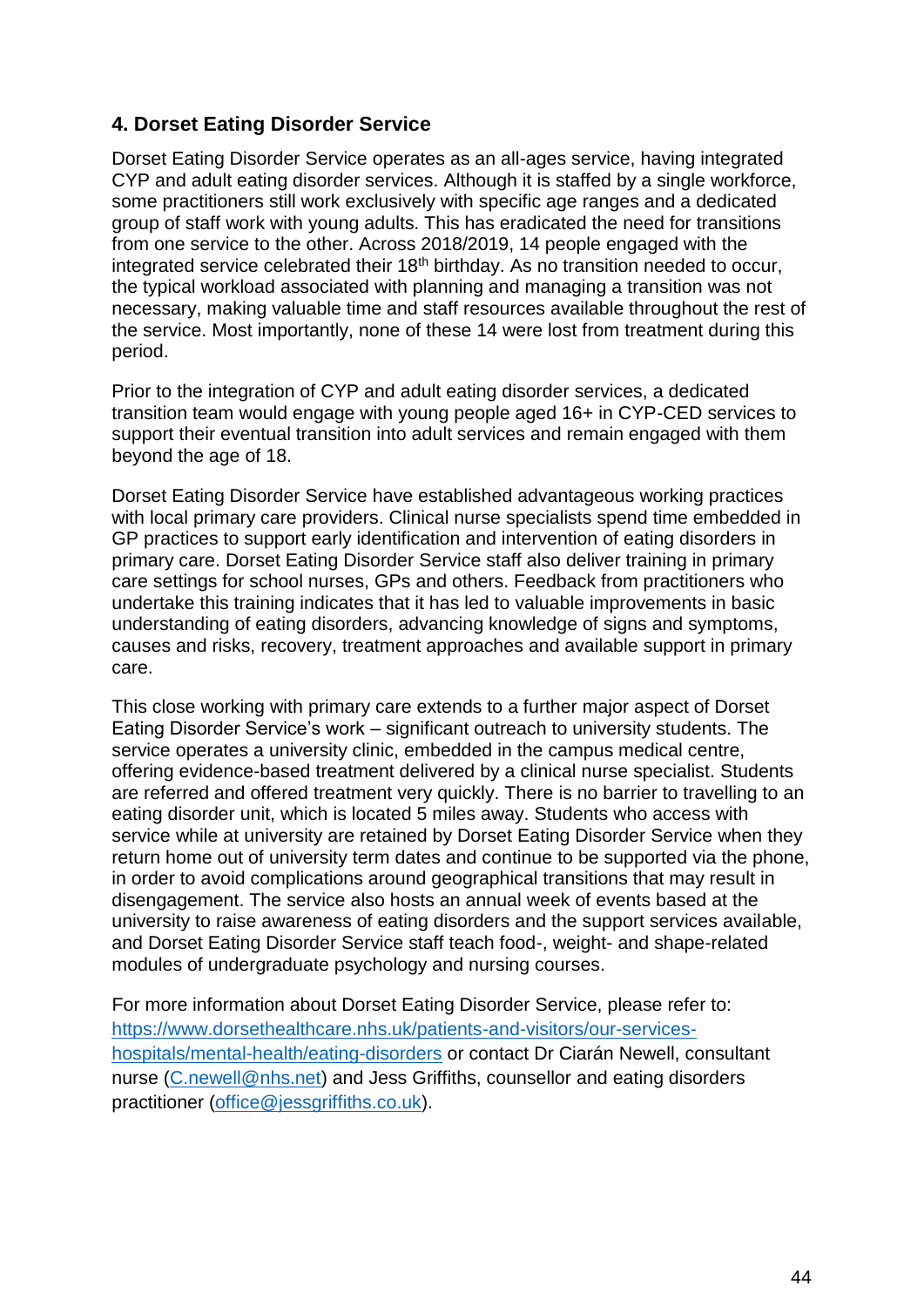# <span id="page-44-0"></span>**Part 2: Helpful web-based resources**

## <span id="page-44-1"></span>**National guidance and reports**

- [Access and Waiting Time Standard for Children and Young People with an](https://www.england.nhs.uk/wp-content/uploads/2015/07/cyp-eating-disorders-access-waiting-time-standard-comm-guid.pdf)  [Eating](https://www.england.nhs.uk/wp-content/uploads/2015/07/cyp-eating-disorders-access-waiting-time-standard-comm-guid.pdf) [Disorder: Commissioning Guide](https://www.england.nhs.uk/wp-content/uploads/2015/07/cyp-eating-disorders-access-waiting-time-standard-comm-guid.pdf)
- [Care Act 2014](http://www.legislation.gov.uk/ukpga/2014/23/pdfs/ukpga_20140023_en.pdf)
- [Carers and Personalisation: Improving Outcomes](https://www.gov.uk/government/uploads/system/uploads/attachment_data/file/213806/dh_122383.pdf)
- [Eating Disorders in the UK: Service Distribution, Service Development and](https://www.rcpsych.ac.uk/docs/default-source/improving-care/better-mh-policy/college-reports/college-report-cr170.pdf?sfvrsn=974722c1_2)  [Training](https://www.rcpsych.ac.uk/docs/default-source/improving-care/better-mh-policy/college-reports/college-report-cr170.pdf?sfvrsn=974722c1_2) [\(CR170\)](https://www.rcpsych.ac.uk/docs/default-source/improving-care/better-mh-policy/college-reports/college-report-cr170.pdf?sfvrsn=974722c1_2)
- [Equality Act 2](http://www.legislation.gov.uk/ukpga/2010/15/pdfs/ukpga_20100015_en.pdf)010
- [Guidance for Reporting Against Access and Waiting Time Standards:](https://www.england.nhs.uk/mentalhealth/wp-content/uploads/sites/29/2016/02/tech-cyped-eip.pdf)  [Children and](https://www.england.nhs.uk/mentalhealth/wp-content/uploads/sites/29/2016/02/tech-cyped-eip.pdf) [Young People with an Eating Disorders, Early Intervention in](https://www.england.nhs.uk/mentalhealth/wp-content/uploads/sites/29/2016/02/tech-cyped-eip.pdf)  **Psychosis**
- [Guidance to Support the Introduction of Access and Waiting Time](https://www.england.nhs.uk/wp-content/uploads/2015/02/mh-access-wait-time-guid.pdf)  [Standards for](https://www.england.nhs.uk/wp-content/uploads/2015/02/mh-access-wait-time-guid.pdf) [Mental Health Services in 2015/16](https://www.england.nhs.uk/wp-content/uploads/2015/02/mh-access-wait-time-guid.pdf)
- [Health and Social Care Act 2](http://www.legislation.gov.uk/ukpga/2012/7/contents)012
- [Ignoring the Alarms: How NHS eating Disorder Services are Failing Patients](https://www.ombudsman.org.uk/sites/default/files/page/FINAL%20FOR%20WEB%20Anorexia%20Report.pdf) – report from the Parliamentary and Health Service Ombudsman
- [Managing Transitions When the Patient has an Eating Disorder \(CR208\)](https://www.rcpsych.ac.uk/docs/default-source/improving-care/better-mh-policy/college-reports/college-report-cr208.pdf?sfvrsn=ace4d5db_2)
- [MARSIPAN: Management of Really Sick Patients with Anorexia](https://www.rcpsych.ac.uk/docs/default-source/improving-care/better-mh-policy/college-reports/college-report-cr189.pdf?sfvrsn=6c2e7ada_2)  [Nervosa \(2nd](https://www.rcpsych.ac.uk/docs/default-source/improving-care/better-mh-policy/college-reports/college-report-cr189.pdf?sfvrsn=6c2e7ada_2) [edition\)](https://www.rcpsych.ac.uk/docs/default-source/improving-care/better-mh-policy/college-reports/college-report-cr189.pdf?sfvrsn=6c2e7ada_2)
- [Mental Capacity Act 2](http://www.legislation.gov.uk/ukpga/2005/9/contents)005
- [Mental Capacity Act 2005: Code of Practice](https://www.gov.uk/government/uploads/system/uploads/attachment_data/file/497253/Mental-capacity-act-code-of-practice.pdf)
- [Mental Health Act 1](http://www.legislation.gov.uk/ukpga/1983/20/pdfs/ukpga_19830020_en.pdf)983
- [Mental Health Act 1983: Code of Practice \(2015\)](http://www.crisiscareconcordat.org.uk/wp-content/uploads/2015/01/Code_of_Practice.pdf)
- [Mental Health Act 2007](https://www.legislation.gov.uk/ukpga/2007/12/contents)
- [Statutory Guidance on Joint Strategic Needs Assessments and Joint](https://www.gov.uk/government/uploads/system/uploads/attachment_data/file/277012/Statutory-Guidance-on-Joint-Strategic-Needs-Assessments-and-Joint-Health-and-Wellbeing-Strategies-March-20131.pdf)  [Health and](https://www.gov.uk/government/uploads/system/uploads/attachment_data/file/277012/Statutory-Guidance-on-Joint-Strategic-Needs-Assessments-and-Joint-Health-and-Wellbeing-Strategies-March-20131.pdf) [Wellbeing Strategies](https://www.gov.uk/government/uploads/system/uploads/attachment_data/file/277012/Statutory-Guidance-on-Joint-Strategic-Needs-Assessments-and-Joint-Health-and-Wellbeing-Strategies-March-20131.pdf)

## <span id="page-44-2"></span>**Eating disorder resources**

- [Academy for Eating Disorders \(AED\)](https://www.aedweb.org/home) a global professional association committed to leadership in eating disorders research, education, treatment and prevention
- [Anorexia and Bulimia Care \(ABC\)](http://www.anorexiabulimiacare.org.uk/) a national UK eating disorders organisation that provides ongoing care, emotional support and practical guidance for people affected by eating disorders
- [Beat](https://www.beateatingdisorders.org.uk/) The UK's eating disorder charity, providing information and support for everyone affected by eating disorders. They offer helplines and online support groups, and some of their published resources include: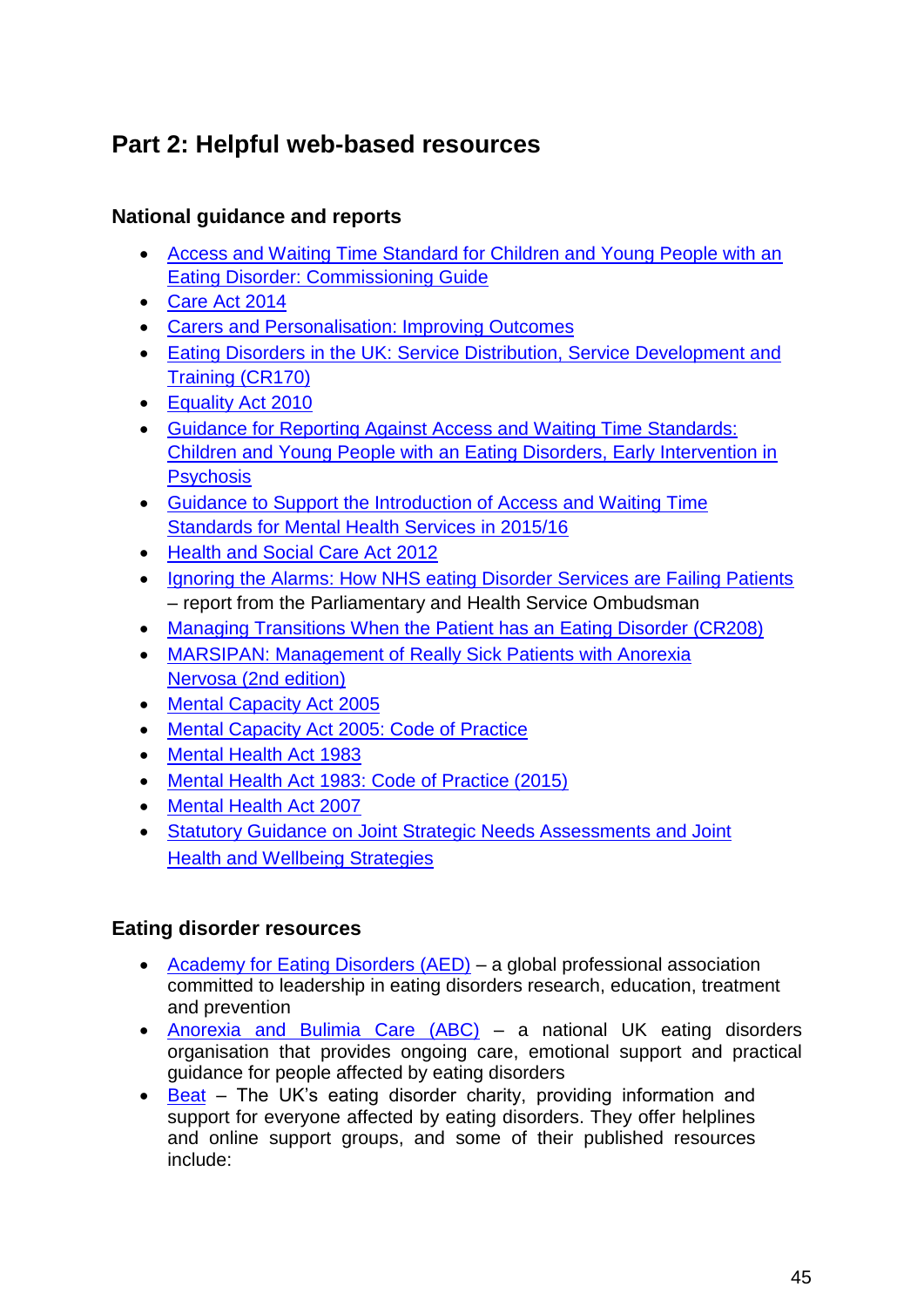- o [Seeking Treatment for an Eating Disorder?](https://www.beateatingdisorders.org.uk/uploads/documents/2017/10/gp-leaflet-website.pdf) a resource for service users, or anyone supporting them and GPs; highlights key NICE guidance
- o [Emotional Overeating: The Facts and Where to Find Support](https://www.beateatingdisorders.org.uk/uploads/documents/2018/9/emotional-overeating.pdf) produced by Beat in line with Department of Health and Social Care information standards
- [Centre for Clinical Interventions](https://www.cci.health.wa.gov.au/Resources/For-Clinicians/Eating-Disorders) provides resources for clinicians, people with an eating disorder and their support network
- [Guidance on Medical Risk Assessment for Eating Disorders, K](https://www.kcl.ac.uk/ioppn/depts/pm/research/eatingdisorders/resources/GUIDETOMEDICALRISKASSESSMENT.pdf)ing's College London
- [Male VoicED](https://www.malevoiced.com/) an organisation supporting men with eating disorders
- [National Eating Disorders Association \(NEDA\)](https://www.nationaleatingdisorders.org/) an organisation supporting individuals and families affected by eating disorders
- [National Eating Disorders Collaboration \(NEDC\)](https://nedc.com.au/) a collaboration of people and organisations with an expertise and/or interest in eating disorders; based in Australia
- [Recovery Record](https://www.recoveryrecord.com/) an eating disorder management app
- [British Eating Disorders Society \(BREDS\)](http://breds.org.uk/) a multidisciplinary network of professionals

## <span id="page-45-0"></span>**Commissioning resources**

- [A Framework for Collaborative Commissioning Between Clinical](https://www.england.nhs.uk/wp-content/uploads/2012/03/collab-commiss-frame.pdf)  [Commissioning](https://www.england.nhs.uk/wp-content/uploads/2012/03/collab-commiss-frame.pdf) [Groups](https://www.england.nhs.uk/wp-content/uploads/2012/03/collab-commiss-frame.pdf)
- [Guidance for Commissioners of Eating Disorder services](https://www.jcpmh.info/resource/guidance-commissioners-eating-disorder-services/) from the Joint Commissioning Panel for Mental Health
- [Guidance on managing transfers of care](https://www.local.gov.uk/our-support/our-improvement-offer/care-and-health-improvement/systems-resilience/guidance)
- Guidance for NHS Commissioners on Equality and Health [Inequalities Legal](https://www.england.nhs.uk/wp-content/uploads/2015/12/hlth-inqual-guid-comms-dec15.pdf) [Duties](https://www.england.nhs.uk/wp-content/uploads/2015/12/hlth-inqual-guid-comms-dec15.pdf)
- [Influencing Mental Health Services –](http://www.mind.org.uk/media/977059/influencing-mental-health-services-guide.pdf) A Guide to Values-Based **[Commissioning](http://www.mind.org.uk/media/977059/influencing-mental-health-services-guide.pdf)**
- [Integrated Commissioning for Better Outcomes: A Commissioning Framework](https://www.local.gov.uk/sites/default/files/documents/25.70_Integrated%20Commissioning%20for%20Better%20Outcomes_final.pdf)
- Mental Health in Primary Care [A briefing for Clinical Commissioning Groups](https://www.mind.org.uk/media/4556511/13296_primary-care-policy_web_op.pdf)
- [Mental Health And Wellbeing Profiling Tools](https://fingertips.phe.org.uk/profile-group/mental-health)
- [Modelling the Interface between Primary Care and Specialist Mental](https://www.rcpsych.ac.uk/docs/default-source/improving-care/ccqi/ccqi-research-and-evaluation/ccqi-research-interface-scn-interface-study-report.pdf?sfvrsn=a5a62f36_2)  **[Health](https://www.rcpsych.ac.uk/docs/default-source/improving-care/ccqi/ccqi-research-and-evaluation/ccqi-research-interface-scn-interface-study-report.pdf?sfvrsn=a5a62f36_2) [Services](https://www.rcpsych.ac.uk/docs/default-source/improving-care/ccqi/ccqi-research-and-evaluation/ccqi-research-interface-scn-interface-study-report.pdf?sfvrsn=a5a62f36_2)**
- NHS [benchmarking](https://www.nhsbenchmarking.nhs.uk/)
- NHS England's [Accessible Information Standard](https://www.england.nhs.uk/ourwork/accessibleinfo/)
- NHS England's [resources for commissioners](https://www.england.nhs.uk/commissioning/) to quide the implementation of mental health services within a wider joint strategy
- NHS England's [service specifications](https://www.england.nhs.uk/commissioning/wp-content/uploads/sites/12/2014/12/c01-spec-eat-dis-1214.pdf) for adult eating disorders for inpatient and intensive day patient treatment (does not include community services)
- [NHS Standard Contract](https://www.england.nhs.uk/nhs-standard-contract/)
- [Prevention concordat for better mental health](https://www.gov.uk/government/collections/prevention-concordat-for-better-mental-health)
- [Public Health England resources to address social and wider](https://www.gov.uk/government/news/phe-highlights-8-ways-for-local-areas-to-prevent-mental-ill-health)  [determinants](https://www.gov.uk/government/news/phe-highlights-8-ways-for-local-areas-to-prevent-mental-ill-health) of [health](https://www.gov.uk/government/news/phe-highlights-8-ways-for-local-areas-to-prevent-mental-ill-health)
- [The Collaborating Centre for Values-Based Practice in Health and Social](http://valuesbasedpractice.org/)  **[Care](http://valuesbasedpractice.org/)**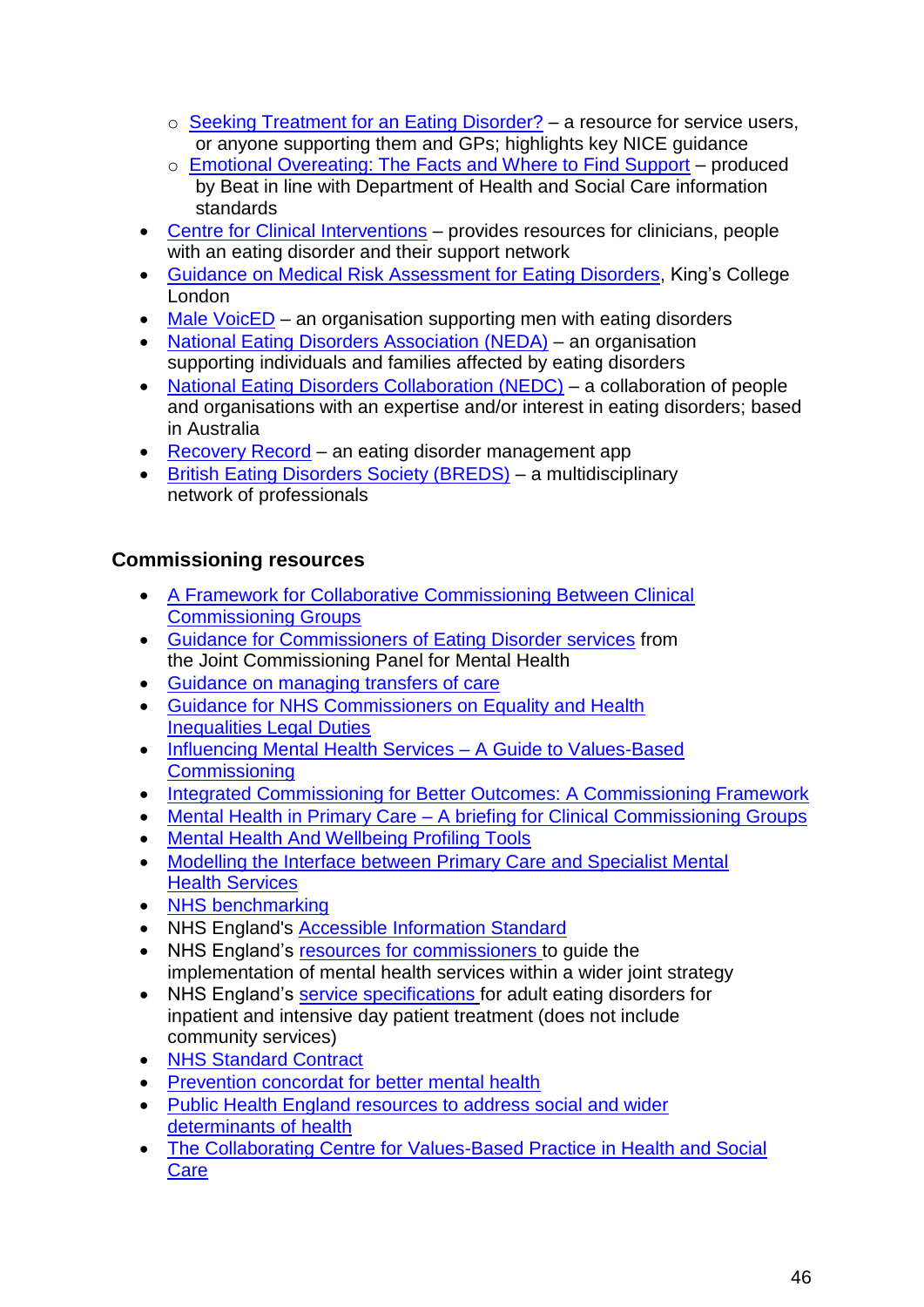- [Transition CQUIN Indicator for 2017/2019](https://www.england.nhs.uk/nhs-standard-contract/cquin/cquin-17-19/)
- Information on [commissioning beat](https://www.beateatingdisorders.org.uk/commission-us) to work with a CED service
- [Universities UK Framework](https://www.universitiesuk.ac.uk/policy-and-analysis/stepchange/Pages/framework.aspx) useful information for improving joint up working with universities

## <span id="page-46-0"></span>**Co-production resources**

- [A Co-production Model: Five Values and Seven Steps to Make This](http://coalitionforcollaborativecare.org.uk/wp-content/uploads/2016/07/C4CC-Co-production-Model.pdf)  [Happen in](http://coalitionforcollaborativecare.org.uk/wp-content/uploads/2016/07/C4CC-Co-production-Model.pdf) [Reality](http://coalitionforcollaborativecare.org.uk/wp-content/uploads/2016/07/C4CC-Co-production-Model.pdf)
- [Co-Production in Social Care: What It is and How to Do It](https://www.ndti.org.uk/uploads/files/Coproduction_Guide51Fin.pdf)
- [Embedding Co-production in Mental Health: A Framework for Strategic](https://www.ndti.org.uk/uploads/files/MH_Coproduction_framework.pdf)  [Leads,](https://www.ndti.org.uk/uploads/files/MH_Coproduction_framework.pdf) [Commissioners and Managers](https://www.ndti.org.uk/uploads/files/MH_Coproduction_framework.pdf)
- [Progressing Transformative Co-production in Mental Health](https://www.ndti.org.uk/uploads/files/MH_Coproduction_guide.pdf)

## <span id="page-46-1"></span>**Capacity, information sharing and safeguarding resources**

- [Caldicott Principles on Information Sharing](https://assets.publishing.service.gov.uk/government/uploads/system/uploads/attachment_data/file/251750/9731-2901141-TSO-Caldicott-Government_Response_ACCESSIBLE.PDF)
- [Centre of Excellence for Information Sharing –](http://informationsharing.org.uk/reports/) safeguarding resources [and case](http://informationsharing.org.uk/reports/) [studies](http://informationsharing.org.uk/reports/)
- [Information Sharing: Advice for Practitioners Providing Safeguarding](https://assets.publishing.service.gov.uk/government/uploads/system/uploads/attachment_data/file/721581/Information_sharing_advice_practitioners_safeguarding_services.pdf)  [Services to](https://assets.publishing.service.gov.uk/government/uploads/system/uploads/attachment_data/file/721581/Information_sharing_advice_practitioners_safeguarding_services.pdf) [Children, Young People, Parents and Carers](https://assets.publishing.service.gov.uk/government/uploads/system/uploads/attachment_data/file/721581/Information_sharing_advice_practitioners_safeguarding_services.pdf)
- [Information Sharing and Suicide Prevention Consensus Statement](https://www.gov.uk/government/uploads/system/uploads/attachment_data/file/271792/Consensus_statement_on_information_sharing.pdf)
- [Social Care Institute for Excellence](https://www.scie.org.uk/safeguarding) (SCIE) resources and information for professionals on safeguarding

## <span id="page-46-2"></span>**Competence frameworks**

- [National Mental Capacity Act Competency Framework](https://www.suffolk.gov.uk/assets/Adult-social-care-and-health/mental-capacity-and-deprivation-of-liberty-safeguards/National-MCA-Competency-Framework.pdf)
- [Self-harm and Suicide Prevention Competence Framework](https://www.ucl.ac.uk/pals/research/clinical-educational-and-health-psychology/research-groups/core/competence-frameworks/self)
- [Skills for Health Mental Health Core Skills Education and Training Framework](http://www.skillsforhealth.org.uk/services/item/332-mental-health-core-skills-education-and-training-framework)
- [Skills for Health National Occupational Standards](http://www.skillsforhealth.org.uk/standards/item/215-national-occupational-standards)

## <span id="page-46-3"></span>**Resources for families and carers**

- Beat [Support for carers](https://www.beateatingdisorders.org.uk/recovery-information/support-for-carers) information for carers and links to support services
- [Eating Disorders: A Guide for Friends and Family](https://www.beateatingdisorders.org.uk/uploads/documents/2018/5/carers-booklet-1.pdf) produced by Beat in line with Department of Health and Social Care information standards
- [Carers' Assessments –](http://www.cafamily.org.uk/media/925803/carers_assessments.pdf) Help for Parent Carers
- [Carers UK Assessment factsheet](https://www.carersuk.org/files/helpandadvice/2589/factsheet-ew1020--assessments.pdf) looks at the different ways caring can affect life, including physical, emotional and mental health, as well as work, leisure, education and wider family and friend relationships
- [Families Empowered and Supporting Treatment of Eating Disorders](https://www.feast-ed.org/)  [\(FEAST\)](https://www.feast-ed.org/) – an international organisation for parents and carers of people with an eating disorder
- Information leaflets and quidance on working with carers compiled and developed by CAUSE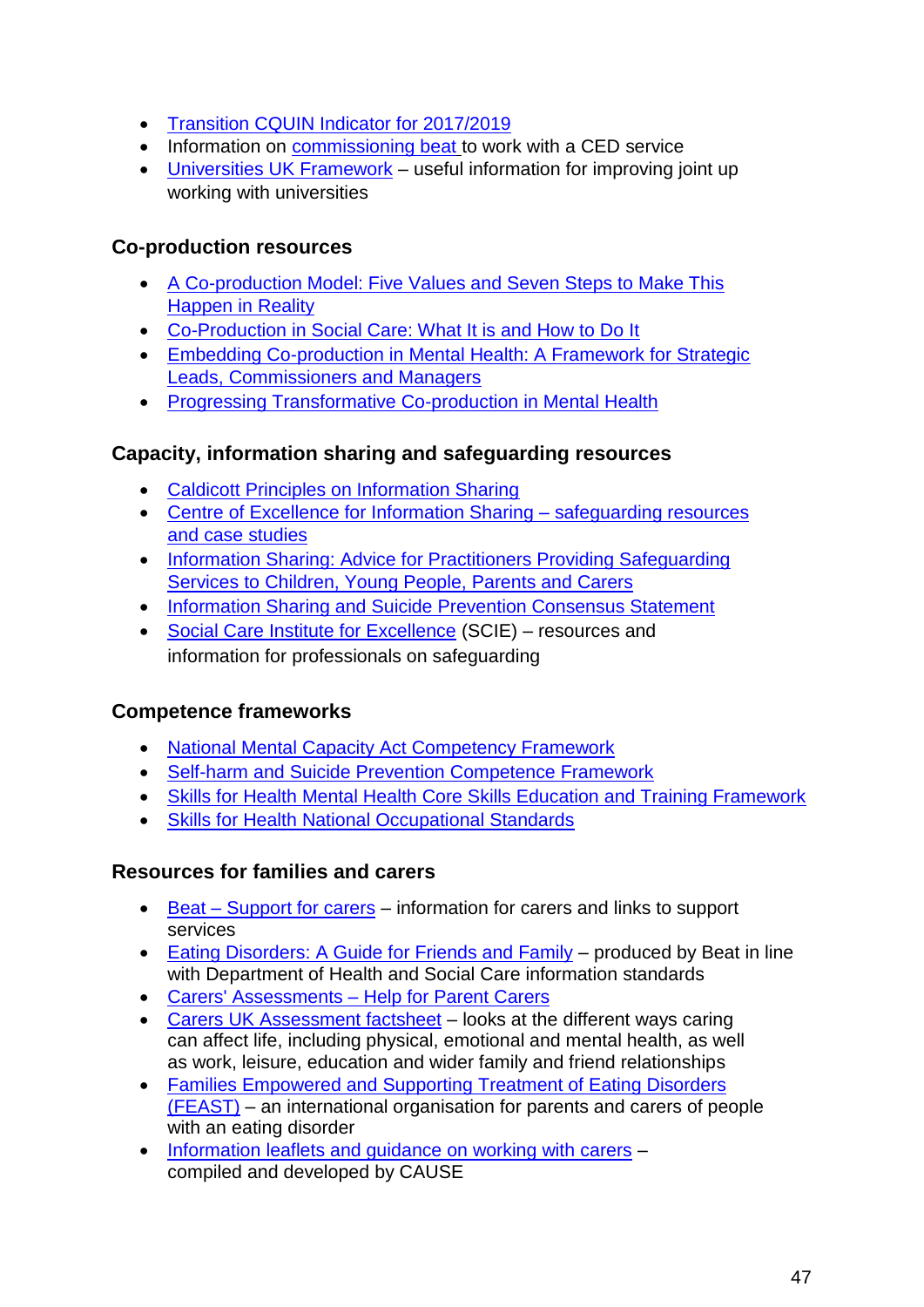- [MindEd for Families](https://mindedforfamilies.org.uk/) a free learning resource about the mental health of children, young people and older adults
- [The Triangle of Care](https://professionals.carers.org/sites/default/files/thetriangleofcare_guidetobestpracticeinmentalhealthcare_england.pdf) a guide to best practice in mental health care in England (developed by the [Carers Trust\)](https://carers.org/)
- [The Triangle of Care for Young Carers and Adult Carers](https://professionals.carers.org/sites/default/files/toc_ycyac-proof4.pdf)
- [Yorkshire Centre for Eating Disorders: An Information Pack for Carers 2016](http://www.leedsandyorkpft.nhs.uk/our-services/wp-content/uploads/sites/2/2016/10/yced-carers-information-booklet16.pdf)

## <span id="page-47-0"></span>**Other useful resources**

- [Best Practice in Managing Risk: Principles and Evidence for Best Practice in](http://webarchive.nationalarchives.gov.uk/+/www.dh.gov.uk/prod_consum_dh/groups/dh_digitalassets/@dh/@en/documents/digitalasset/dh_076512.pdf)  [the](http://webarchive.nationalarchives.gov.uk/+/www.dh.gov.uk/prod_consum_dh/groups/dh_digitalassets/@dh/@en/documents/digitalasset/dh_076512.pdf) [Assessment and Management of Risk to Self and Others in Mental](http://webarchive.nationalarchives.gov.uk/+/www.dh.gov.uk/prod_consum_dh/groups/dh_digitalassets/@dh/@en/documents/digitalasset/dh_076512.pdf)  [Health Services](http://webarchive.nationalarchives.gov.uk/+/www.dh.gov.uk/prod_consum_dh/groups/dh_digitalassets/@dh/@en/documents/digitalasset/dh_076512.pdf)
- [Bringing Together Physical and Mental Health](http://www.kingsfund.org.uk/publications/physical-and-mental-health)
- [Choice in Mental Health Care](https://www.england.nhs.uk/wp-content/uploads/2018/02/choice-in-mental-health-care-v2.pdf)
- The [Compassionate Mind F](https://compassionatemind.co.uk/)oundation training and resources around applying a compassionate approach
- [Developing Peer Support in the Community: A Toolkit](https://www.mind.org.uk/media/17944275/peer-support-toolkit-final.pdf)
- [Inequality among Lesbian, Gay Bisexual and Transgender Groups in](https://assets.publishing.service.gov.uk/government/uploads/system/uploads/attachment_data/file/539682/160719_REPORT_LGBT_evidence_review_NIESR_FINALPDF.pdf)  [the UK](https://assets.publishing.service.gov.uk/government/uploads/system/uploads/attachment_data/file/539682/160719_REPORT_LGBT_evidence_review_NIESR_FINALPDF.pdf) – A review of evidence concerning inequalities concerning LGBTQ+ people, including mental health
- [King's College London Eating Disorders Research Group](http://www.kcl.ac.uk/ioppn/depts/pm/research/eatingdisorders/index.aspx)
- [Mental Health Five Year Forward View Dashboard](https://www.england.nhs.uk/mentalhealth/taskforce/imp/mh-dashboard/)
- [Mental Health Pack](https://www.widgit.com/products/health/mental-health-pack.htm#overview) a symbol communication tool for mental health assessments, in psychiatric or physical health care settings, for use with individuals who may have communication or language difficulties
- [Referral to Treatment Consultant-Led Waiting Times: Rules Suite](https://www.gov.uk/government/uploads/system/uploads/attachment_data/file/464956/RTT_Rules_Suite_October_2015.pdf)
- [Royal College of Psychiatrists Faculty of Eating Disorders Psychiatry](https://www.rcpsych.ac.uk/members/your-faculties/eating-disorders-psychiatry)
- [The Point of Care: Measures of Patients' Experience in Hospital:](https://www.kingsfund.org.uk/sites/files/kf/Point-of-Care-Measures-of-patients-experience-in-hospital-Kings-Fund-July-2009.pdf)  [Purpose,](https://www.kingsfund.org.uk/sites/files/kf/Point-of-Care-Measures-of-patients-experience-in-hospital-Kings-Fund-July-2009.pdf) [Methods and Uses](https://www.kingsfund.org.uk/sites/files/kf/Point-of-Care-Measures-of-patients-experience-in-hospital-Kings-Fund-July-2009.pdf)
- [Quality Network for Eating Disorders](https://www.rcpsych.ac.uk/improving-care/ccqi/quality-networks-accreditation/eating-disorders-qed) (QED) within the College Centre for Quality Improvement (CCQI)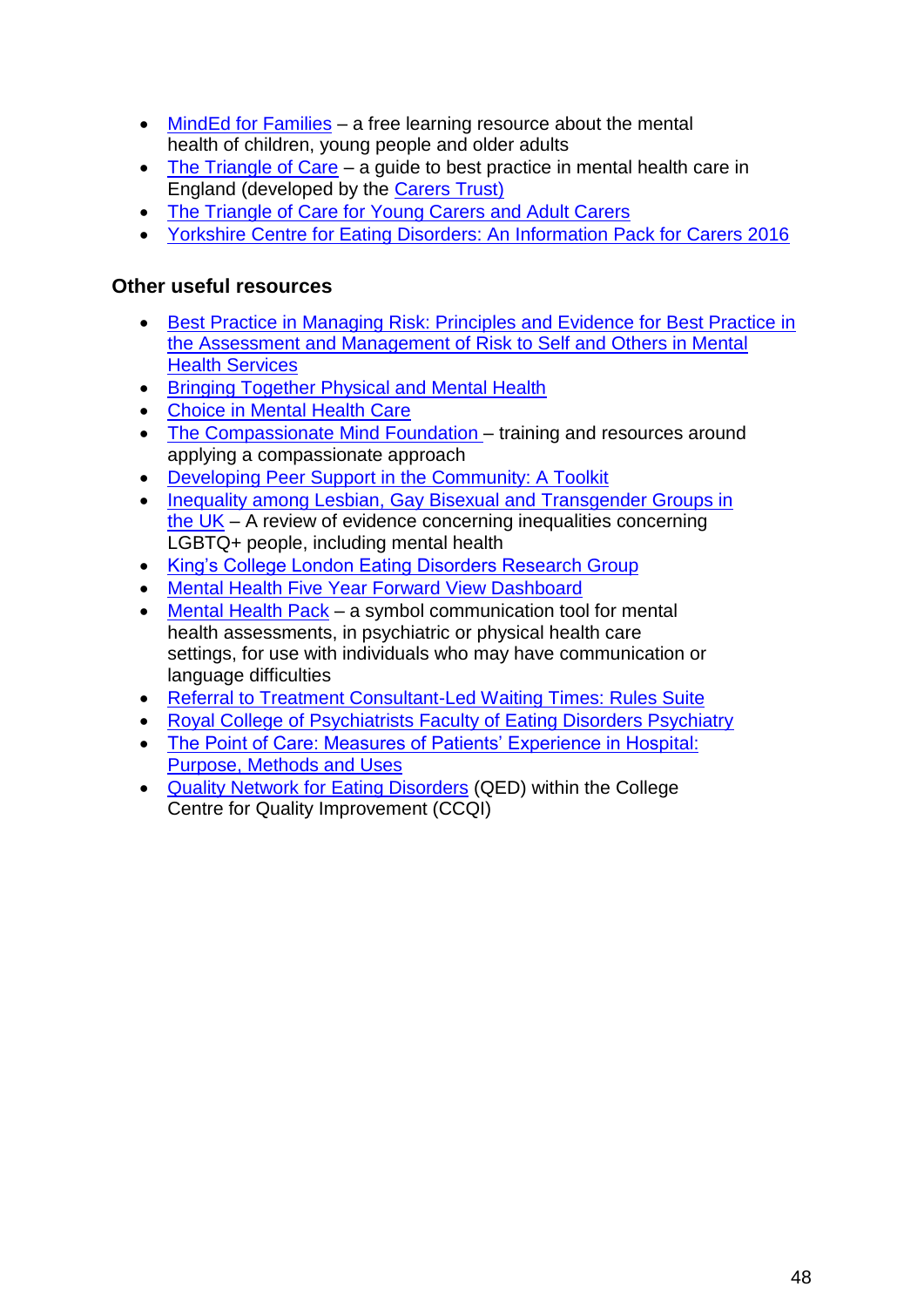# <span id="page-48-0"></span>**Part 3: References**

- 1) The Royal College of Psychiatrists. The Mental Health of Students in Higher Education. 2011.
- 2) Parliamentary and Health Service Ombudsman. Ignoring the Alarms: How NHS Eating Disorder Services are Failing Patients. London: Parliamentary and Health Service Ombudsman; 2017.
- 3) National Institute for Health and Care Excellence. Eating Disorders: Recognition and treatment. NICE guideline 69. London: NICE; 2017.
- 4) Mental Health Taskforce. The Five Year Forward View for Mental Health. London: NHS England; 2016.
- 5) Holley J, Gillard S, Gibson S. Peer Worker Roles and Risk in Mental Health Services: A
- 6) Qualitative Comparative Case Study. Community Mental Health Journal. 2015; 51: 477– 490.
- 7) Diemer EW, Grant JD, Munn-Chernoff MA, Patterson DA, Duncan AE. Gender Identity, Sexual Orientation, and Eating-Related Pathology in a National Sample of College Students. Journal of Adolescent Health. 2015; 57: 144–149.
- 8) Ålgars M, Alanko K, Santtila P, Sandnabba NK. Disordered Eating and Gender Identity Disorder: A Qualitative Study. Eating Disorders. 2012; 20: 300–311.
- 9) Connolly MD, Zervos MJ, Barone CJ, Johnson CC, Joseph CLM. The Mental Health of Transgender Youth: Advances in Understanding. Journal of Adolescent Health. 2016; 59: 489–495.
- 10) Duffy ME, Henkel KE, Earnshaw VA. Transgender Clients' Experiences of Eating Disorder Treatment. Journal of LGBT Issues in Counseling. 2016; 10: 136–149.
- 11) Stevenson D, Farmer P. Thriving at Work: The Stevenson/Farmer Review of Mental Health and Employers. London: Department for Work and Pensions, Department of Health and Social Care; 2017
- 12) The Royal College of Psychiatrists' Section of Eating Disorders. Eating Disorders in the UK: Service Distribution, Service Development and Training. London: Royal College of Psychiatrists; 2012.
- 13) O'Connor M, Morgan KE, Bailey-Straebler S, Fairburn C, Cooper Z. Increasing the availability of psychological treatments: A multinational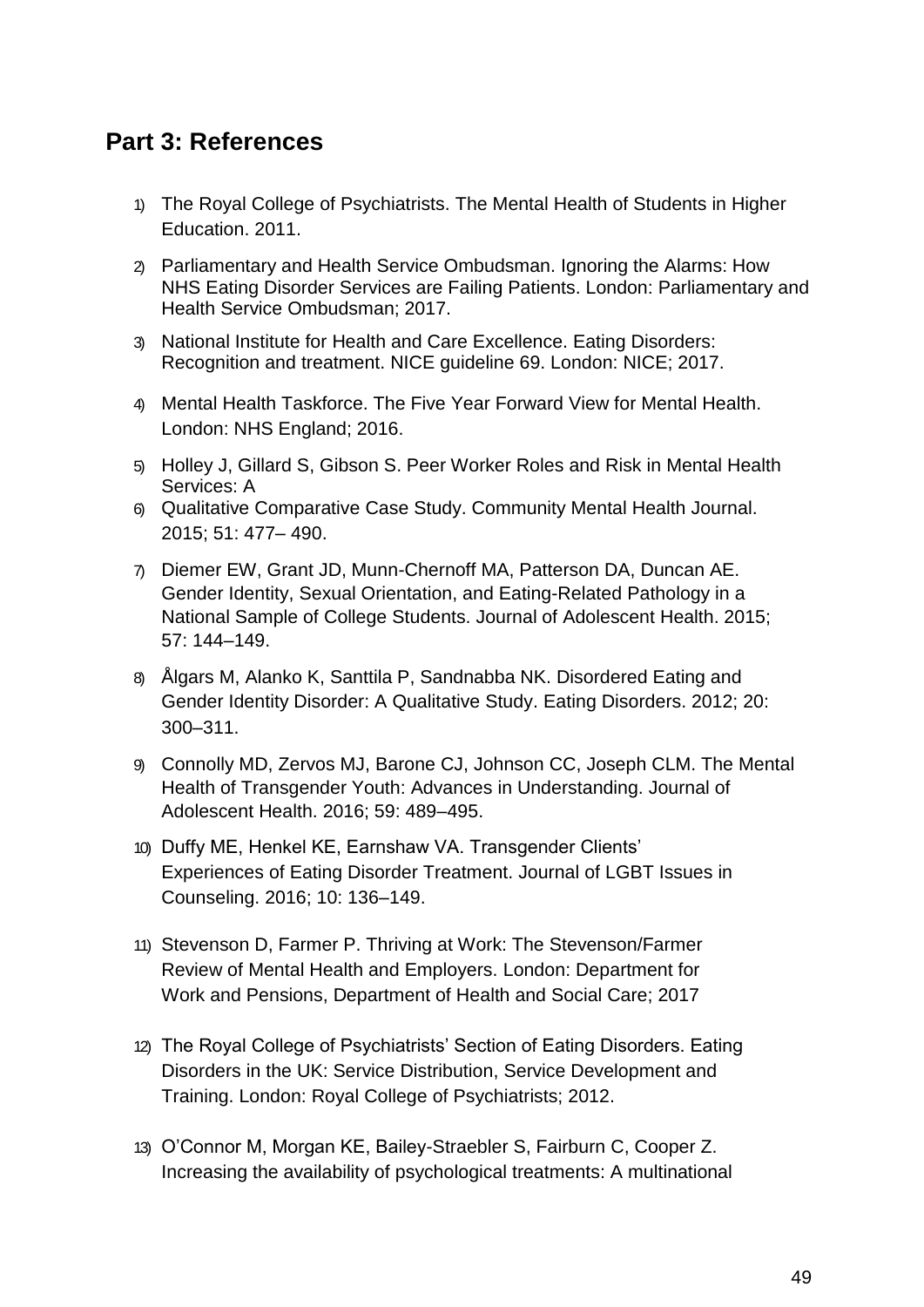study of a scalable method for training therapists. Journal of Medical Internet Research. 2018;20:e10386.

- 14) Cooper Z, Bailey-Straebler S, Bohn K, de Vries D, Murphy R, O'Connor ME, et al. Assessing therapist competence: Development of a performance- based measure and its comparison with a web- based measure. Journal of Medical Internet Research Mental Health. 2017;4:e51.
- 15) Cooper Z, Bailey-Straebler S, Morgan KE, O'Connor M, Caddy C, Hamadi L, et al. Using the internet to train therapists: Randomised comparison of two scalable methods. Journal of Medical Internet Research. 2017;19:e355.
- 16) Fairburn CG, Allen E, Bailey-Straebler S, O'Connor ME, Cooper Z. Scaling up psychological treatments: A countrywide test of the online training of therapists. Journal of Medical Internet Research. 2017;19:e214.
- 17)National Institute for Health and Care Excellence. Eating Disorders. Quality Standard 175. London: NICE; 2018.
- 18)Clarke H, Gardner M. Standards for Adult Inpatient Eating Disorder Services: Second Edition.London: College Centre for Quality Improvement; 2017.
- 19) Waller G, Tatham M, Turner H, Mountford VA, Bennetts A, Bramwell K et al. A 10-session cognitive-behavioral therapy (CBT-T) for eating disorders: Outcomes from a case series of nonunderweight adult patients. International Journal of Eating Disorders. 2018; 51: 262–269.
- 20) Hoskins JI, Blood L, Stokes HR, Tatham M, Waller G, Turner H. Patients' experiences of brief cognitive behavioral therapy for eating disorders: A qualitative investigation. International Journal of Eating Disorders. 2019. doi:10.1002/eat.23039.